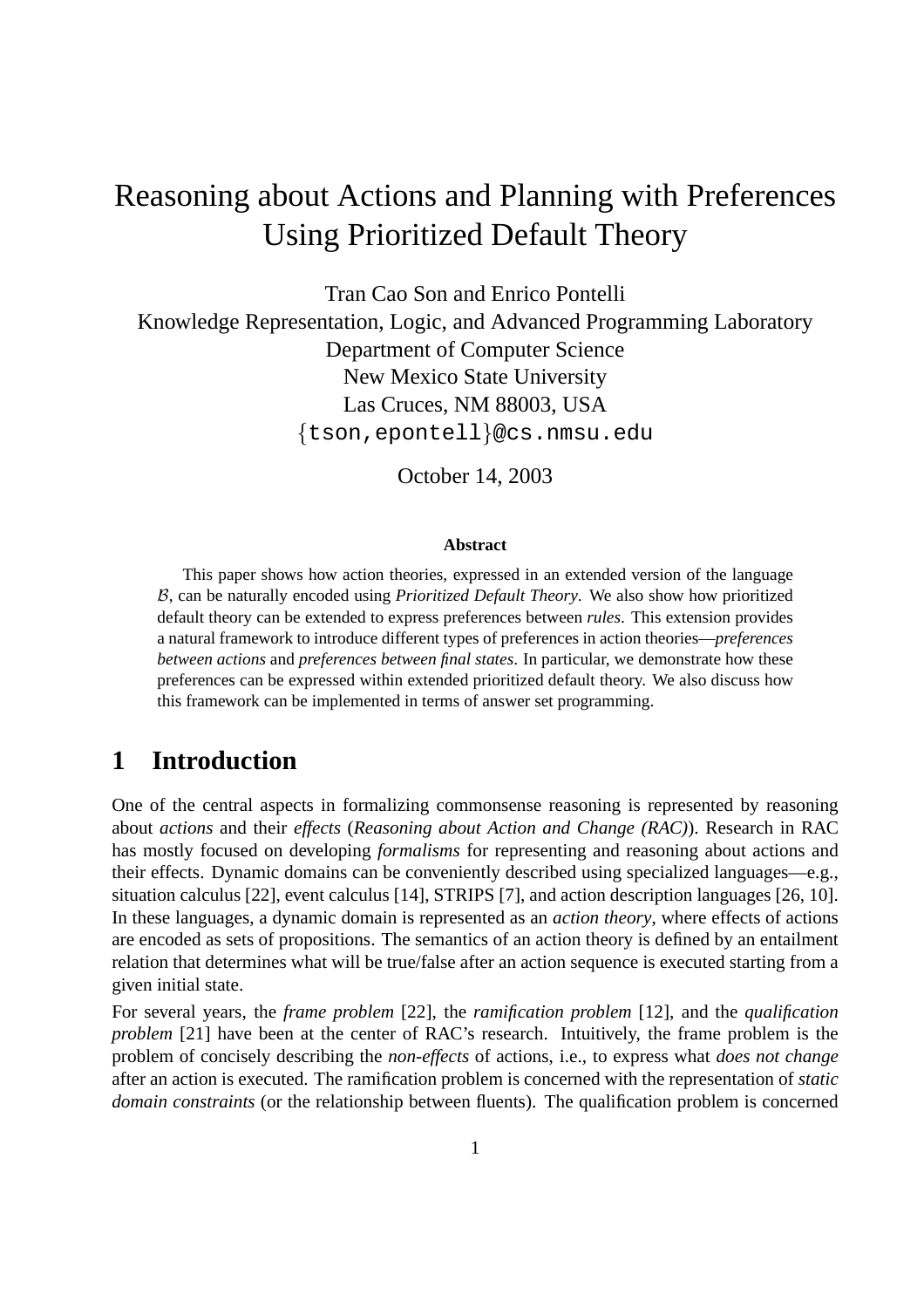with actions that may not be executable in a certain situation. To date, solutions to these problems have been discussed in several RAC's approaches, such as the situation calculus [30], high-level action description languages [10, 20], and event calculus [31].

The strong connection between RAC and default reasoning has been discussed in [16], where it is shown that the law of inertia can be viewed as a default. As such, it is natural to think that any logical framework for default reasoning could be a suitable framework to support RAC as well. Indeed, this is the approach explored in [36] where Reiter's default logic [29] is used.

Despite the strong connection between RAC and default reasoning, it is interesting to observe that several important problems in default reasoning—such as the problem of preferring a conclusion over others in presence of conflicts—do not seem to arise in RAC. Can we attribute it to the fact that action theories are often assumed to be consistent and there is only one default (the law of inertia) which will be overridden whenever conflicts arise? To a certain extent, this is true in the context of RAC, where the focus has been limited to predicting the effects of actions or action sequences. On the other hand, this is not the case in *planning with preferences* (or constraints), where the goal is find a trajectory that achieves a predefined goal and at the same time satisfies certain preferences.

Current approaches to RAC provide the ability to construct trajectories achieving a predefined goal. Nevertheless, in many situations, it is desirable to find one among several possible trajectories that satisfies certain constraints. For example, when developing strategies to obtain a loan to purchase a house, a user may have preferences towards local lenders, at parity of conditions. These preferences can be viewed as *soft constraints* on a trajectory or a plan, that may or may not be satisfied depending on the particular situation. In the context of planning, this could be also viewed as an indication of the plan quality [23] or plan with optimal utility [13].

In this paper we show that *Prioritized Default Theory* [11] provides a natural framework for representing and reasoning about actions and their effects. We show that by viewing dynamic and static causal laws as *rules* and the inertial law as *defaults*, action theories can be elegantly translated into semantically equivalent prioritized default theories.<sup>1</sup> The novel encoding proposed in this paper provides an elegant and concise way to describe actions and their effects, along with effective solutions to the frame, ramification, and qualification problems.

We also explore ways to allow the action language to encode different types of *user's preferences*, and use them to guide the development of *preferred* plans. The preferences allow the user to express a bias towards certain types of trajectories to achieve the given goal—i.e., certain trajectories will be *preferred* to others. In this work we explore alternative forms of preferences at the level of the action language:

1. Preferences between *actions*—i.e., the ability to define an order of preference between actions to be used in developing a plan; e.g.,

### *prefer* **take a limo** *to* **drive the car**

2. Preferences between *final states*—although all final states reached by valid trajectories are guaranteed to satisfy the required goal, the user may be interested in suggesting additional criteria to choose final states; e.g.,

<sup>&</sup>lt;sup>1</sup>In this work we concentrate on the action language  $\beta$  [10].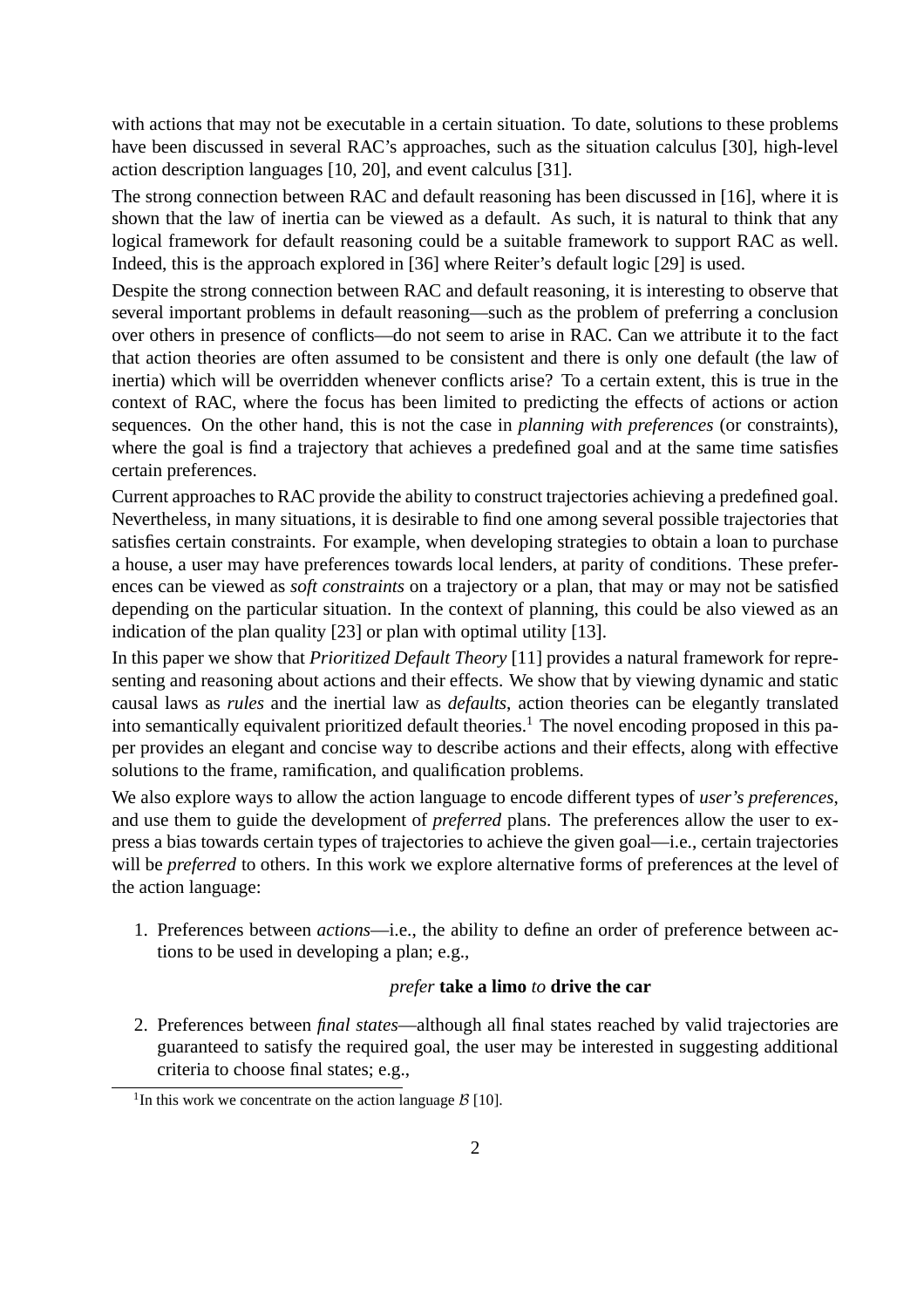#### *prefer to have more than* \$*10,000 left at the end of the trip.*

We demonstrate how these different forms of preferences can be elegantly encoded within a generalized prioritized default theory framework, where preferences between rules and formulae can be enforced in the process of proving consequences. The advantage of this new formalism is that it provides a convenient way to incorporate different forms of preferences in the process of representing and reasoning about trajectories (or plans in deterministic action theories).

Finding a preferred trajectory that achieves a certain goal is not new in planning. Approaches to planning have tried to address this issue by using a utility function [13] or developing specific algorithms for planning in the presence of preferences [23]. The key idea in using a utility function is that it will allow us to find the trajectories with minimal (maximal) cost. This approach is very general. The main disadvantage of this approach is that coming up with a good utility function is not easy in many cases.

To the best of our knowledge, the only work addressing this issue in the context of logic programming based approaches to planning is from [6] and in an early version of this work [35]. In [6], each action is assigned a cost and the minimal cost plan is searched. In contrary, we emphasize the use of prioritized default theory in expressing the preferences between actions and formulae. Since domain-dependent knowledge could be viewed as preferences on trajectories, an early work by one of the authors [34] could also be viewed as an attempt to add different forms of preferences to answer set planning. In this paper, we emphasize on allowing users to specify their preferences.

The paper is organized as follows. Section 2 describes the syntax and semantics of the action language  $\mathcal{B}^d$  used in this work—the language is a novel extension of the language  $\mathcal B$  with noninertial fluents. Section 3 provides a brief overview of prioritized default theories. Section 4 describes our proposed translation from the action language  $\mathcal{B}^d$  to prioritized default theories. Section 5 describes how preferences can be expressed, encoded, and used to guide the process of computing trajectories. Section 6 demonstrates how trajectories can be effectively computed using an answer set solver, such as SMODELS. Finally, Section 7 provides some concluding remarks.

## **2** The Action Language  $\mathcal{B}^d$

In this section, we present the basic action language that we will employ to encode action theories. The language, called  $\mathcal{B}^d$ , is an extension of the the language  $\mathcal{B}$  [10], with the addition of default knowledge about *non-inertial fluents*.

## **2.1 Syntax**

 $\mathcal{B}^d$  is a language schema that allows the development of specific action description languages; each specific action description language includes

- a non-empty set of symbols F, called *fluent names*;
- a non-empty set of symbols A, called *action names*.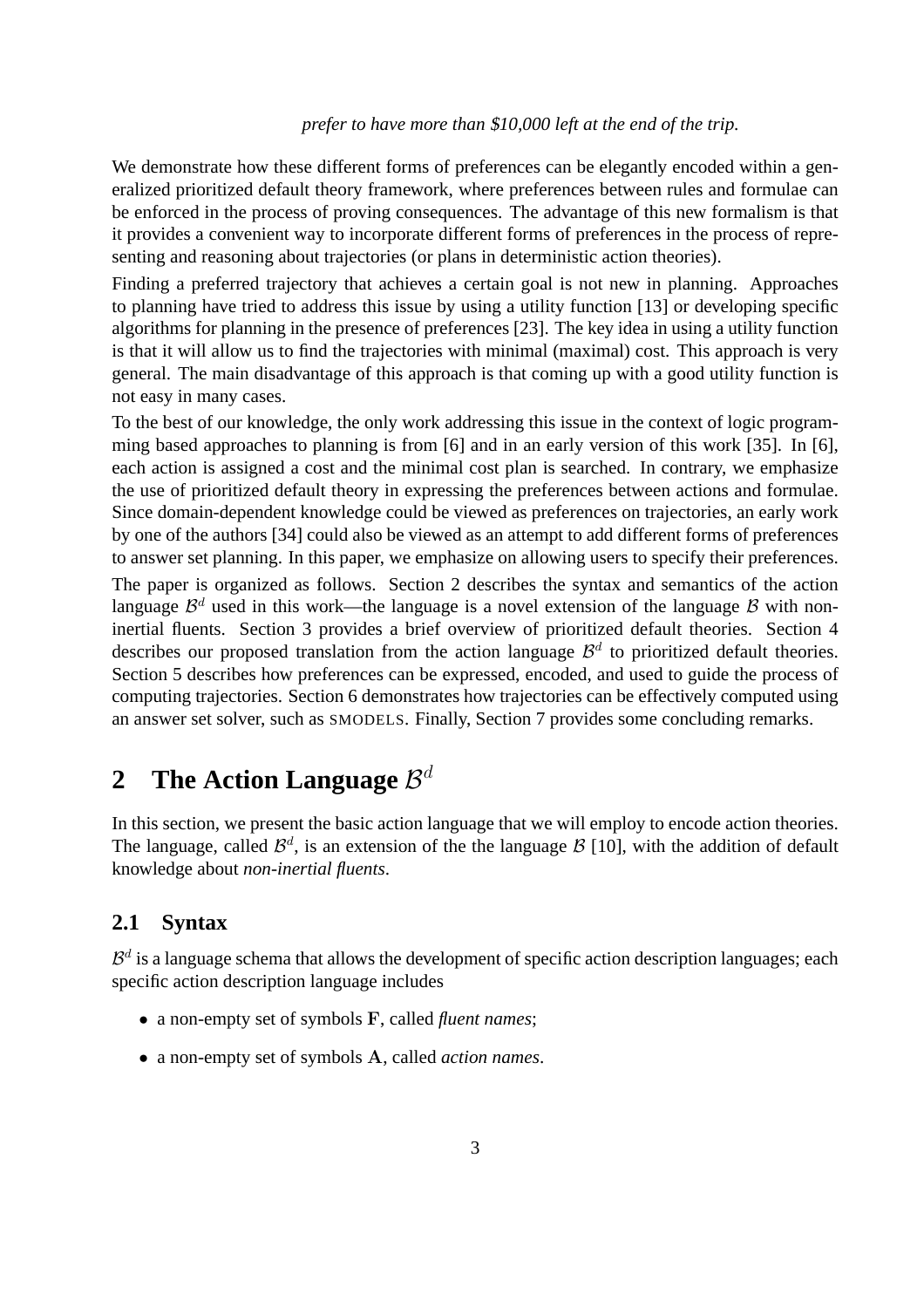Fluents are used to describe *properties*, whose value depends on the current state of the world. The set of fluent names F is partitioned in two subsets,  $F = F_I \cup F_N$ , with  $F_I \cap F_N = \emptyset$ . The fluents in  $F_I$  are called *inertial fluents*, while those in  $F_N$  are called *non-inertial fluents*. Intuitively, non-inertial fluents encode properties that are exempt from the commonsense laws of inertia.

## **2.2 Formulae and Action Descriptions**

A *fluent literal* is a fluent name, possibly preceded by  $\neg$ . A *fluent formula* is a propositional combination of fluent literals.

There are four type of propositions in  $\mathcal{B}^d$ :

• *Dynamic Causal Law:*

$$
a \quad \textbf{causes} \quad f \quad \textbf{if} \quad p_1, \dots, p_n \tag{1}
$$

where a is an action name ( $a \in A$ ), f is a fluent literal, and  $p_1, \ldots, p_n$  are fluent literals.

• *Static Causal Law:*

$$
f \quad \text{if} \quad p_1, \dots, p_m \tag{2}
$$

where f is an inertial fluent literal and  $p_1, \ldots, p_m$  are fluent literals.

• *Executability Conditions:*

$$
a \quad \textbf{executable}.\textbf{if} \quad p_1, \dots, p_n \tag{3}
$$

where a is an action name and  $p_1, \ldots, p_n$  are fluent literals.

• *Default Knowledge:*

$$
g \quad \mathbf{by}\mathbf{.default} \tag{4}
$$

where g is a non-inertial fluent literal—i.e., a fluent literal constructed using a fluent  $f \in \mathbf{F_N}$ .

The dynamic law (1) represents the (conditional) effect of action  $a$  on the fluent literal  $f$ , while the causal law (2) states a causal relationship between the fluent literals f and  $p_1, \ldots, p_m$ . The proposition (3) represents the conditions under which the action  $a$  can be executed. <sup>2</sup> Propositions of the form (4) represent our default knowledge about non-inertial fluents—by asserting what is the default value for the fluent  $q$ .

A *domain description* (or *domain*) is a set of propositions of the forms (1)-(4), with the additional restrictions:

• for each  $f \in \mathbf{F_N}$ , exactly one of the following propositions is present in the domain description:

### f **by default**  $\neg f$  **by default**

<sup>&</sup>lt;sup>2</sup>Observe that the **if** part of rule (1) is used to condition the outcome of the action, not to determine the executability of the action, as in rule (3).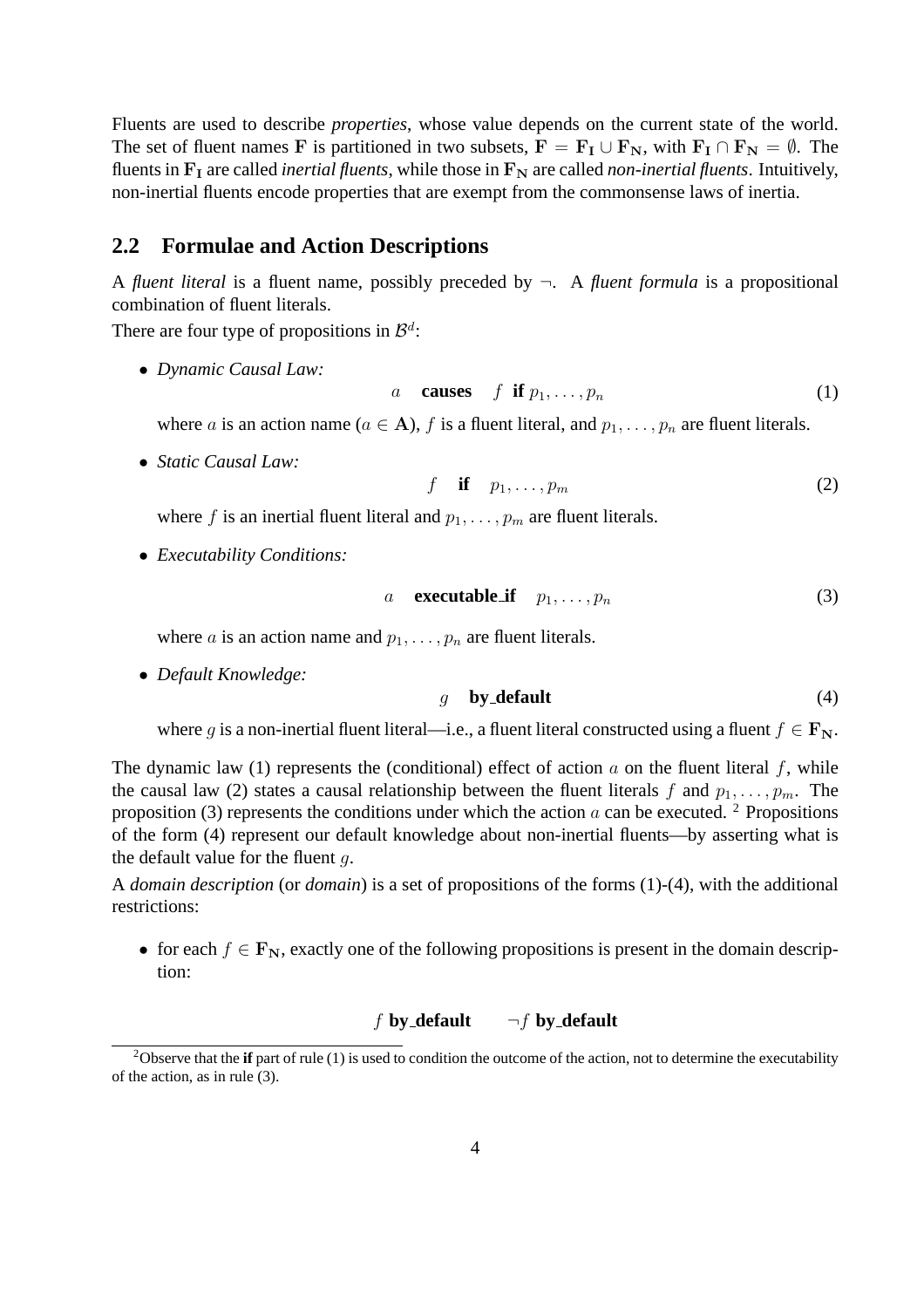• non-inertial fluents are changed only by direct effects of actions, i.e., non-inertial fluents cannot occur on the left hand side of static causal laws.

*Axioms* in  $\mathcal{B}^d$  are propositions of the form

$$
initially f
$$
 (5)

where  $f$  is a fluent literal. This axiom states that the fluent literal  $f$  is true in the initial state of the world. Finally, a *query* in  $\mathcal{B}^d$  is of the form

$$
\varphi \text{ after } \alpha \tag{6}
$$

where  $\varphi$  is a fluent formula and  $\alpha$  is a sequence of actions. Intuitively, the query asks whether the fluent formula  $\varphi$  is true in all the states resulting from the execution of the action sequence  $\alpha$  from the initial state.<sup>3</sup>

An *action theory* is a pair  $(D, \Gamma)$ , where D is a domain description and  $\Gamma$  is a collection of propositions of type (5) (the *initial state*).

## **2.3 An Example**

The next example illustrates the use of the language  $\mathcal{B}^d$  to describe a simple dynamic domain. Consider the problem of finding ways to exit a building. The building has two exits, a front door and a back door. Both doors require a key to open them; the key for the front door is available only from the janitor, while all employees have a key to the back door. Opening the back door will cause an alarm to go off (as long as the door is open) and the police will be automatically notified. Furthermore, the back door has a spring system that will automatically close it when released.

### **2.3.1 Fluents and Actions**

The domain description makes use of the fluents:

| at(X)       | the person is at location X                 |
|-------------|---------------------------------------------|
| opendoor(Y) | the door $Y$ is open                        |
| haveKey(Y)  | the person has the key to the door $Y$      |
| inside      | the person is inside the building           |
| alarm       | the alarm is sounding                       |
|             | police_alerted the police has been notified |

In the fluent schemas above, X represents a possible location (i.e., *office*, *frontdoor*, *backdoor*) while Y indicates one of the doors (i.e., either *frontdoor* or *backdoor*). In particular, all the fluents, except for the *opendoor*(backdoor), belong to  $\mathbf{F}_{I}$ , while the fluent *opendoor*(backdoor) is noninertial.

<sup>&</sup>lt;sup>3</sup>We could also generalize the discussion and allow this query to be posed w.r.t. an arbitrary state.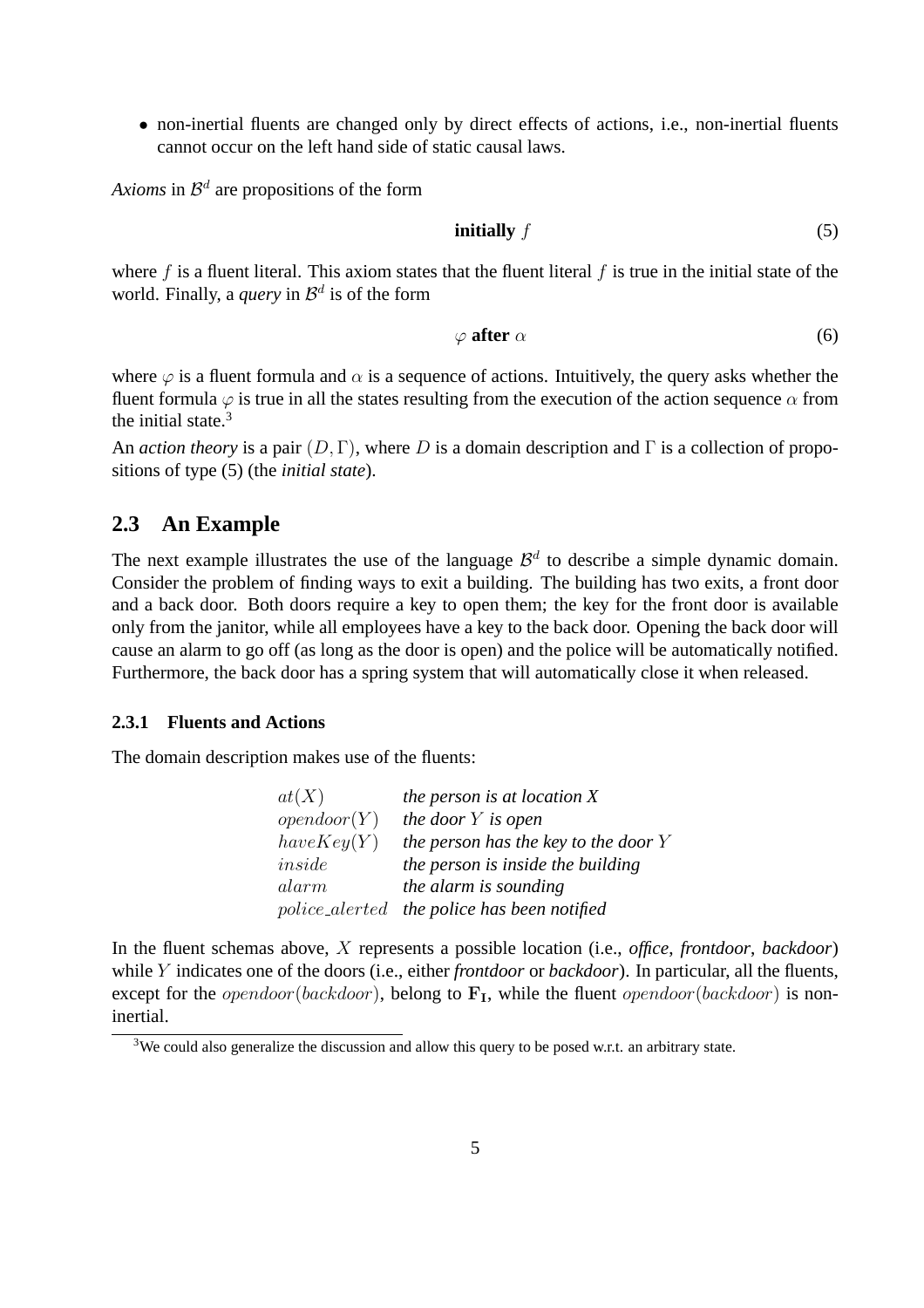The set of action names A includes the following elements:

| qoto(X)  | the person moves to location $X$                              |
|----------|---------------------------------------------------------------|
| open(Y)  | the person opens the door $Y$                                 |
| cross(Y) | the person crosses the door $Y$                               |
|          | $getKey(backdoor)$ get key for the back door from the janitor |

In this context, X represents a possible location (i.e., frontdoor, backdoor, or *office*), while Y represents one of the doors (frontdoor or backdoor).

#### **2.3.2 Domain Description**

The domain description includes the following set of dynamic causal laws, describing the effect of the actions:

| $\mathfrak{goto}(X)$ | causes $at(X)$       |                                     |                                |
|----------------------|----------------------|-------------------------------------|--------------------------------|
| open(Y)              |                      | <b>causes</b> <i>opendoor</i> $(Y)$ | if $at(Y)$                     |
| cross(Y)             |                      | <b>causes</b> $\neg inside$         | <b>if</b> inside, $at(Y)$      |
| cross(Y)             | causes <i>inside</i> |                                     | <b>if</b> $\neg inside, at(Y)$ |
| getKey(backdoor)     |                      | <b>causes</b> $have Key (backdoor)$ |                                |

The actions have some preconditions that have to be met in order to allow their execution:

| qoto(office)                                   | executable if <i>inside</i> |                                                    |
|------------------------------------------------|-----------------------------|----------------------------------------------------|
| open(Y)                                        |                             | <b>executable if</b> $haveKey(Y)$                  |
| cross(Y)                                       |                             | <b>executable if</b> $at(Y)$ , <i>opendoor</i> (Y) |
| $getKey(backdoor)$ <b>executable if</b> $true$ |                             |                                                    |

As mentioned earlier, the backdoor has a spring system that will force it to close immediately after it has been opened. This is modeled as a non-inertial fluent with a default value expressing the fact that the door is closed:

#### ¬opendoor(backdoor) **by default**

The causal relationship between fluents is described through a set of static causal laws<sup>4</sup>:

|      | if $at(Y), X \neq Y$                          |
|------|-----------------------------------------------|
|      | $if \quad open (backdoor)$                    |
|      | $police\_notified$ <b>if</b> $open(backdoor)$ |
|      | <b>if</b> $\neg open(backdoor)$               |
| if - | $\neg inside$                                 |
|      | <b>if</b> $at( of\text{ }fic\text{ }e)$       |
|      |                                               |

<sup>&</sup>lt;sup>4</sup>Notice that the effects of some static causal laws can also be described using dynamic laws. For example, goto(X) **causes**  $at(X)$  and  $qoto(x)$  **causes**  $at(Y)$  for  $Y \neq X$ . Deciding whether to use dynamic law or static law to represent certain knowledge of the domain is a challenging task that deserves a careful investigation and is outside the scope of this paper.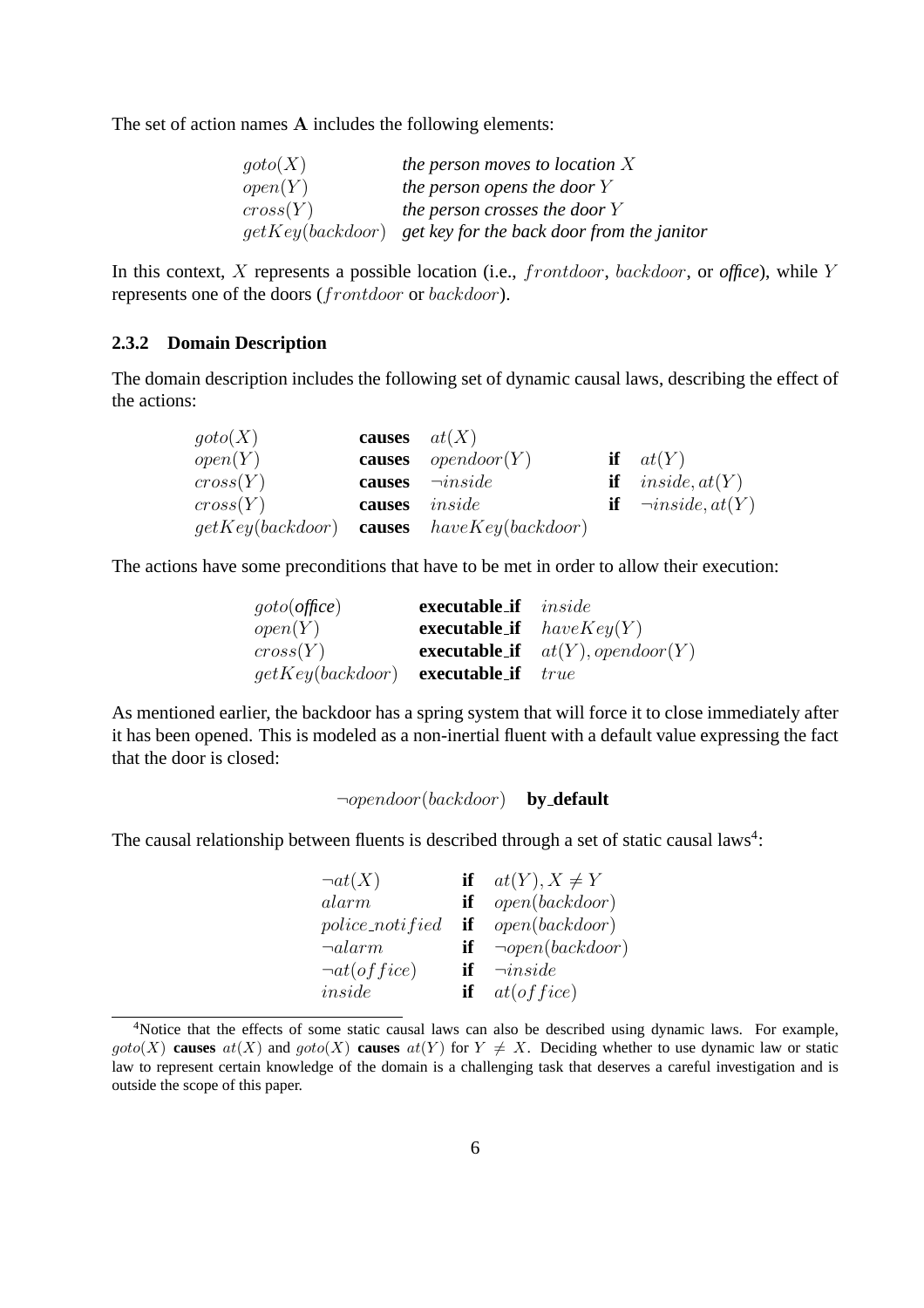### **2.4 Semantics**

The semantics of a domain description  $D$  in  $\mathcal{B}^d$  is defined by a corresponding *transition function*  $\Phi_D$ . For the sake of readability, we will omit D from  $\Phi_D$  whenever the domain description is clear from the context. The transition function is aimed at describing the possible states of the world  $(\Phi_D(a, s))$  an agent might be in after she/he executes the action a in the state s. When  $\Phi_D(a, s)$  is the empty set, then this means that the action  $a$  is not executable in  $s$ .

#### **2.4.1 States**

Let D be a domain description in  $\mathcal{B}^d$ . An *interpretation* I of the fluents in D is a maximal consistent set of fluent literals from **F**. A fluent f is said to be true (respectively false) in I iff  $f \in I$ (respectively  $\neg f \in I$ ). The truth value of a fluent formula in I is defined recursively over the propositional connectives in the usual way. For example, give two fluent formulae  $\varphi$  and  $\psi$ , the fluent formula  $\varphi \wedge \psi$  is true in I iff  $\varphi$  is true in I and  $\psi$  is true in I. We say that a formula  $\varphi$  holds in I (or I satisfies  $\varphi$ ), denoted by  $I \models \varphi$ , if  $\varphi$  is true in I.

Let U be a consistent set of fluent literals and let K be a set of static causal laws. We say that U is *closed under* K if, for every static causal law

$$
f \text{ if } p_1, \ldots, p_n
$$

in K, whenever  $\{p_1, \ldots, p_n\} \subseteq U$  we have that  $f \in U$ . By  $Cl_K(U)$  we denote the least consistent set of fluent literals from  $F$  that contains  $U$  and is closed under  $K$ .

A *state* s of D is an interpretation of the fluents in **F** that is closed under the set of static causal laws belonging to D. An action a is *executable* in a state s if there exists a proposition

a **executable\_if** 
$$
f_1, \ldots, f_n
$$

in D such that  $s = f_1 \wedge \ldots \wedge f_n$ . If the executability condition

#### a **executable if** true

belongs to  $D$ , then  $\alpha$  is executable in every state of  $D$ .

#### **2.4.2 The Transition Function**

The *immediate effect of an action a* in state *s* is the set

$$
E(a, s) = \{ f \mid [a \text{ causes } f \text{ if } f_1, \dots, f_n] \in D, s \models f_1 \land \dots \land f_n \}
$$

Additionally, given a domain description  $D$ , let us introduce the set

$$
Def(D) = \{f \mid [f by \text{default}] \in D \}
$$

For a domain description D,  $\Phi_D(a, s)$  identifies the set of states that may be reached by executing  $\alpha$  in  $\alpha$ ; this is defined as follows: if  $\alpha$  is executable in  $\alpha$ , then

$$
\Phi_D(a,s) = \{ s' \mid s' \text{ is a state and } s' = Cl_{D_C}(E(a,s) \cup (s \cap s' \cap (F_I \cup \overline{F_I})) \cup (Def(D) \setminus E(a,s))) \}
$$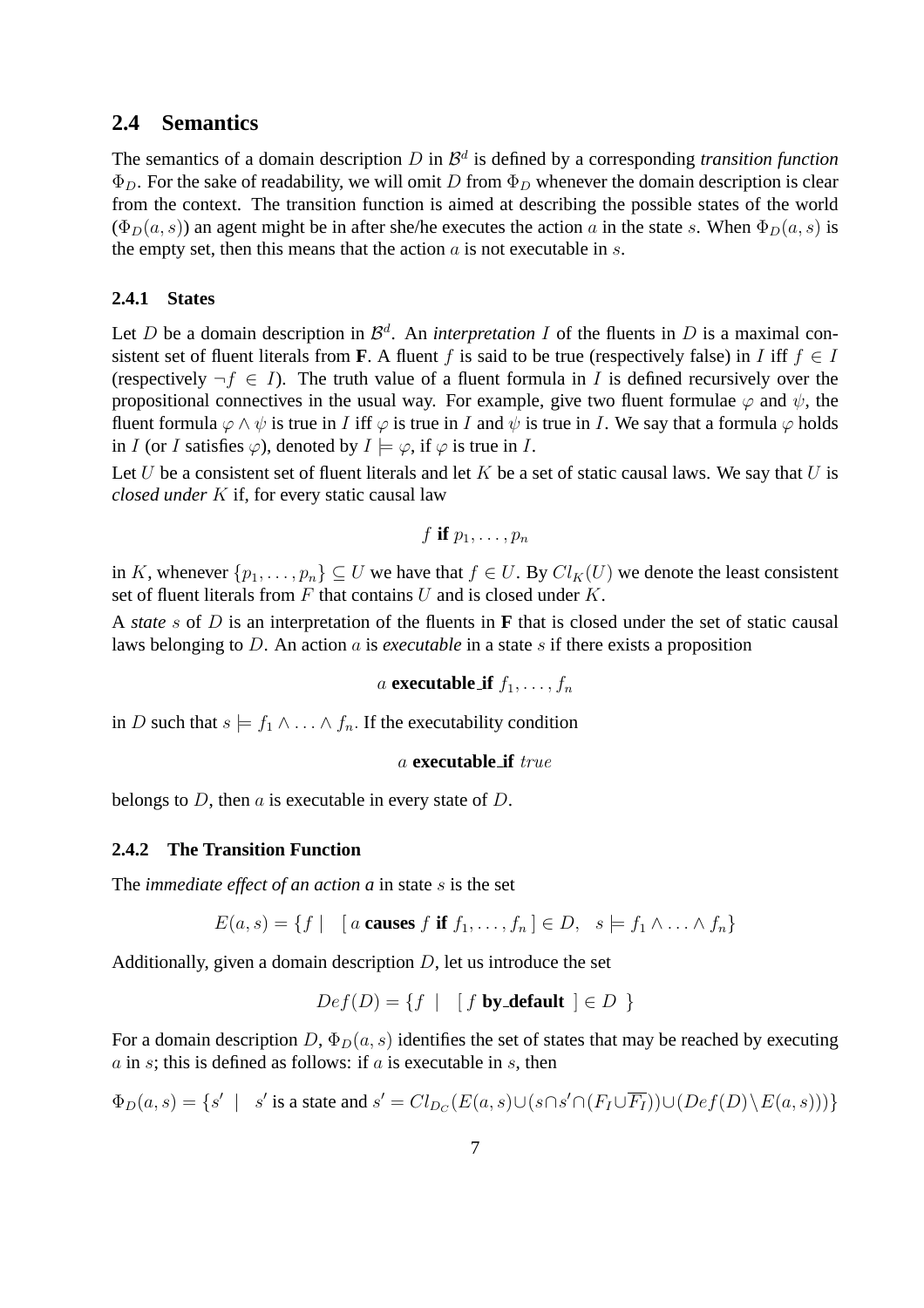where  $D_C$  is the set of static causal laws in D and  $\overline{F_I} = \{\neg f \mid f \in F_I\}$ . If a is not executable in s, then  $\Phi_D(a,s) = \emptyset$ . For each domain description D in  $\mathcal{B}^d$ , the transition function  $\Phi_D$  is unique. Since  $Cl_{D_C}(X)$  could be empty, it is possible that  $\Phi(a, s) = \emptyset$  even when a is executable in s. When this happens, we say that D is *inconsistent*. This situation is not particularly realistic, as the execution of an action a in the state s should result in another state whenever a is executable in s. In other words, this anomaly is an indication of a possible mistake in the domain description. As out interest in this paper is to use action theories in planning and not the study of RAC per se, we limit ourselves on domains without this problem. In other words, we will assume that domain descriptions in this paper are *consistent*, i.e., domain descriptions in which  $\Phi_D(a, s) \neq \emptyset$  for every action  $a$  and state  $s$ , if  $a$  is executable in  $s$ .

With a slight abuse of notation, we will also extend the transition function to operate on *sequences of actions*. Given a sequence of actions  $a_1 \cdots a_n$  ( $n \ge 0$ )

$$
\Phi_D(a_1 \cdots a_n, s) = \begin{cases} \{s\} & \text{if } n = 0\\ \bigcup_{s' \in \Phi_D(a_1 \cdots a_{n-1}, s)} \Phi_D(a_n, s') & \text{otherwise} \end{cases}
$$

Given a domain D with transition  $\Phi_D$ , a sequence  $s_0a_1s_1 \ldots a_ns_n$ , where  $s_i$ 's are states and  $a_i$ 's are actions, is called a *trajectory* in D if

$$
s_{i+1} \in \Phi_D(a_{i+1}, s_i) \text{ for every } i, 0 \le i \le n-1.
$$

A trajectory  $s_0a_1s_1 \ldots a_ns_n$  is a trajectory of a fluent formula  $\Delta$  if  $s_n \models \Delta$ . An action theory  $(D, \Gamma)$  is consistent if D is consistent and

$$
s_0 = \{ f \mid \text{ [initially } f \text{]} \in \Gamma \}
$$

is a state of D.  $s_0$  is called the *initial state* of  $(D, \Gamma)$ .

An action theory  $(D, \Gamma)$  is *complete* if, for each fluent f, we have that either  $\lceil$  **initially** f  $\rceil$  or  $\lceil$  **initially**  $\neg f$   $\rceil$  belongs to  $\Gamma$ . In this paper we opt to focus on complete action theories; the issues arising from incompleteness (e.g., sensing actions [33] and conformant planning [32]) are orthogonal to the scope of this work.

Finally, given an action theory  $(D, \Gamma)$  whose initial state is  $s_0$ , a fluent formula  $\varphi$ , and an action sequence  $\alpha = a_1, \ldots, a_n$ , we say that the query  $\varphi$  **after**  $\alpha$  is entailed by  $(D, \Gamma)$ , denoted by

$$
(D,\Gamma) \models \varphi \text{ after } \alpha
$$

if for every possible trajectory  $s_0a_1s_1 \ldots a_ns_n$ ,  $\varphi$  holds in  $s_n$  ( $s_n \models \varphi$ ). In what follows, we will consider only consistent and complete action theories.

**Example 1** Let  $D_b$  be the domain description in Example 2.3 and Γ be the initial state containing the following propositions: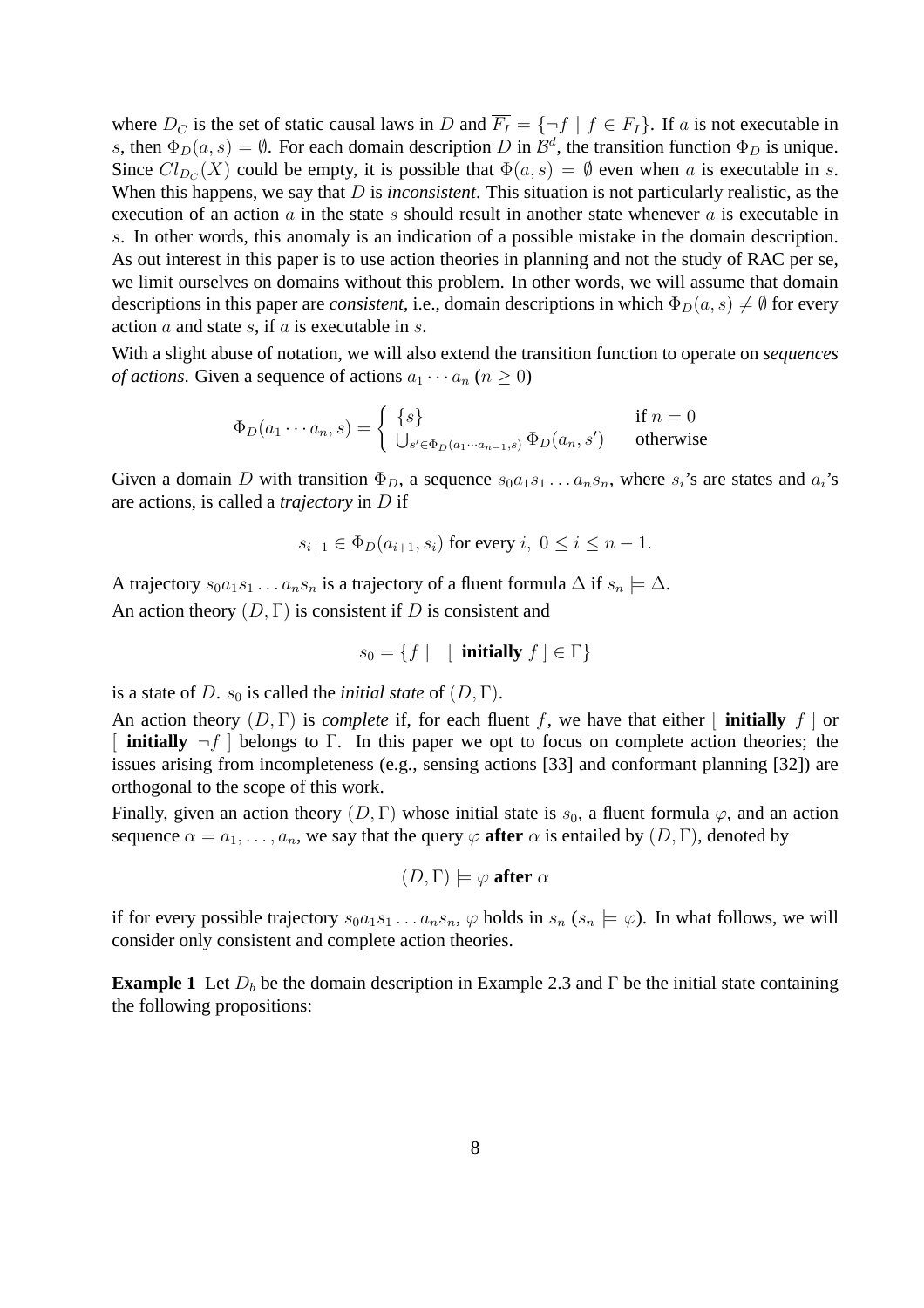| initially | at(office)                |
|-----------|---------------------------|
| initially | $\neg at (frontdoor)$     |
| initially | $\neg at (backdoor)$      |
| initially | $\neg open(fromtdoor)$    |
| initially | $\neg open(backdoor)$     |
| initially | $\neg police\_notified$   |
| initially | $\neg alarm$              |
| initially | have Key (backdoor)       |
| initially | $\neg haveKey(frontdoor)$ |
| initially | inside                    |

The initial state  $s_0$  in this action theory is

$$
s_0 = \left\{\begin{array}{l} \mathit{at(offset)}, \neg \mathit{at(frontdoor)}, \neg \mathit{at(backdoor)}, \\ \mathit{haveKey(backdoor)}, \neg \mathit{haveKey(frontdoor)}, \mathit{inside}, \\ \neg \mathit{policy\_notified}, \neg \mathit{alarm}, \neg \mathit{open(frontdoor)}, \\ \neg \mathit{open(backdoor)} \end{array}\right\}
$$

The action  $\text{goto}(backdoor)$  is executable in  $s_0$ . We can easily check that

$$
s \in \Phi(goto(backdoor), s_0) \Rightarrow s \models \text{at}(backdoor)
$$

This implies that  $(D_b, \Gamma) \models \text{at}(\text{backdoor})$  **after** goto(backdoor). If we consider also the actions opendoor(backdoor) and cross(backdoor) then we can obtain

 $(D_b, \Gamma) \models \neg inside$  **after** goto(backdoor), opendoor(backdoor), cross(backdoor).

## **3 Prioritized Default Theory**

Prioritized default theory has been discussed in [11]. In this paper we decided to rely on prioritized default theory because of two major reasons. First of all, its syntax is simple and intuitive. Furthermore, the semantics of prioritized default theory is defined in terms of logic programs and answer set semantics [8]. Not only this avoids the creation of an ad-hoc semantics, but this also allows us to reuse existing inference systems developed for answer set semantics (e.g., SMODELS and **dlv** [25, 4]) to compute the entailment relation of prioritized default theory. In this paper we begin with the theory proposed by Gelfond and Son in [11]. We then extend it to deal with preferences between rules.

A prioritized default theory consists of facts, defaults, rules, and preferences between defaults. Rules and defaults are used to derive new conclusions. Nevertheless, the use of rules and defaults is different. A rule is used to derive a conclusion whenever all its premises are satisfied. On the other hand, a default can be used to derive a conclusion as long as such conclusion does not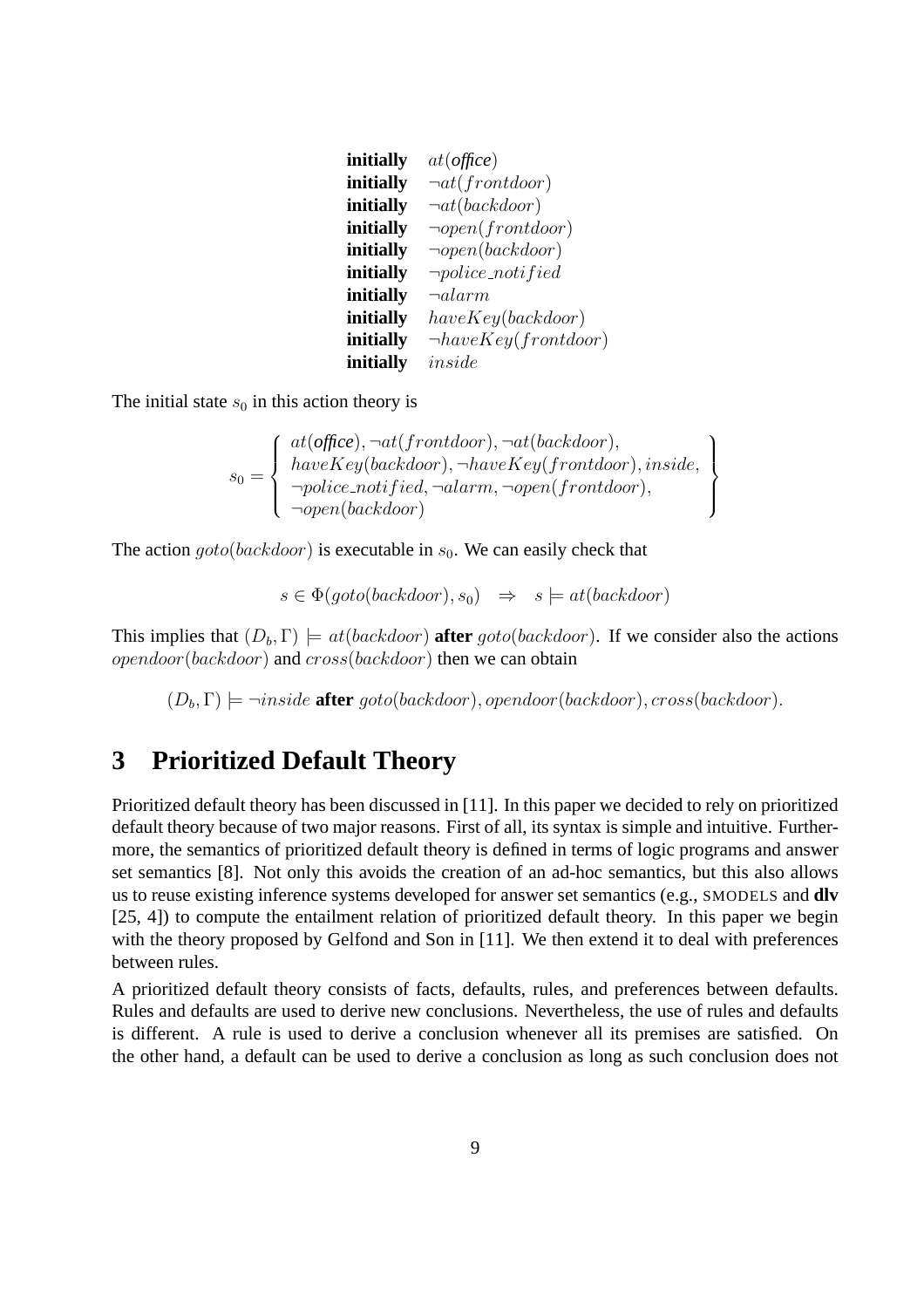introduce inconsistencies into the theory—even if all its premises are satisfied. Formally, a default theory over a multi-sorted logic language  $\mathcal L$  (or a *domain*) is a set of literals of the form

$$
rule(r, l_0, [l_1, \ldots, l_m]) \tag{7}
$$

$$
default(d, l_0, [l_1, \ldots, l_m]) \tag{8}
$$

$$
prefer(d_1, d_2) \tag{9}
$$

where r is a rule name,  $d, d_1, d_2$  are default names,  $l_0, \ldots, l_m$  are literals of the language  $\mathcal{L}$ , and  $\lceil \cdot \rceil$  is the list operator. For convenience, we will refer to the atoms of the form (7), (8), and (9) as rules, defaults, and preferences, respectively. For a rule r, let  $body(r)$  denote the list  $[l_1, \ldots, l_m]$ and let  $head(r)$  denote the literal  $l_0$ . Similar notation will be used for defaults. We assume that default names and rule names belong to two disjoint sets. The semantics of a default theory  $T$  is defined by the answer set semantics of a logic program [8], consisting of  $T$  and the following set of domain independent axioms:

### • **Rules for Inference:**

$$
holds(L) \leftarrow rule(R, L, Body), hold(Body). \tag{10}
$$

$$
holds(L) \leftarrow default(D, L, Body), hold(Body), \tag{11}
$$
\n
$$
not \, detected(D)
$$

$$
hold(\lceil \rceil) \leftarrow \tag{12}
$$

$$
hold([H|T]) \leftarrow holds(H), hold(T). \tag{13}
$$

#### • **Rules for Defeating Defaults:**

$$
defeated(D) \leftarrow default(D, L, Body), \qquad (14)
$$

$$
holds(L_1), contrary(L, L_1).
$$
\n
$$
defated(D) \leftarrow default(D, L, Body),
$$
\n
$$
default(D_1, L_1, Body_1),
$$
\n
$$
prefer(D_1, D),
$$
\n
$$
hold(Body_1),
$$
\n
$$
not \, defated(D_1).
$$
\n(15)

where *contrary* determines the opposite of a literal (e.g., *contrary*( $A$ ,  $\neg A$ ) holds for any atom A).

This collection of axioms, denoted by  $P$ , is different from the original one presented in [11]:

- 1. we do not distinguish between  $holds$  and  $holds$ - $by$ - $default$ , since our goal is to use prioritized default theories in reasoning about actions; in this context it is not interesting to know whether a fluent is made true by an action or by inertia<sup>5</sup>.
- 2. in rule (15) we do not require D and  $D_1$  to be conflicting defaults.

<sup>&</sup>lt;sup>5</sup>There are other approaches in reasoning about actions that do emphasize this point but we are not interested in this distinction at this point in time.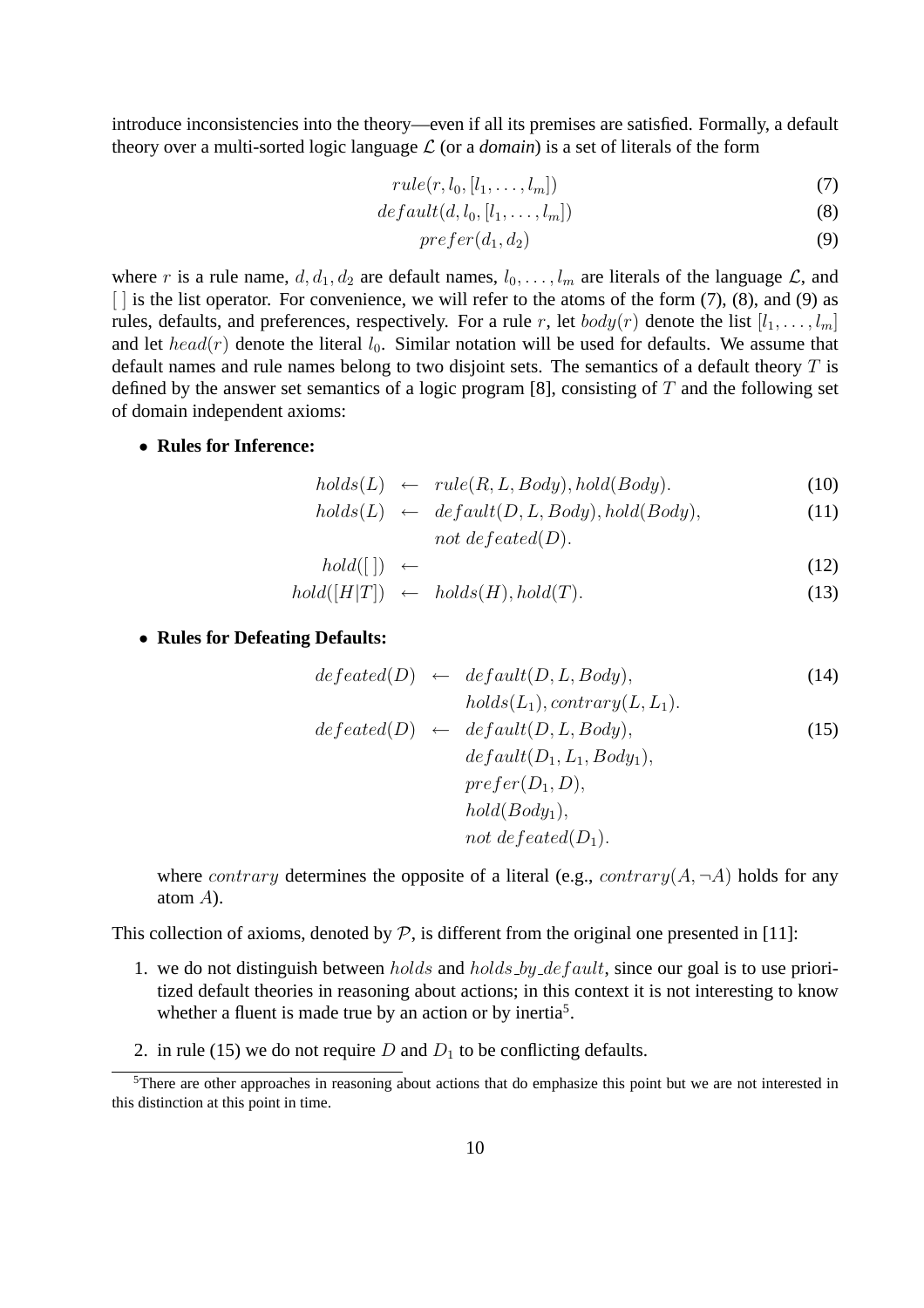## **4 Action Theories as Prioritized Default Theories**

We will show now that each action theory can be elegantly represented by a prioritized default theory. The language for representing an action theory  $(D, \Gamma)$  in prioritized default theory consists of atoms of the form  $f(\alpha)$  and  $possible(a, \alpha)$ , where f is a fluent literal, a is an action, and  $\alpha$  is a sequence of actions. For convenience, we often use  $|\alpha|$  to denote the length of  $\alpha$  and  $\alpha_i$  to denote the prefix of length i of  $\alpha$ .  $\alpha \sqsubseteq \beta$  denotes the fact that  $\alpha$  is a prefix of  $\beta$ .  $\circ$  is the concatenation operator between action sequences. The translation of an action theory  $(D, \Gamma)$  into a prioritized theory  $\Pi(D, \Gamma)$  is performed as follows.

• For each dynamic law

a causes 
$$
f
$$
 if  $p_1, \ldots, p_n$ 

in  $D, \Pi(D, \Gamma)$  contains the set of rules

$$
rule(dynamic(f, a, \beta), f(\beta \circ a), [p_1(\beta), \dots, p_n(\beta), possible(a, \beta)]) \qquad (16)
$$

where  $\beta$  is an arbitrary action sequence.

• For each executability condition

### a **executable** if  $q_1, \ldots, q_m$

in  $D$ ,  $\Pi(D, \Gamma)$  contains the set of rules

$$
rule(executable(a, \beta), possible(a, \beta)), [q_1(\beta), \ldots, q_m(\beta)]) \qquad (17)
$$

where  $\beta$  is an arbitrary action sequence.

• For each static causal law

$$
f \text{ if } p_1, \ldots, p_m
$$

in  $D$ ,  $\Pi(D, I)$  contains the set of rules

$$
rule(causal(f, a, \beta), f(\beta \circ a), [p_1(\beta \circ a), \ldots, p_n(\beta \circ a), possible(a, \beta)]) \tag{18}
$$

where  $\beta$  is an arbitrary action sequence and a is an action.

• For each default law

#### g **by default**

in  $D, \Pi(D, I)$  contains the set of defaults

$$
default(def(g, a, \beta), g(\beta \circ a), [possible(a, \beta)])
$$
\n(19)

where  $\beta$  is an arbitrary action sequence and a is an arbitrary action.

• The inertial axiom is represented by the set of defaults

$$
default(inertial(f, a, \beta), f(\beta \circ a), [f(\beta), possible(a, \beta)])
$$
\n(20)

where f is an inertial fluent literal,  $\alpha$  is an action, and  $\beta$  is an arbitrary sequence of actions.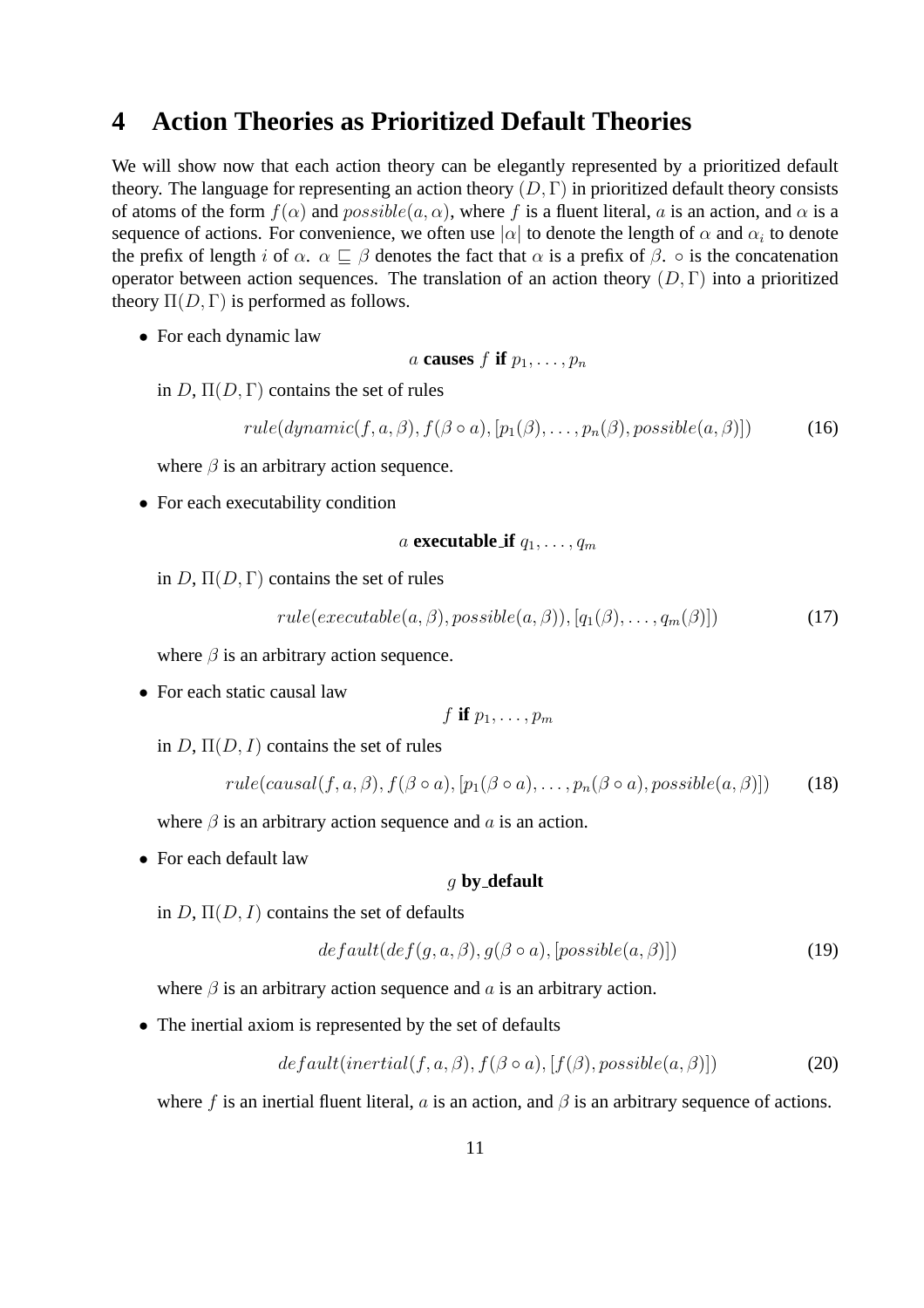• Finally, the set of axioms of the form (5) is represented by the set of facts

$$
holds(f(||))\tag{21}
$$

**Notation:** Let  $R_{\alpha}$  denote the set of rules of the form (16)-(20) where  $\beta \circ a \sqsubseteq \alpha$ . Let  $R^k$  denote

$$
R^k = \bigcup_{|\alpha| \le k} R_\alpha
$$

Let  $\Pi^{\alpha}(D, \Gamma)$  denote the program consisting of the rules  $R_{\alpha}$ , the set of rules (10)-(15), and the set of facts (21). For each integer k and for each action theory  $(D, \Gamma)$ , let

$$
\Pi^k(D,\Gamma)=\bigcup_{|\alpha|\leq k}\Pi^{\alpha}(D,\Gamma).
$$

**Example 2** *Let us consider the following simple action theory with actions* a *and* b *and fluents* f *and* g *where* g *is non-inertial:*

| h                | causes             |          |    | $if$ $true$      |
|------------------|--------------------|----------|----|------------------|
| $\alpha$         | causes             | $\neg f$ | if | $\boldsymbol{q}$ |
|                  | executable_if      |          |    |                  |
| $\alpha$         |                    |          |    |                  |
| $\boldsymbol{h}$ | executable if true |          |    |                  |
|                  | by_default         |          |    |                  |
| $\boldsymbol{q}$ |                    |          |    |                  |
|                  | initially          | $\neg f$ |    |                  |
|                  | initially          |          |    |                  |

*For every action sequence*  $\beta$ *,*  $R_{\beta \circ a}$  *consists of the following rules:* 

 $rule(executable(a, \beta), possible(a, \beta), [f(\beta)])$  $rule(dynamic(\neg f, a, \beta), \neg f(\beta \circ a), [g(\beta), possible(a, \beta)])$  $default(def(g, a, \beta), g(\beta \circ a), [possible(a, \beta)])$  $default( inertial(f, a, \beta), f(\beta \circ a), [f(\beta), possible(a, \beta)])$  $default(inertial(\neg f, a, \beta), \neg f(\beta \circ a), [\neg f(\beta), possible(a, \beta)]).$ 

*The set of rules*  $R_{β₀b}$  *is similar to*  $R_{β₀a}$  *and consists of the following rules and defaults:* 

 $rule(executable(b, \beta), possible(b, \beta),$  $rule(dynamic(f, b, \beta), f(\beta \circ b), [possible(b, \beta)])$  $default(def(g, b, \beta), g(\beta \circ b), [possible(b, \beta)])$  $default( inertial(f, b, \beta), f(\beta \circ b), [f(\beta), possible(b, \beta)])$  $default(inertial(\neg f, b, \beta), \neg f(\beta \circ b), [\neg f(\beta), possible(b, \beta)])$ 

*and the set of rules of the form (21) consists of the following facts:*

 $holds(\neg f(||))$  $holds(g(||))$ .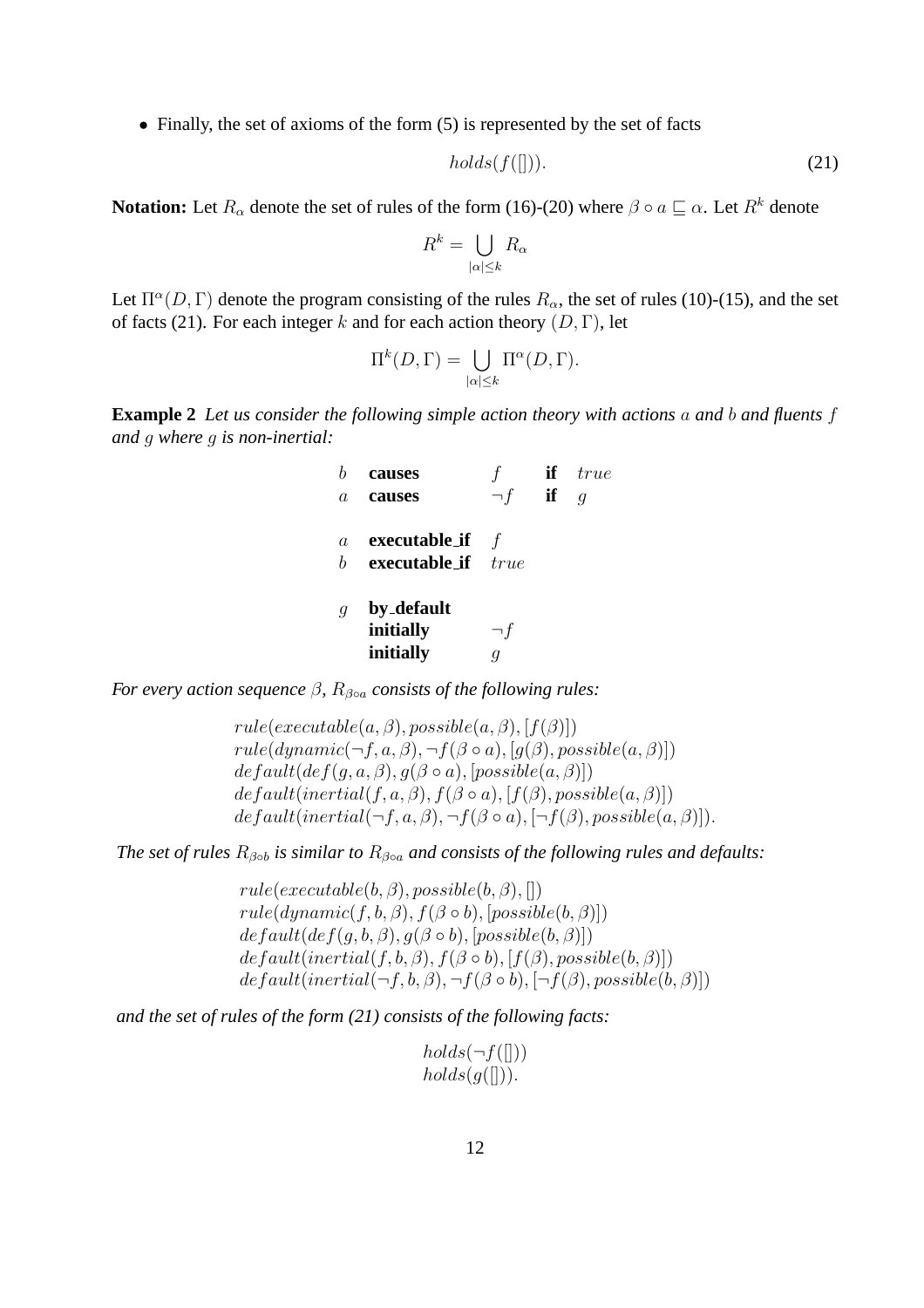We next discuss the properties of the program  $\Pi^k(D, \Gamma)$ . We will show that the action theories in  $\mathcal{B}^d$  and their prioritized default theories are semantically equivalent.

**Theorem 1** *For every consistent and complete action theory*  $(D, \Gamma)$ *, the program*  $\Pi^k(D, \Gamma)$  *is consistent.*

**Proof.** See Appendix A.

Given a program  $\Pi$ , let us denote with  $lit(\Pi)$  the set of literals of  $\Pi$ . The following result holds:

**Theorem 2** *Let*  $(D, \Gamma)$  *be a consistent and complete action theory and*  $\alpha$  *be a sequence of actions with*  $|\alpha| < k$ *. Then,* 

- If M is an answer set of  $\Pi^k(D,\Gamma)$  then  $M^{\alpha} = M \cap lit(\Pi^{\alpha}(D,\Gamma))$  is an answer set of  $\Pi^{\alpha}(D, Γ)$ .
- If  $M^{\alpha}$  is an answer set of  $\Pi^{\alpha}(D,\Gamma)$  then there exists an answer set M of  $\Pi^{k}(D,\Gamma)$  such that  $M^{\alpha} = M \cap lit(\Pi^{\alpha}(D,\Gamma)).$

**Proof.** See Appendix A.

In the next two theorems, we prove the correctness of  $\Pi^k(D,\Gamma)$ . In particular, we prove that the semantics provided by the prioritized default theory coincides with the semantics of the action theory. Let M be an answer set of  $\Pi^k(D,\Gamma)$  and  $\alpha$  be a sequence of actions with  $|\alpha| \leq k$ . Let us define

$$
s(\alpha, M) = \{ f \mid holds(f(\alpha)) \in M \}.
$$

We begin with the soundness of  $\Pi^k(D,\Gamma)$ .

**Theorem 3** Let  $(D, \Gamma)$  be a consistent and complete action theory, M be an answer set of  $\Pi^k(D, \Gamma)$ ,  $\alpha$  *be a sequence of actions with*  $|\alpha| \leq k$ , and a *be an action such that*  $s(\alpha, M) \neq \emptyset$  and  $s(\alpha \circ a, M) \neq \emptyset$ . Then,

$$
s(\alpha \circ a, M) \in \Phi(a, s(\alpha, M)).
$$

**Proof.** See Appendix A.

The next theorem proves the completeness of  $\Pi^k(D,\Gamma)$ .

**Theorem 4** *Let*  $(D, \Gamma)$  *be a consistent and complete action theory and*  $s_0a_1s_1 \ldots a_ks_k$  *be a trajectory of*  $(D, \Gamma)$ *. Then, there exists an answer set* M *of*  $\Pi^k(D, \Gamma)$  *such that*  $s_i = s(\alpha_i, M)$ *, i* > 0*.* 

**Proof.** See Appendix A.

It is easy to see that each answer set of the program  $\Pi(D, \Gamma)$  corresponds to an evolution tree whose paths are possible trajectories of the domain specified by the action theory  $(D, \Gamma)$ . The multiplicity of answer sets is due to the fact that an action theory with static causal laws may be non-deterministic. The size of the evolution tree encoded is exponential in the maximal length of the trajectories encoded in the tree (for a set of  $k$  actions and for a maximal trajectory length  $m$ , the size is  $O(k^m)$ ). In practice, we are typically interested in generating only one of such branches that meet some desired requirements (e.g., satisfy a given set of preferences). When the action theory is deterministic, there is only one possible evolution tree of the domain. As such, we have the following corollary.

**Corollary 1** *For a consistent, complete, and* deterministic *action theory* (D, Γ)*—i.e.,* Φ(a, s) *has at most one element for each action* a *and state* s*—the program* Π(D, Γ) *has a unique answer set.*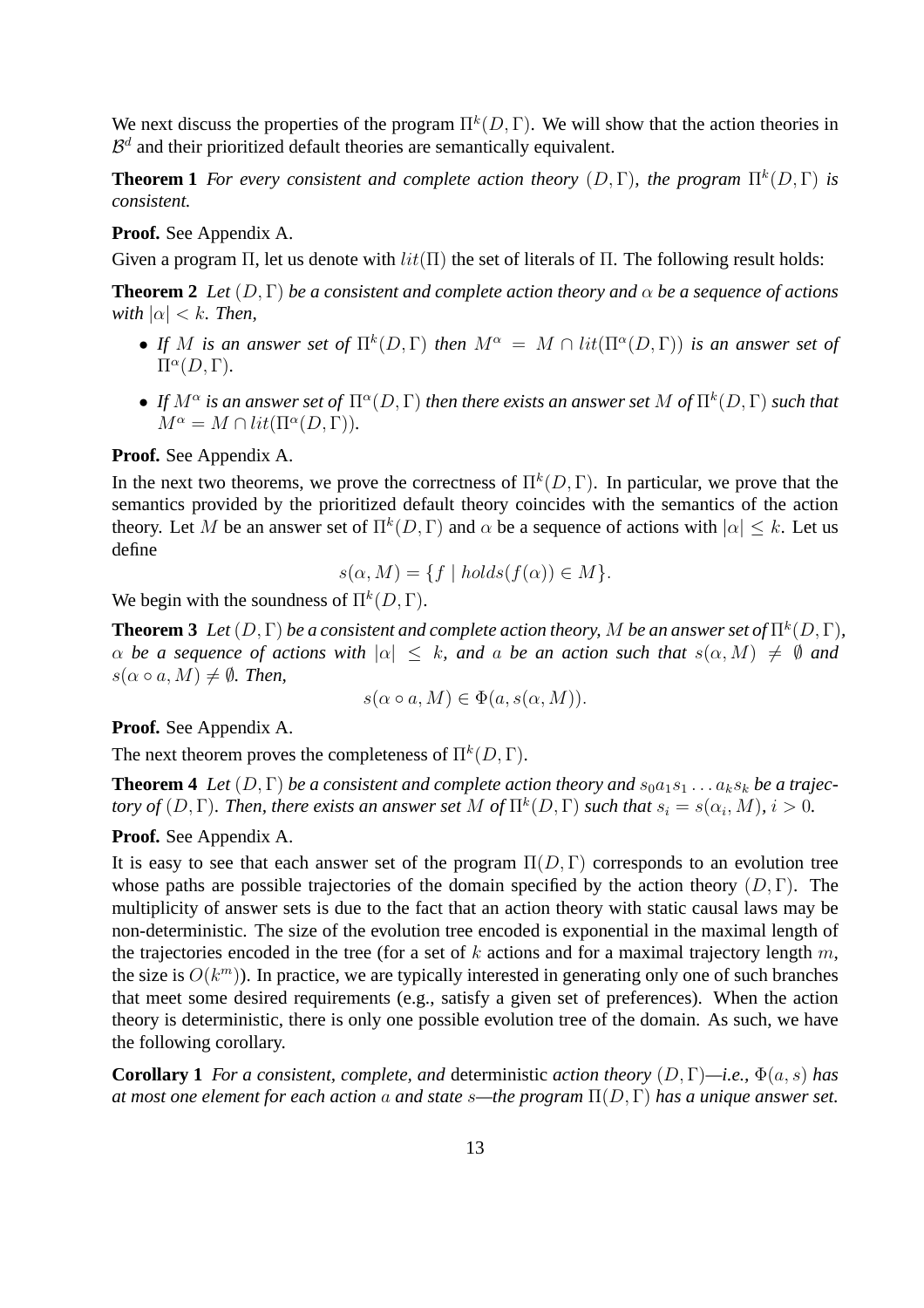## **5 Planning with Preferences using** Π(D, Γ)

It follows from Theorems 3 and 4 that trajectories achieving a formula  $\Delta$  can be computed using  $\Pi(D, \Gamma)$ . Given an answer set M of  $\Pi(D, \Gamma)$ , if  $s(\alpha, M)$  satisfies  $\Delta$ , then  $\alpha$  is a trajectory achieving  $\Delta$ . Since an answer set of  $\Pi(D, \Gamma)$  can contain other trajectories that do not achieve  $\Delta$ , we propose to introduce additional rules in  $\Pi(D, \Gamma)$ , with the purpose of extracting the trajectories achieving  $\Delta$  from an answer set. For simplicity<sup>6</sup>, let us assume that  $\Delta$  is a conjunction of fluent literals, i.e.,  $\Delta = f_1 \wedge \ldots \wedge f_n$ . In this case, the set of rules

$$
rule(goal,goal(\beta), [f_1(\beta),...,f_n(\beta)]), \qquad (22)
$$

is added to  $\Pi(D, \Gamma)$ , where  $\beta$  is a sequence of actions. We call the new program  $\Pi(D, \Gamma, \Delta)$ . For an answer set M of  $\Pi(D, \Gamma, \Delta)$  and a sequence of actions  $\beta = a_1, \ldots, a_k$ , let

$$
tr(\beta, M) = s_0 a_1 s(\beta_1, M) a_2 \dots s(\beta_{k-1}, M) a_k s(\beta, M)
$$

where  $\beta_i$  is the prefix of length i of  $\beta$ . The next corollary follows immediately from Theorems 3 and 4.

**Corollary 2** *Let*  $(D, \Gamma)$  *be a consistent and complete action theory,*  $\Delta$  *be a conjunction of fluent literals, and* M *be an answer set of*  $\Pi(D, \Gamma, \Delta)$ *. Then, for every action sequence*  $\beta$ *, if goal*( $\beta$ )  $\in$ M, then  $tr(\beta, M)$  *is a trajectory achieving*  $\Delta$ *.* 

The significance of this corollary is that it allows us to single out trajectories for  $\Delta$  from other trajectories in an answer set. Each trajectory for  $\Delta$  is a possible plan to achieve it. In many situations, it is desirable to find one, among several possible trajectories, that satisfies certain constraints. For example, *ride a bus* and *take a taxi* are two alternatives to go to the airport. An agent might choose to take the bus because he does not like taxi drivers. But he is willing to take the taxi if the bus does not run. Here, the agent has a preference between the actions he can execute and he would like to choose the trajectory that suits him best.

We will refer to these user-defined biases towards certain trajectories as *preferences between trajectories*. We will show next how  $\Pi(D, \Gamma, \Delta)$  can be modified to deal with two different types of preferences between trajectories—i.e., preferences between actions and preferences between final states. In the process, we extend the prioritized default theory for representing the preferences between rules.

## **5.1 Preferences Between Rules**

Whenever we express the fact that we do not prefer a rule  $r$ , we mean that we do not want to use r. This does not necessarily mean that r cannot be applied, but it simply means that if r can be replaced, then we prefer to do so. For this reason, we use literals of the form

$$
block(r, [l_1, \ldots, l_m]) \tag{23}
$$

<sup>&</sup>lt;sup>6</sup>Similar encoding can be provided for an arbitrary fluent formula.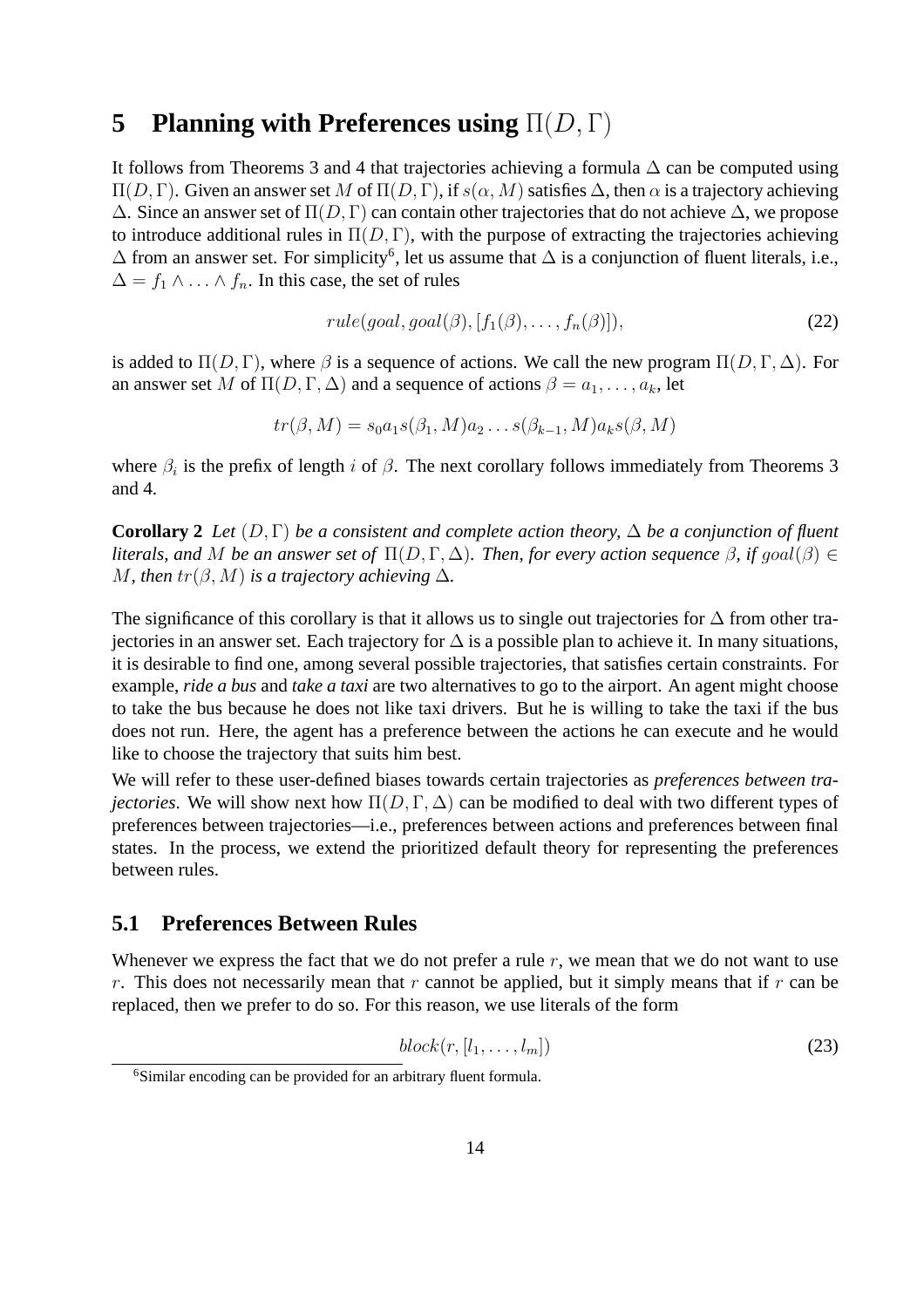in the prioritized default theory to describe conditions under which a rule  $r$  should not be used. In particular, literals of this type can be used to represent preferences between the rules. For example,

$$
block(r_1, body(r_2))
$$

can be used to express the fact that we prefer to use  $r_2$  instead of  $r_1$ —i.e., if the body of the rule  $r_2$ is satisfied, we block the use of the rule  $r_1$ .

To implement the new type of rules in prioritized default theory, we replace rule (10) with the following rule:

$$
holds(L) \leftarrow rule(R, L, Body), hold(Body), not blocked(R). \tag{24}
$$

and add the next rule to the set of independent rules  $P$  (recall that  $P$  consists of the rules (10)-(15)):

$$
blocked(R) \leftarrow block(R, Body), hold(Body). \tag{25}
$$

This is used to block the application of the rule R. By  $\mathcal{P}^b$  we denote the set of rules (10)-(15) and (24)-(25). Observe that blocking a rule is different than defeating a default; a rule can be blocked only at the explicit will of the domain specifier, while a default can be defeated if its application introduces inconsistencies. Next, we show how this extension to prioritized default theories can be used to express preferences between actions and preferences between final states.

For a prioritized default theory T, let  $bl(T)$  denote the set of literals of the form  $block(.)$  in T. The next theorem shows that if there is no preference between rules, the new set of rules behaves exactly as the old one.

**Theorem 5** *For a prioritized default theory T with*  $bl(T) = \emptyset$ ,  $T \cup P$  *and*  $T \cup P<sup>b</sup>$  *are equivalent.* 

**Proof.** Let Q be the set of rules of type (25). It is easy to see that if  $bl(T) = \emptyset$  then  $T \cup \mathcal{P}^b$  is equivalent to  $T \cup \mathcal{P}^b \setminus Q$ . Splitting the program (see Appendix B) with the set of literals X of the form blocked(.) yields the empty program as the top and  $T \cup \mathcal{P}$  as the evaluation of  $T \cup \mathcal{P}^b \setminus Q$  with respect to  $\langle \emptyset, X \rangle$ . The splitting theorem implies that each answer set of  $T \cup \mathcal{P}^b \setminus Q$  (and hence, of  $T \cup \mathcal{P}^b$ ) is an answer set of  $T \cup \mathcal{P}$  and vice versa.  $\Box$ .

The next lemma, useful in proving properties of programs with preferences between actions and formulae, relates the applicability of a rule in an answer set with the set of preferences over the rules.

**Lemma 1** *Let* T *be a prioritized default theory. Let*  $rule(r, l, body)$  *be a rule in* T *such that* l *does*  $n$ ot occur in the head of any other rule or default in  $T.$  Then, for every answer set  $M$  of  $T\cup\mathcal{P}^b$ , if  $blocked(r) \in M$  *then*  $holds(l) \notin M$ .

**Proof.** Since M is an answer set of  $T \cup \mathcal{P}^b$  and  $blocked(r) \in M$ , there exists no rule in  $T \cup \mathcal{P}^b$ whose head is  $holds(l)$  and whose body is satisfied by M. This implies that  $holds(l) \notin M$ .  $\Box$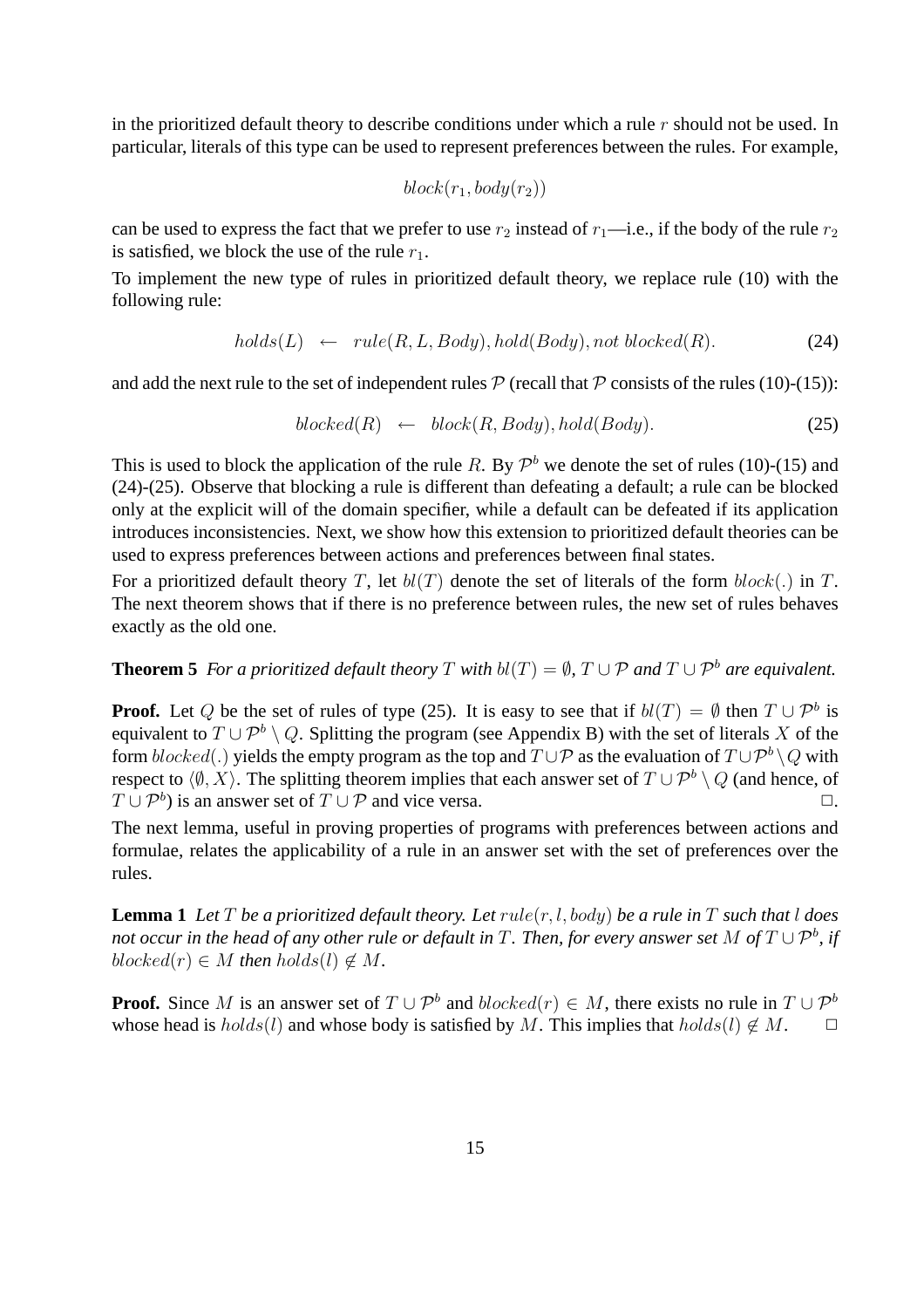### **5.2 Preferences between Actions**

As we have discussed earlier, an agent might prefer an action over some others for several reasons. We assume that we have an irreflexive partial order between actions,  $prefer(a, b)$ , to represent the preferences between actions. Intuitively, this means that action a is preferred to action b and we would like to consider all the trajectories containing  $\alpha$  in the place of b before considering those containing b. More precisely:

**Definition 1 (Preferred Trajectory)** *A trajectory*  $\alpha = s_0 a_1 s_1 \dots, a_n s_n$  *is said to be* preferred *to a trajectory*  $\beta = s_0b_1s'_1\dots, b_ms'_m$  with respect to a set of action preferences  $Pref$ , denoted by  $\alpha \prec_{Pref} \beta$ , if

- *1. there exists an integer*  $i, 1 \leq i \leq min(n, m)$ , such that  $\text{pref}er(a_i, b_i) \in \text{Pref}$ , and
- 2. for every integer  $j, 1 \leq j < i$ ,  $\text{prefer}(b_j, a_j) \notin \text{Pref}$ .

**Definition 2 (Most Preferred Trajectory)** *A trajectory*  $\alpha = s_0 a_1 s_1 \dots a_n s_n$  *is said to be a* most preferred *trajectory with respect to a set of preferences* P ref *if there exists no trajectory* β *such that*  $\beta \prec_{Pref} \alpha$ *.* 

**Remark 1**  $\prec_{Pref}$  *is an antisymmetric, transitive, and irreflexive relation.* 

**Example 3** *Let us revisit the example of Section 2.3. If an employee wants to leave the building he will typically prefer to approach the front entrance (to avoid triggering the alarm):*

$$
Pref = \{prefer(goto(frontdoor), goto(backdoor))\}
$$

*Similarly, if a thief is in the building and he knows that the backdoor has an alarm, he will clearly want to avoid opening it:*

$$
Pref = \{prefer(X, open(backdoor)) : X \in \mathbf{A} \wedge X \neq open(backdoor)\}.
$$

We will now show how the preferences over actions can be enforced in the extended framework of prioritized default theories. Given an action theory  $(D, \Gamma)$ , a goal  $\Delta$ , and a set of preferences over actions  $Pref$ , we add to  $\Pi(D, \Gamma, \Delta)$  the rules that block the execution of b whenever a (an action preferred to b) can be used. More precisely,

• For each preference  $prefer(a, b)$  in  $Pref$ , and for each pair of sequences of actions  $\alpha$  and β such that a occurs in  $\alpha$  and  $\alpha_{|\beta|} \circ a \sqsubset \alpha$ : the set of rules of the form

$$
block(executable(b, \beta), [goal(\alpha)]) \tag{26}
$$

belongs to  $\Pi(D, \Gamma, \Delta)$ .

The next theorem shows that adding (26) to  $\Pi(D, \Gamma, \Delta)$  will eliminate non-preferred trajectories from its conclusions.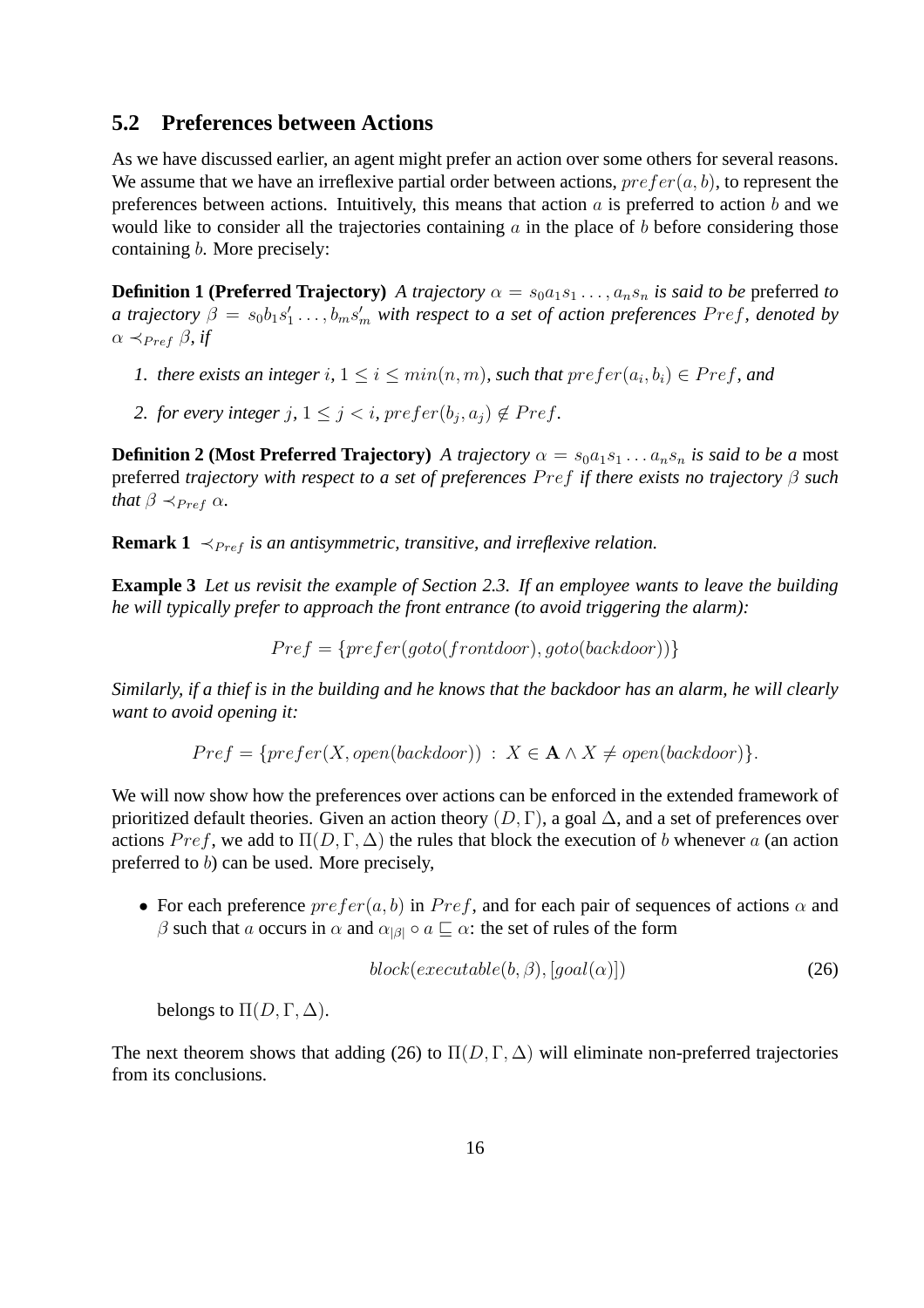**Theorem 6** *Let*  $(D, \Gamma)$  *be a consistent and complete action theory,*  $\Delta$  *be a conjunction of fluent literals, and Pref be a set of action preferences. For every action sequence*  $\gamma$ , *if*  $\Pi(D, \Gamma, \Delta)$   $\models$  $qoal(\gamma)$ , then for every answer set M of  $\Pi(D, \Gamma, \Delta)$  we have that  $tr(\gamma, M)$  is a most preferred *trajectory achieving* ∆*.*

**Proof.**  $\Pi(D, \Gamma, \Delta) \models \text{goal}(\gamma)$  implies that  $\text{goal}(\gamma)$  belongs to every answer set of  $\Pi(D, \Gamma, \Delta)$ . Since M is an answer set of  $\Pi(D, \Gamma, \Delta)$ , by Corollary 2 we have that  $\gamma' = tr(\gamma, M)$  is a trajectory achieving  $\Delta$ . It remains to be shown that  $\gamma'$  is indeed a most preferred trajectory. Let us assume that there exists a trajectory  $\alpha$  such that  $\alpha \prec_{Pref} \gamma'$ , i.e., there exists an action  $a$  in  $\alpha$  and and action b in  $\gamma'$  such that  $prefer(a, b) \in Pref$ .

From Theorem 3, we know that there exists an answer set M' of  $\Pi(D, \Gamma, \Delta)$  such that  $qoa l(\alpha) \in$  $M'$ . This means that  $M'$  satisfies the body of rules of the form (26). Hence, every rule or default, whose body contain  $possible(b, \delta)$ , where  $\delta \circ b \subseteq \gamma$ , is not applicable in M'. It follows from Lemma 1 that  $goal(\gamma) \notin M'$ ; this contradicts the fact that  $goal(\gamma) \in M'$ .  $\Box$ 

The following corollary follows from the above theorem and Corollary 1.

**Corollary 3** *Let*  $(D, \Gamma)$  *be a consistent, complete, and deterministic action theory,*  $\Delta$  *be a conjunction of fluent literals, and* M *be the answer set of*  $\Pi(D, \Gamma, \Delta)$  *with a set of preferences Pref. For every action sequence*  $\beta$ , *if*  $\text{goal}(\gamma) \in M$  *then*  $\text{tr}(\gamma, M)$  *is a most preferred trajectory achieving* ∆*.*

**Example 4** *Consider an action theory* (D, Γ)*, where* D *consists of the propositions*

| 10 <sup>10</sup> | causes        |                | if | q, h |
|------------------|---------------|----------------|----|------|
| b                | causes        | $\mathfrak{g}$ | if | true |
| $\overline{c}$   | causes        | $\hbar$        | if | true |
| dir              | causes        | f              | if | ٦q   |
| $\gamma$         | executable_if | true           |    |      |
| h                | executable if | true           |    |      |
| $\overline{c}$   | executable_if | true           |    |      |
| dir              | executable_if | true           |    |      |
|                  | by_default    |                |    |      |

*while the initial state* Γ *contains:*

| initially $\neg q$ |  |
|--------------------|--|
| initially $\neg f$ |  |
| initially $\neg h$ |  |

*Let us assume that the goal we desire to achieve is* f*. Different trajectories lead to the desired goal, e.g.,*

$$
\alpha = \overbrace{\{\neg f, \neg g, \neg h\}}^{s_0} c \overbrace{\{\neg f, h, \neg g\}}^{s_1} b \overbrace{\{\neg f, h, g\}}^{s_2} \overbrace{\text{join } \{f, h, \neg g\}}^{s_3}
$$

$$
\beta = \underbrace{\{\neg f, \neg g, \neg h\}}_{s_0} \overbrace{\text{dir } \{f, \neg g, \neg h\}}^{s_2}
$$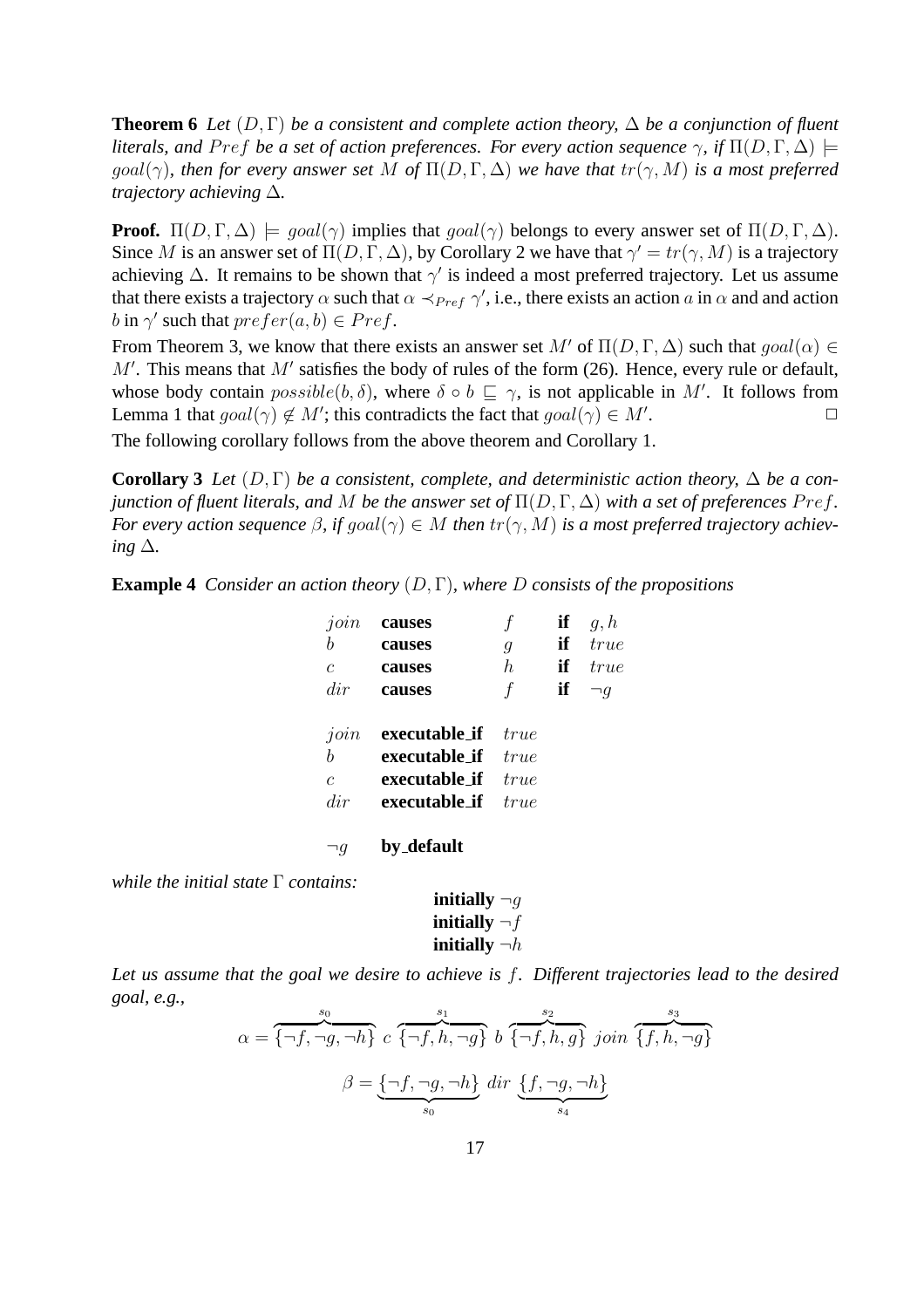*Let us introduce the preferences*

$$
Pref = \{ prefer(dir, b), prefer(dir, c)\}
$$

*which leads to*

 $\beta = s_0 \, dir \, s_4 \prec_{Pref} s_0 \, cs_1 \, b \, s_2 \, join \, s_3 = \alpha.$ 

*This preference will lead to the introduction of the facts*

block(executable(b,  $\beta$ ),  $[f(\alpha)]$ )  $block(executable(c, \beta), [f(\alpha)])$ 

*for each sequence of actions*  $\beta$  *and for each*  $\alpha$  *such that*  $\alpha_{|\beta|} \circ dir \sqsubseteq \alpha$ *. For example, the facts* 

 $block(executable(b, []), [f(dir)])$  $block(executable(c, ||), [f(dr)]]$ 

*will prevent the execution of* b *and* c *when the goal is reachable by* dir *from the initial situation.*

The next example presents a situation in which a preferred trajectory is not a conclusion of the program  $\Pi(D, Γ, Δ)$ .

**Example 5** *Let*  $(D, \Gamma)$  *be an action theory, where the set of fluents contains*  $\{g, f, h, l\}$  *and the set of actions is equal to* {a, b, c}*. The action theory* D *contains the dynamic causal law and executability condition:*

| $\alpha$      | causes                                   |    | if $\neg f$ |
|---------------|------------------------------------------|----|-------------|
| h             | causes                                   | if | f,g         |
| $\mathcal{C}$ | causes                                   |    | if $f, h$   |
|               | a executable if $\neg f, \neg q, \neg h$ |    |             |
|               | b executable if $f, q$                   |    |             |
|               | c executable if $f, h$                   |    |             |

*and the static causal laws:*

$$
\begin{array}{c}\ng \text{ if } f, \neg h \\
h \text{ if } f, \neg g\n\end{array}
$$

*The initial state* Γ *is defined by the propositions:*

| initially<br>$\neg f$ |
|-----------------------|
| initially<br>$\neg g$ |
| initially $\neg h$    |
| initially $\neg l$    |

*We would like to have*  $\Delta = l$ *. It is easy to see that* 

$$
\alpha = \underbrace{\{\neg f, \neg g, \neg h, \neg l\}}_{s_0} \ a \underbrace{\{f, g, \neg h, \neg l\}}_{s_1} \ b \underbrace{\{f, g, \neg h, l\}}_{s_2}
$$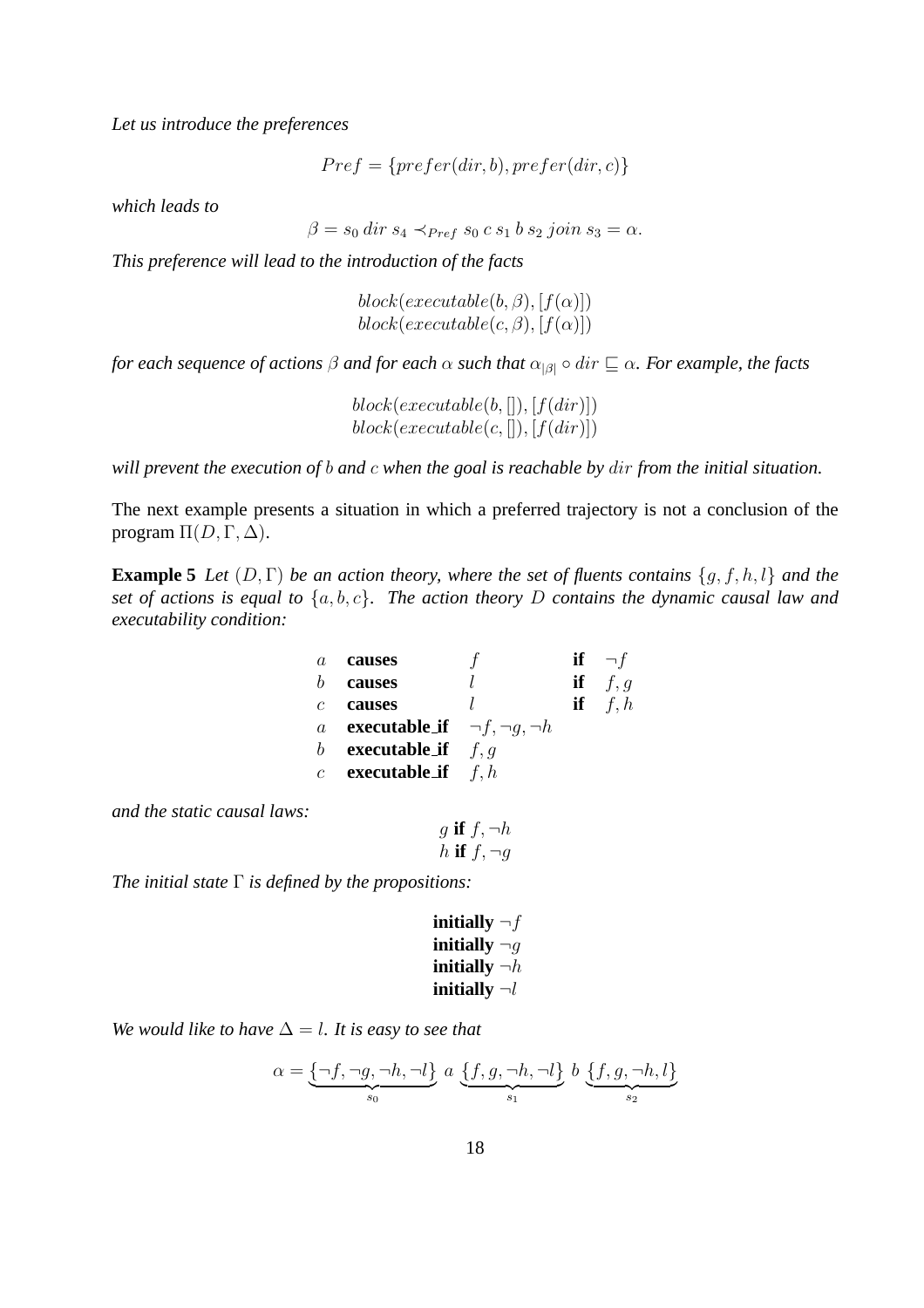*and*

$$
\beta = \underbrace{\{-f, \neg g, \neg h, \neg l\}}_{s_0} \ a \underbrace{\{f, h, \neg g, \neg l\}}_{s'_1} \ c \underbrace{\{f, h, \neg g, l\}}_{s'_2}
$$

*are two possible trajectories that achieve the goal*  $\Delta$ *. Assume that we prefer b to c, i.e., Pref* =  ${prefer(b, c)}$ *. Obviously,*  $\alpha \prec_{Pref} \beta$ *.* 

*It is easy to see that for every answer set of*  $\Pi(D, \Gamma, \Delta)$ *, if it contains goal*( $\gamma$ ) *then* a *must be the first action of*  $\gamma$ *. Thus, there exists one answer set of*  $\Pi(D, \Gamma, \Delta)$ *, say*  $M_0$ *, in which*  $s'_1 = s(a, M_0)$ *. Obviously, the only action that is executable in this state is c and therefore*  $goal(\beta) \in M_0$  *and*  $goal(\alpha) \notin M_0$ , i.e.,  $\Pi(D, \Gamma, \Delta) \not\models goal(\alpha)$ .

Observe that the encoding of action preferences in prioritized default theory offers scope for a number of generalizations. For example, the same scheme allows us to encode *conditional action preferences*, where the preference between actions is considered only if a given set of conditions is satisfied. We can extend the syntax of action preferences as follows:

$$
prefer(a,b)\text{ if }q_1,\ldots,q_m
$$

where  $q_1, \ldots, q_m$  is a conjunction of fluent literals. The encoding in prioritized default theory is straightforward: for each

$$
prefer(a,b)\text{ if }q_1,\ldots,q_m
$$

we add the set of block rules of the form

$$
block(executable(b, \beta), [goal(\alpha), q_1(\beta), \ldots, q_m(\beta)])
$$

where a occurs in  $\alpha$  and  $\alpha_{|\beta|} \circ a \sqsubseteq \alpha$ .

## **5.3 Preferences between Formulae**

The second type of preferences that we consider consists of preferences between formulae. Unlike preferences between actions, this type of preference is often a soft constraint or a secondary goal that an agent has in mind when selecting a trajectory for his goal. Consider for example the agent that is trying to exit the building, described in Section 2.3. He might prefer to exit through the front door since this will avoid alerting the police  $(\neg police\_alerted)$ . Here, the primary goal of the agent is to leave the building  $(\neg inside)$ , and his soft constraint is to avoid alerting the police. The trivial choice would be to go to the front door. Going to the back door should be used as the last resource. This type of preference can be added to an action theory by introducing preferences of the form

$$
\varphi_1 \prec \varphi_2. \tag{27}
$$

where  $\varphi_1$  and  $\varphi_2$  are fluent formulae. Given a set of fluent formulae Pref expressing final state preferences, we assume that  $(Pref, \prec)$  is a total order—i.e., the set of preference formulae can be written as

$$
\varphi_1 \prec \varphi_2 \prec \cdots \prec \varphi_k
$$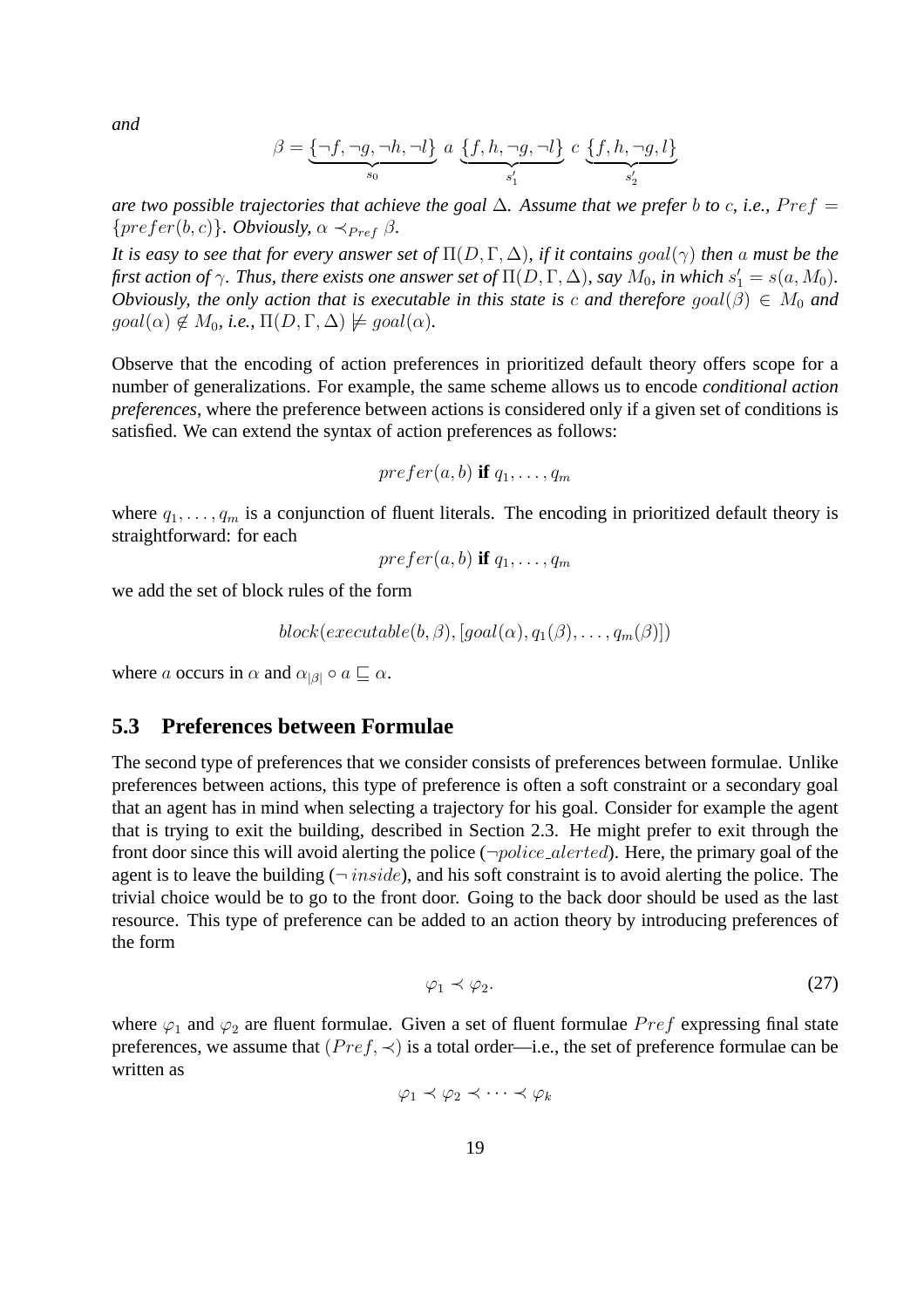This condition is acceptable in a variety of situations—indeed, many proposals in the literature dealing with preferences in logic programming, e.g., [3, 5], extend partial orders to total orders, and use such total orders in computing the preferred answers. We will explore in future works how to deal directly with partial orders. In addition, we require that for each  $1 \le i \le k - 1$  the following holds:

$$
\varphi_i \Rightarrow \neg \varphi_{i+1} \wedge \ldots \wedge \neg \varphi_k.
$$

The Definitions 1 and 2—preferred trajectories and most preferred trajectories—can be extended to the case of preferences between formulae as follows.

**Definition 3 (Final State Preferred Trajectory)** *A trajectory*  $\alpha = s_0a_1s_1 \ldots, a_ns_n$  *is said to be* preferred *to a trajectory*  $\beta = s_0b_1s'_1\dots, b_ms'_m$  with respect to a set of preferences between formu*lae* Pref *if* 

- *1. there exists*  $\varphi_1 \prec \varphi_2 \in Pref$  *such that*  $s_n \models \varphi_1$  *and*  $s'_m \models \varphi_2$  *(denoted by*  $\alpha \prec_{\varphi_1 \prec \varphi_2} \beta$ ), *and*
- *2. for every*  $\varphi_1 \prec \varphi_2 \in Pref$ ,  $\beta \nprec_{\varphi_1 \prec \varphi_2} \alpha$ .

*We will denote the fact that*  $\alpha$  *is preferred to*  $\beta$  *w.r.t.* Pref *with the notation*  $\alpha \prec_{Pref} \beta$ *.* 

**Definition 4 (Final State Most Preferred Trajectory)** *A trajectory*  $\alpha = s_0 a_1 s_1 \dots a_n s_n$  *is said to be a* most preferred *trajectory with respect to a set of preferences between formulae Pref if there exists no trajectory*  $\beta$  *such that*  $\beta \prec_{Pref} \alpha$ *.* 

**Remark 2** *The relation*  $\prec_{Pref}$  *between trajectories is a partial order.* 

To encode this type of preferences, we add to  $\Pi(D, \Gamma)$  a set of rules to block the execution of an action leading to  $\varphi_2$  as long as  $\varphi_1$  is satisfied by other trajectories. We assume that, for each action a, for each goal formula  $\Delta$ , and for each formula  $\varphi_2$ , we can compute a formula  $\phi_{a,\varphi_2}$  such that if a is executed in a state satisfying  $\phi_{a,\varphi_2}$  then  $\Delta \wedge \varphi_2$  holds in the successor state. There are wellknown regression techniques that have been proposed in the literature to determine such formulae (see e.g. [30]). In that case, we will block the execution of  $\alpha$  if there exists another trajectory satisfying  $\varphi_1$ . For each preference  $\varphi_1 \prec \varphi_2$  in P, we will add to  $\Pi(D, \Gamma, \Delta)$  the following set of rules

$$
block(executable(a, \gamma), [goal(\beta), \varphi_1(\beta), \phi_{a, \varphi_2}(\gamma)]) \tag{28}
$$

where  $\gamma$  and  $\beta$  are sequences of actions. Additionally, we add to  $\Pi(D, \Gamma, \Delta)$  rules for reasoning about  $\phi_{a,\varphi}$ , which are similar to (22). With a slight abuse of notation, we use  $\Pi(D,\Gamma,\Delta)$  to denote the program with rules of the form (26) and (28) when formulae preferences are present.

**Example 6** *Consider the action theory* (D, Γ) *where* D *contains the propositions*

| Ω.       | causes        |                  | iť |  |
|----------|---------------|------------------|----|--|
| h        | causes        | $\boldsymbol{q}$ | if |  |
| C        | causes        | $^{+}$           | if |  |
| $\alpha$ | executable_if | true             |    |  |
| h.       | executable_if | true             |    |  |
| C        | executable_if | true             |    |  |
|          |               |                  |    |  |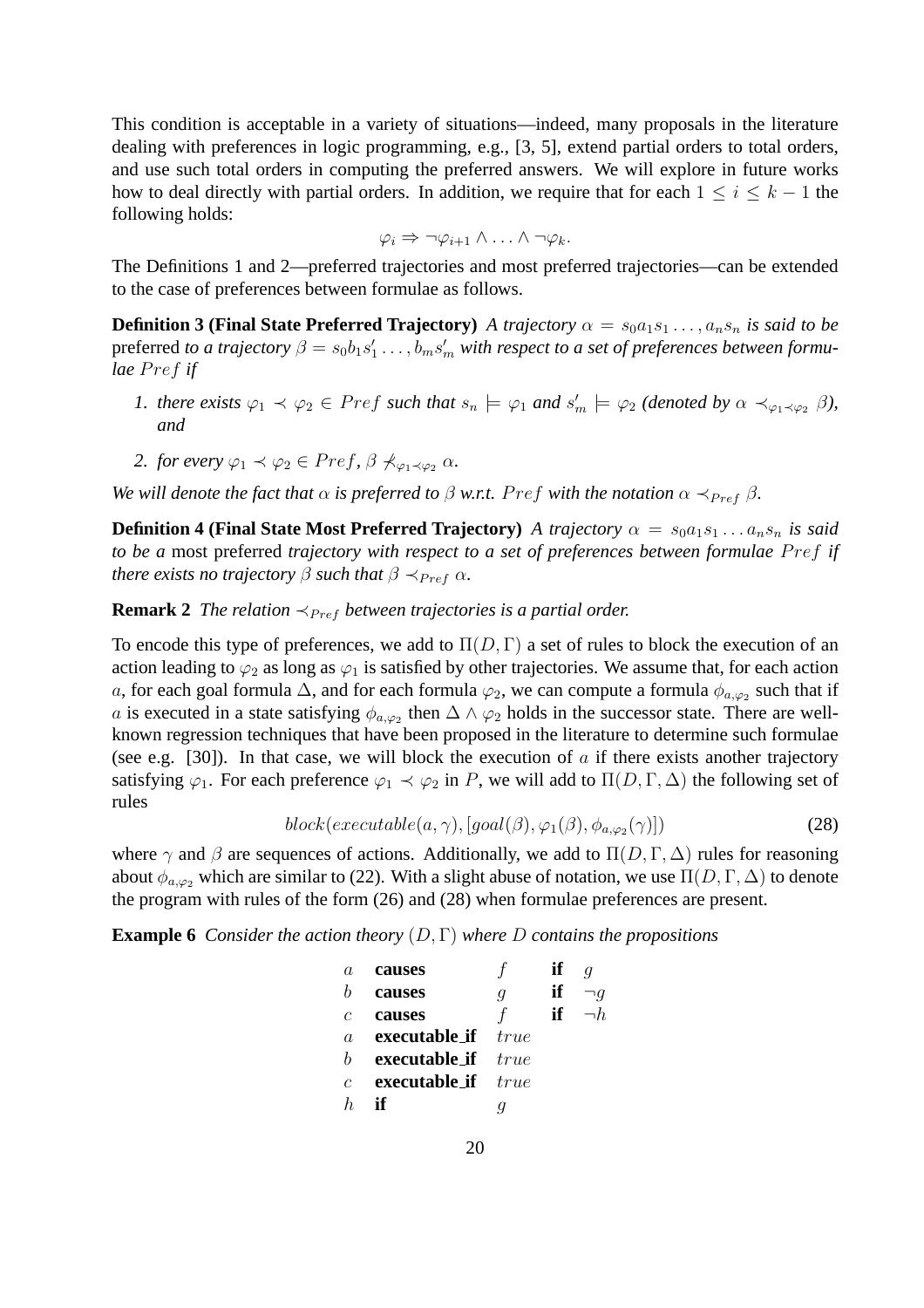*and* Γ *contains*

```
initially \neg finitially ¬g
initially ¬h
```
*The goal is* f *and we are assuming the presence of a preference*

$$
Pref = \{\neg h \prec h\}.
$$

*It is easy to see that*  $\alpha = s_0cs_1$  *where*  $s_1 = \{f, \neg h, \neg g\}$  *is a most preferred trajectory.*  $\beta =$  $s_0$ *bs*<sup> $\prime$ </sup><sub>1</sub> $as_2$  *is another trajectory achieving*  $f$  *but we have that*  $\alpha \prec_{Pref} \beta$ *. One of the facts generated to handle this preference is*

$$
block(executable(a, \gamma), [f(\beta), \neg h(\beta), \phi_{a,h}(\gamma)])
$$

*for sequences of actions* γ, β*. For example, for*

$$
\begin{array}{c} \gamma = b \\ \beta = c \end{array}
$$

*we will obtain*

$$
block(executable(a, b), [f(c), \neg h(c), g(b)])
$$

*since executing action* a *in a state satisfying* g *will lead to a state that satisfies both the goal (*f*) as well as the right-hand side of the preference (*h*). This prevents the execution of* a *after* b*, i.e., this will eliminate the trajectory*  $\beta$  *from answer sets of*  $\Pi(D, \Gamma, \Delta)$ *.* 

*It is instructive to see that the action sequence* c*, i.e., the trajectory* α *is not removed from any answer sets of*  $\Pi(D, \Gamma, \Delta)$ *. Assume the contrary, i.e., we have an answer set* M *with* goal(c)  $\notin M$ *. This can happen only if the rule of the form (28) (for the action* c*)*

$$
block(executable(c,[], [f(\delta), \neg h(\delta), \phi_{c,h}([])])
$$

*has its body satisfied by* M*. Since the execution of* c *in any state will not change the value of* h*, we have that*  $\phi_{c,h} = h$ . This implies that  $h(||) \in M$ , i.e., h is true in the initial state — a contradiction, *which implies that goal*(*c*) *belongs to every answer set of*  $\Pi(D, \Gamma, \Delta)$ *.* 

The following theorem is similar to Theorem 6.

**Theorem 7** *Let*  $(D, \Gamma)$  *be a consistent and complete action theory,*  $\Delta$  *be a conjunction of fluent literals, and Pref be a set of preference between formulae. For each non-empty action sequence* β*, if* Π(D, Γ, ∆) |= goal(β) *then for every answer set* M *of* Π(D, Γ, ∆) *we have that* tr(β, M) *is a most preferred trajectory achieving* ∆*.*

**Proof.**  $\Pi(D, \beta, \Delta) \models \text{goal}(\beta)$  implies that  $\text{goal}(\beta)$  belongs to every answer set of  $\Pi(D, \beta, \Delta)$ . Since M is an answer set of  $\Pi(D, \Gamma, \Delta)$ , by Corollary 2 we have that  $tr(\beta, M)$  is a trajectory achieving  $\Delta$ . It remains to be shown that  $\beta' = tr(\beta, M)$  is indeed a most preferred trajectory. Assume the contrary,  $\alpha \prec_{\varphi_1 \prec \varphi_2} \beta$  for some preference  $\varphi_1 \prec \varphi_2$ . From Theorem 3, we know that there exists an answer set M' of  $\Pi(D, \Gamma, \Delta)$  such that  $goal(\alpha) \in M'$ . Let  $\alpha' = tr(\alpha, M)$ .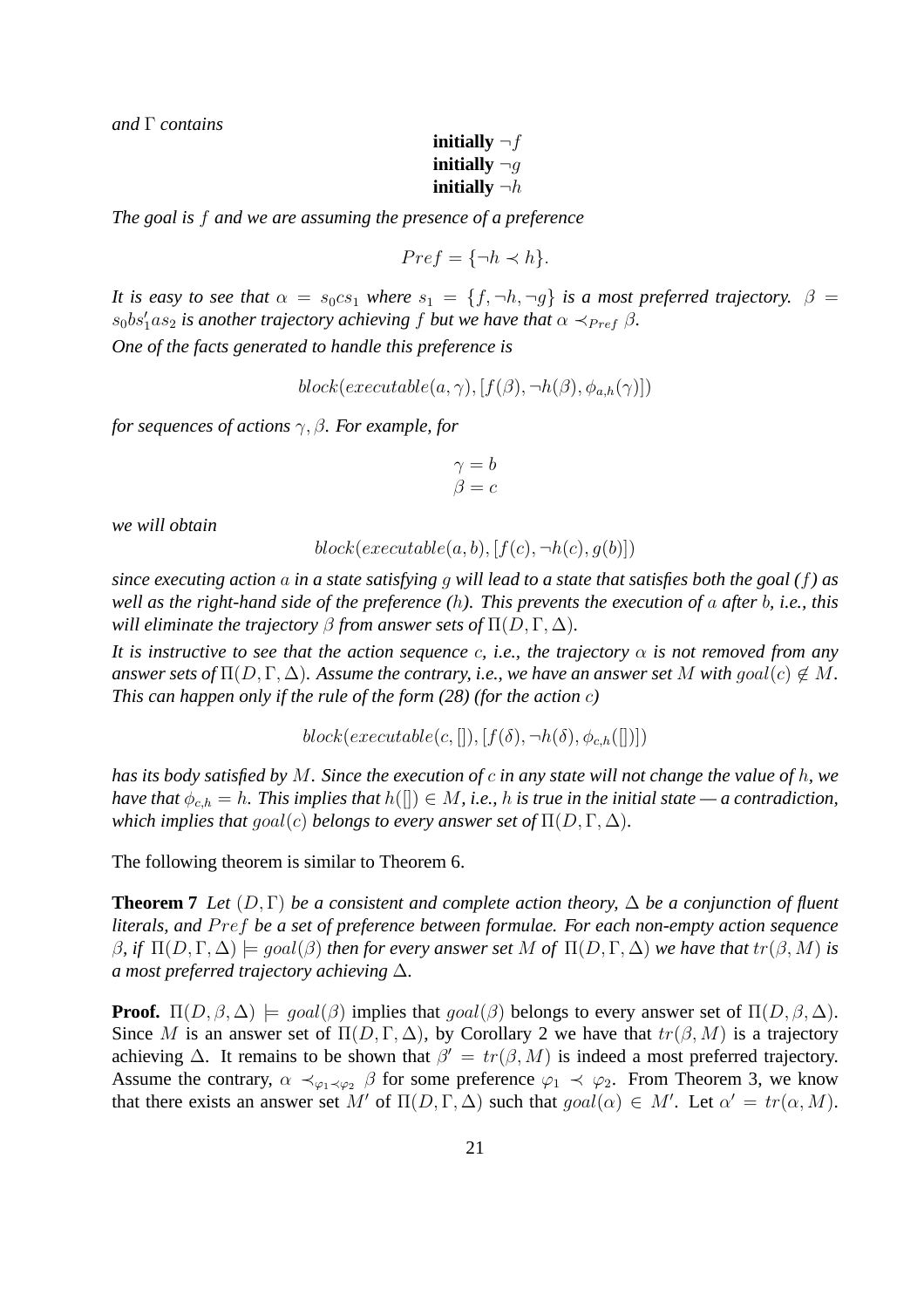Because  $\alpha' \prec_{\varphi_1 \prec \varphi_2} \beta'$ , we have that  $\varphi_1(\alpha) \in M'$ . Since  $\beta$  is a non-empty action sequence, there exists an action a and an action sequence  $\gamma$  such that  $\beta = \gamma \circ a$ . It follows from the construction of M',  $\phi_{a,\varphi_2}(\gamma) \in M'$ . This means that the body of the rule (28) is satisfied by M'. Thus,  $holds(possible(a, \gamma)) \notin M'$  (Lemma 1); this contradicts the fact that  $goal(\beta) \in M'$ .  $\Box$ 

The above theorem shows that if  $goal(\beta)$  is contained in every answer set of  $\Pi(D, \Gamma, \Delta)$  then  $\beta$ is a most preferred trajectory with respect to  $Pref$ . Due to the presence of distinct answer sets, it is possible to find a trajectory  $\gamma$  such that  $qoal(\gamma)$  belongs to some but not all answer sets of  $\Pi(D, Γ, Δ)$ . In this case, we cannot guarantee that  $γ$  is a most preferred trajectory. This is shown in the next example.

**Example 7** *Consider again the planning problem* (D, Γ, ∆) *in Example 5. Recall that the two trajectories*

$$
\overline{a} \overline{b} \overline{d}
$$

$$
\alpha = \underbrace{\{-f, \neg g, \neg h, \neg l\}}_{s_0} \ a \underbrace{\{f, g, \neg h, \neg l\}}_{s_1} \ b \underbrace{\{f, g, \neg h, l\}}_{s_2}
$$

$$
\beta = \underbrace{\{-f, \neg g, \neg h, \neg l\}}_{s_0} \ a \underbrace{\{f, h, \neg g, \neg l\}}_{s'_1} \ c \underbrace{\{f, h, \neg g, l\}}_{s'_2}
$$

*both achieve the goal l. Consider the set of preferences*  $Pref = \{\neg h \prec \neg g \land h\}$ *. Again, we have that*  $\alpha \prec_{Pref} \beta$ . Similar argument as in Example 5 shows that  $\Pi(D, \Gamma, \Delta)$  has an answer set which *contains*  $qoal(\beta)$  *and does not contain*  $qoal(\alpha)$ *.* 

The following corollary is similar to Corollary 3.

**Corollary 4** *Let*  $(D, \Gamma)$  *be a consistent, complete, and deterministic action theory,*  $\Delta$  *be a conjunction of fluent literals, and* M *be an answer set of* Π(D, Γ, ∆) *with a set of preferences between formulae* Pref where  $\prec$  *is a total order. For every action sequence*  $\beta$ *, if goal* $(\gamma) \in M$  *then*  $tr(\gamma, M)$  *is a most preferred trajectory achieving*  $\Delta$ *.* 

**Example 8** *Let us consider the example of section 2.3. The person trying to exit the building may prefer to use the key for the backdoor than asking the janitor for another key:*

 $haveKey(backdoor) \prec haveKey(frontdoor)$ 

*As another example, it may be likely that the person wants to leave the building without alerting the police*

$$
\neg police\_alerted \prec police\_alerted
$$

Similarly to what discussed in the case of action preferences, we can extend the notation used for formulae preferences to encode conditional preferences. The notation we suggest is:

$$
\varphi_1 \prec \varphi_2 \text{ if } p_1, \ldots, p_n
$$

where  $\varphi_1, \varphi_2$  are preferences between fluent formulae and  $p_1, \ldots, p_n$  are fluent literals. Intuitively, the preference states that we are interested in considering this particular preference only if the final state satisfies the literals  $p_1, \ldots, p_n$ . The modification to the encoding in prioritized default theory is the following:

 $block(executable(a, \gamma), [goal(\beta), \varphi_{1}(\beta), \phi_{a, \varphi_{2}}(\gamma), p_{1}(\beta), \ldots, p_{n}(\beta)]).$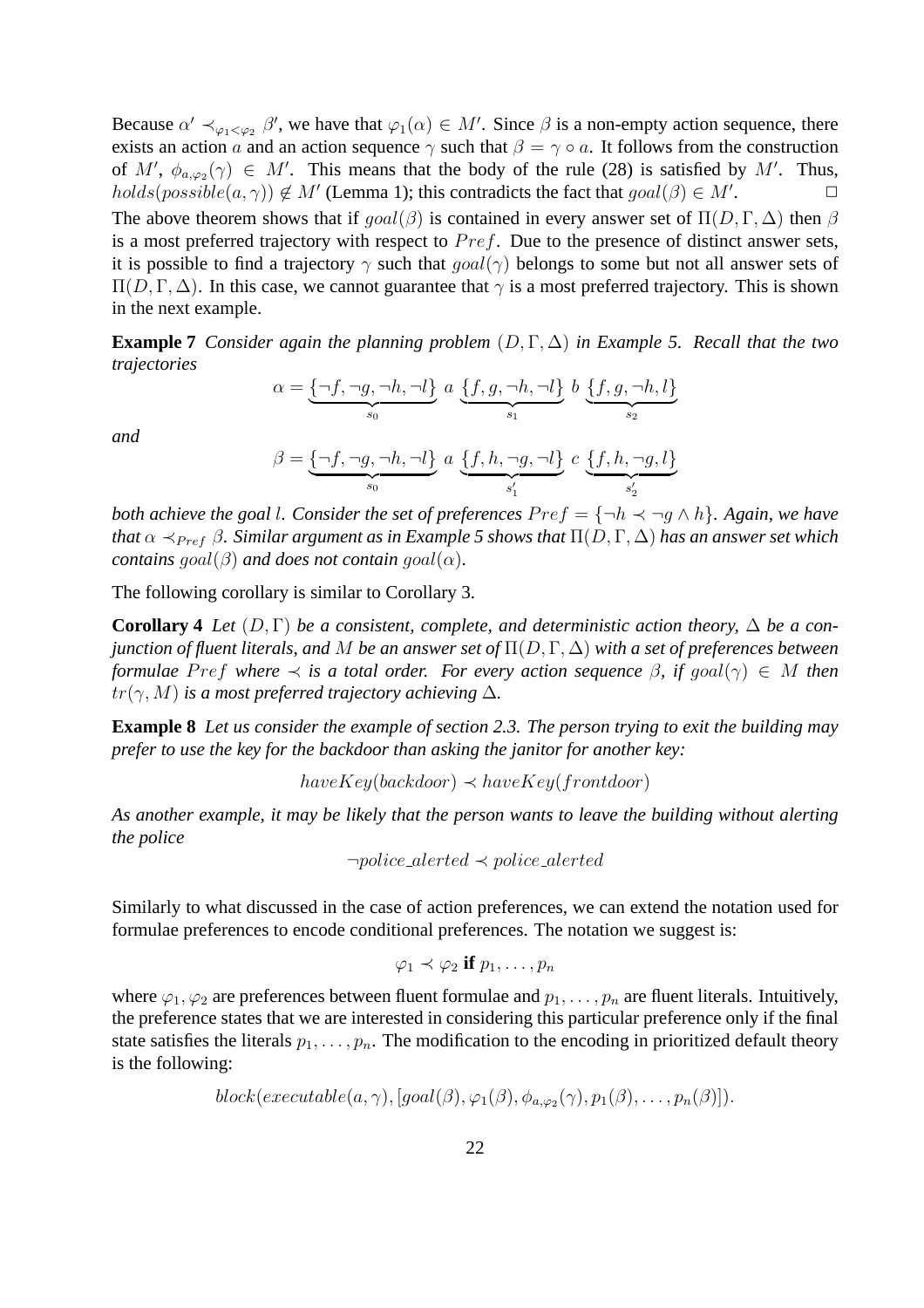## **6 Computing the Entailment Relation**  $\models$  Using SMODELS

The program  $\Pi^k(D,\Gamma)$  can be implemented using a solver for answer set programming; in particular, in this work we experimented our ideas using the SMODELS [25] system. To make this possible, we need to introduce a collection of predicates to overcome the limitations of the input language; in particular, SMODELS does not support the list operator and requires finite domains and domain predicates to perform grounding. An automated translator to convert  $\Pi^k(D,\Gamma)$  to a SMODELS program has been devised and can be found at www.cs.nmsu.edu/lldap/Preferences. Below, we describe the translation and prove its correctness. Appendix C presents an example of a translation using the scheme described in this section.

## **6.1** Encoding  $\Pi^k(D,\Gamma)$  as a SMODELS Program

In this section, we will present the encoding of  $\Pi^k(D,\Gamma)$  as a SMODELS program, denoted by  $SM^k(D,\Gamma)$ . In the next section, we will show how  $SM^k(D,\Gamma)$  can be used in finding trajectories and preferred trajectories using SMODELS. Since  $\Pi^k(D, \Gamma)$  consists of two parts, the set of rules  $R^k = \bigcup_{|\alpha| \leq k} R_\alpha$  and the set of rules (10)-(15), we divide the translation in two parts. The first part deals with the default theory  $(R^k)$  while the second part deals with the rules (10)-(15) ( $\Pi^k(D,\Gamma) \setminus$  $R^k$ ).

### **6.1.1** SMODELS **Encoding For** R<sup>k</sup>

Observe that we can divide literals in the language underlying  $R^k$ , denoted by  $\mathcal{L}$ , into three types:

- (A.i)  $f(\gamma)$  where f is a fluent and  $\gamma$  is a sequence of actions;
- (A.ii)  $possible(a, \gamma)$  where a is an action and  $\gamma$  is a sequence of actions;
- (A.iii) dynamic(f, a,  $\gamma$ ), causal(f, a,  $\gamma$ ), executable(a,  $\gamma$ ), def(f, a,  $\gamma$ ), and inertial(f, a,  $\gamma$ ) which are names for rules and defaults in the prioritized default theories.

Similarly, every list occurring in  $\Pi(D, \Gamma)$  contains only literals of the types (A.i)-(A.ii) and is of the following form:

- (L.i)  $[p_1(\gamma), \ldots, p_m(\gamma)]$  where  $p_i$ 's are fluent literals and  $\gamma$  is a sequence of actions;
- (L.ii)  $[p_1(\gamma), \ldots, p_m(\gamma), possible(a, \gamma)]$  where  $p_i$ 's are fluent literals, a is an action, and  $\gamma$  is a sequence of actions; or
- (L.iii)  $[p_1(\gamma \circ a), \ldots, p_m(\gamma \circ a), possible(a, \gamma)]$  where  $p_i$ 's are fluent literals, a is an action, and  $\gamma$ is a sequence of actions.

It is worth noticing that each list in  $R<sup>k</sup>$  can be divided into two parts. The first part consists of literals of the form (A.i) and the second part is either empty (for (L.i)) or consists of a single element of the form (A.ii). Furthermore, if  $x = [l_1, \ldots, l_m]$  is a list of literals of the form (A.i) obtained through this splitting then  $l_i$ 's have the same sequence of actions as their last parameter. The language underlying the prioritized default theory of the program  $SM^k(D, \Gamma)$ , denoted by  $\mathcal{L}^{SM}$ , is defined as follows.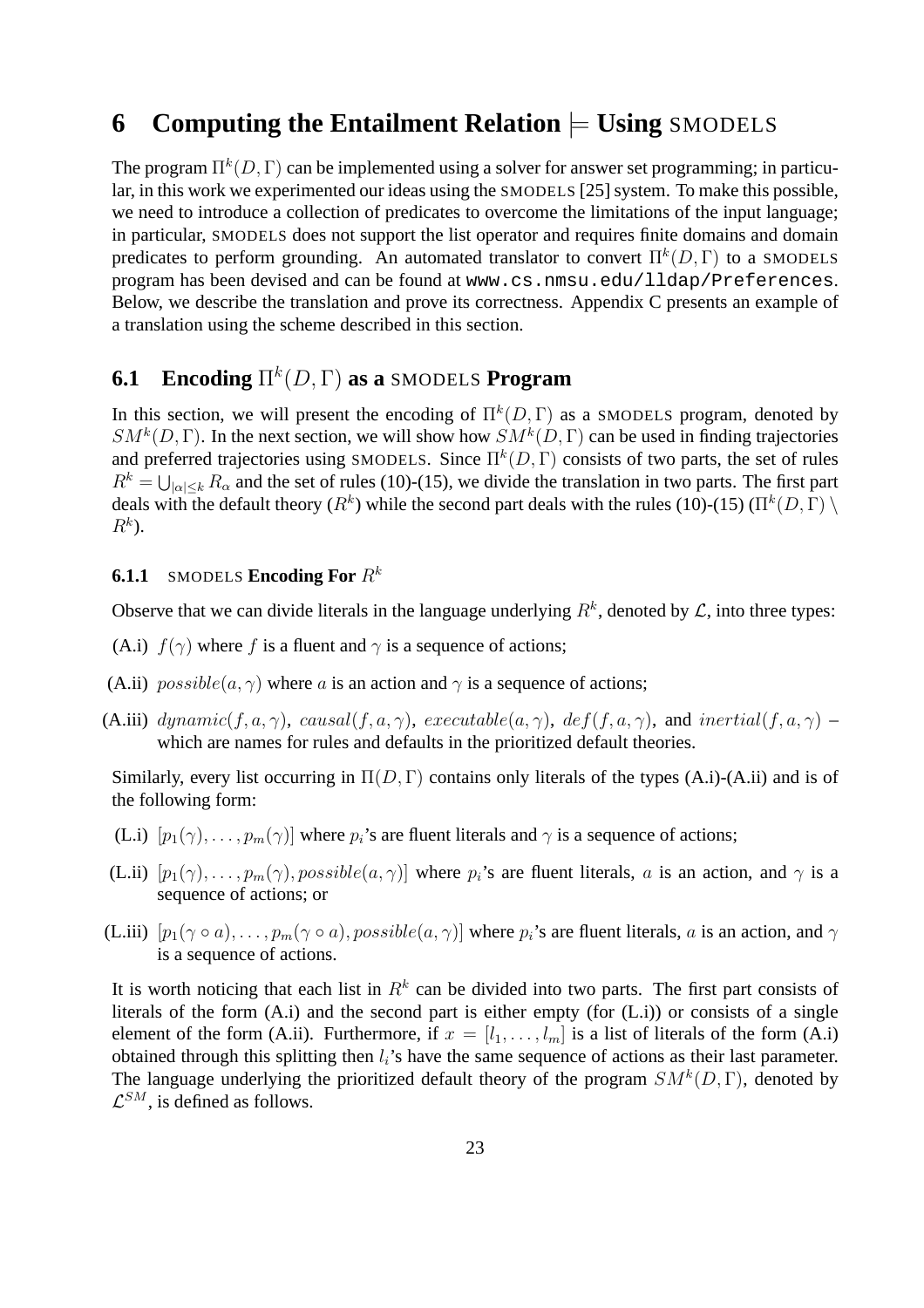- For each  $l \in \mathcal{L}$  of the types (A.i)-(A.iii),  $\mathcal{L}^{SM}$  contains  $l^+$ , which is obtained from l by replacing  $\gamma$  with  $|\gamma|$ ; for instance,  $f(a \circ b)$  becomes  $f(2)$ ,  $possible(a, \lbrack)$  becomes  $possible(a, 0)$ , etc.
- For each list y in L,  $\mathcal{L}^{SM}$  contains a new and distinguished atom  $n_{|y|}(m)$  where (i) |y| is the list of fluent literals occurring in y; and (ii)  $m$  is the length of the sequence of actions that appears as the last parameter in literals of the form  $(A,i)$  belonging to y; for example:
	- the list  $[f(a), g(a)]$  is associated with the atom  $n_{[f,g]}(1)$ , where  $n_{[f,g]}$  is a new and distinguished predicate name that does not appear in the language  $\mathcal{L}$ ,
	- **–** the list  $[f(a \circ c), \neg g(a \circ c), \text{possible}(b, a \circ c)]$  is associated with the atom  $n_{[f, \neg g]}(2)$ , and
	- **−** the list  $[f(a \circ c), g(a \circ c), \text{possible}(c, a)]$  is associated with the atom  $n_{[f,a]}(2)$ .

Intuitively, the integer associated to each literal of  $\mathcal{L}^{SM}$  denotes a time stamp on a linear time line. For example,  $f(2)$  represents the fact that f is true at the time moment 2.  $possible(a, 3)$  says that it is possible to execute the action a at the time moment 3. As such, while  $R^k$  that represents a tree of possible trajectories whose length is at most k,  $R_{sm}^k$  — the SMODELS encoding of  $R^k$  — only represents a possible trajectory. Given a trajectory  $s_0a_1s_1 \ldots a_ns_n$ , the definition of a trajectory says that  $a_j$  must be executable in  $s_{j-1}$ . For this reason, we will drop literals of the form (A.ii) from the lists occurring in rules of  $R^k$  and give them a special treatment. We will introduce literals of the from  $occ(a, i)$  where a is an action and i is an integer to indicate that a occurs at the time moment  $i$  and introduce a constraint stating that an action can occur only if it is executable. The translation is done as follows.

• For each atom of the form (16), the following rule belongs to  $R_{sm}^k$ :

$$
rule(dynamic(f, a, m), f(m + 1), n(m)) \leftarrow occ(a, m)
$$
\n(29)

where  $m = |\beta|$  and  $n(m)$  is the atom associated to the list of atoms of the from (A.i) occurring in (16).

• For each atom of the form (17), the following atom belongs to  $R_{sm}^k$ :

$$
rule(executable(a, m), possible(a, m), n(m)) \tag{30}
$$

where  $m = |\beta|$  and  $n(m)$  is the atom associated to the list occurring in (17).

• For each atom of the form (18), the following atom belongs to  $R_{sm}^k$ :

$$
rule(causal(f, a, m), f(m+1), n(m+1)) \leftarrow occ(a, m)
$$
\n(31)

where  $m = |\beta|$  and  $n(m)$  is the atom associated to the list of atoms of the from (A.i) occurring in (18).

• For each atom of the form (19), the following atom belongs to  $R_{sm}^k$ :

$$
default(def(f, a, m), f(m + 1), true) \leftarrow occ(a, m)
$$
\n(32)

where  $m = |\beta|$  and  $n(m)$  is the atom associated to the list of atoms of the from (A.i) occurring in (19).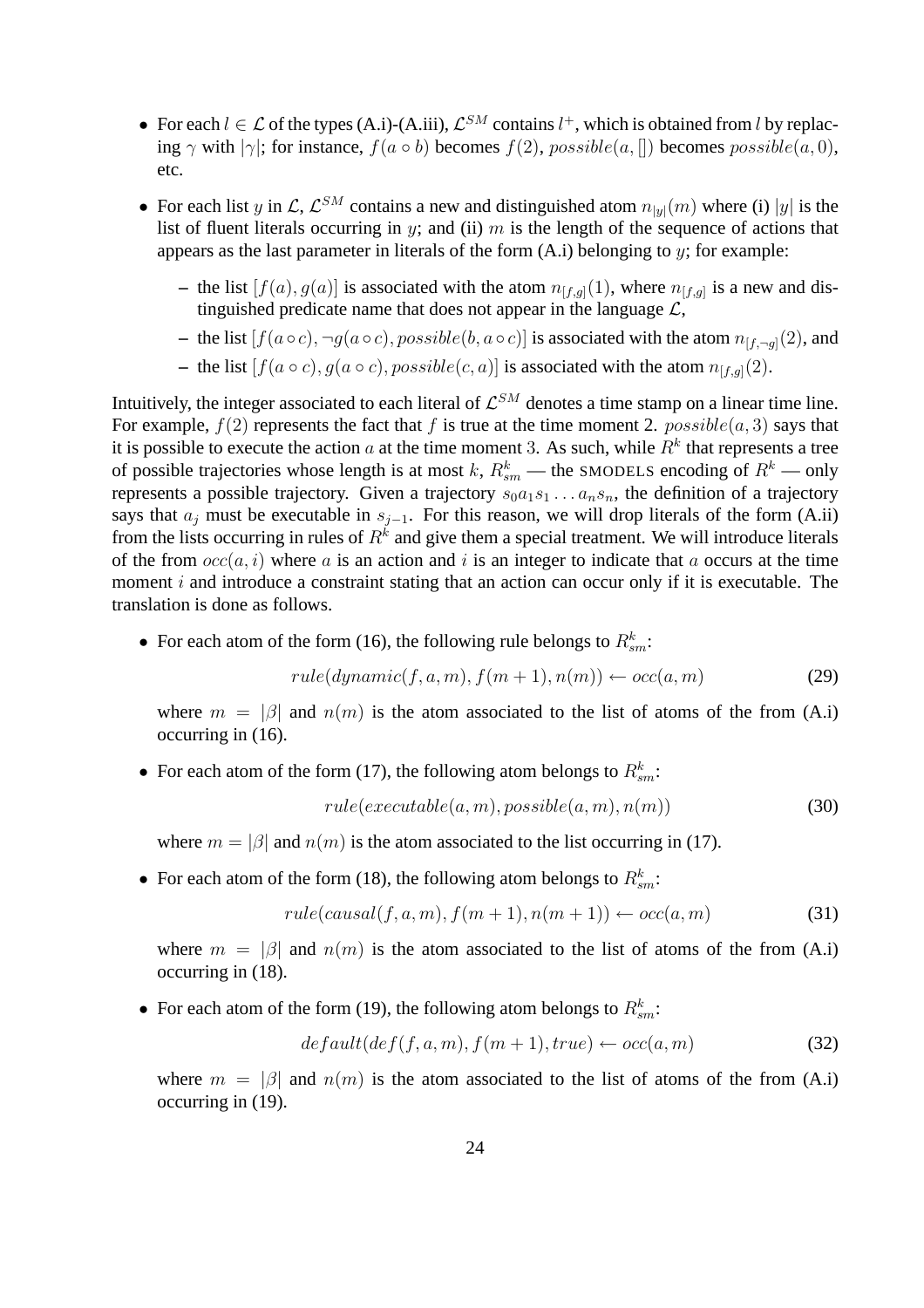• For each atom of the form (20), the following atom belongs to  $R_{sm}^k$ :

$$
default(inertial(f, a, m), f(m+1), n(m)) \leftarrow occ(a, m)
$$
\n(33)

where  $m = |\beta|$  and  $n(m)$  is the atom associated to the list of atoms of the from (A.i) occurring in (20).

• For each atom of the form  $(21)$ , the atom

$$
holds(f(0))\tag{34}
$$

belongs to  $R_{sm}^k$ .

Finally, for every action  $a$ , we add the constraint

$$
\leftarrow occ(a, T), not holds (possible(a, T)) \tag{35}
$$

to  $R_{sm}^k$  and for each atom  $n_{[l_1,...,l_n]}$  representing the list  $[l_1,...,l_n]$ , we add rules of the following form

$$
hold(n_{[l_1,\ldots,l_n]}(T)) \leftarrow holds(l_1(T)),\ldots, holds(l_n(T)).
$$
\n(36)

to  $R_{sm}^k$ , where T is the time variable.

Notice the difference between  $R^k$  and  $R_{sm}^k$ . For an action theory  $(D, \Gamma)$ ,  $R_{sm}^k$  represents a possible history while  $R^k$  represents an evolution tree. As such, the size of  $R_{sm}^k$  is rather small comparing to that of  $R^k$ .

**Example 9** *The dynamic causal law*

$$
opendoor(backdoor)
$$
 causes open(backdoor) if  $at(backdoor)$ 

*is encoded as the logic programming rule:*

 $rule(dynamic(open (backdoor), open door (backdoor), T), open (backdoor, T + 1), n_{[at (backdoor)]}(T))$  $\leftarrow occ(opendoor(backdoor), T), time(T).$ 

*for values of* T *which are legal plan lengths (the predicate* time *is used to limit* T *to acceptable values). In addition, the rule for* hold *will be specialized:*

 $hold(n_{[at(backdoor)]}(T)) \leftarrow time(T), holds(at(backdoor, T))$ 

*and the constraint*

 $\leftarrow occ(opendoor(backdoor), T), not holds(possible(opendoor(backdoor), T))$ 

*is added to the* SMODELS *encoding.*

## **6.1.2** SMODELS **Encoding For**  $\Pi^k(D, \Gamma) \setminus R^k$

Since SMODELS does not allow the list operator and the rule (36) effectively replaces the two rules (12)-(13), the only thing we need to do in encoding  $\Pi^k(D,\Gamma) \setminus \mathbb{R}^k$  is to remove the two rules (12)-(13) from P. Other rules do not change. Thus, the program  $SM^k(D,\Gamma)$  consists of  $R_{sm}^k$  and the rules (10)-(11) and (14)-(15).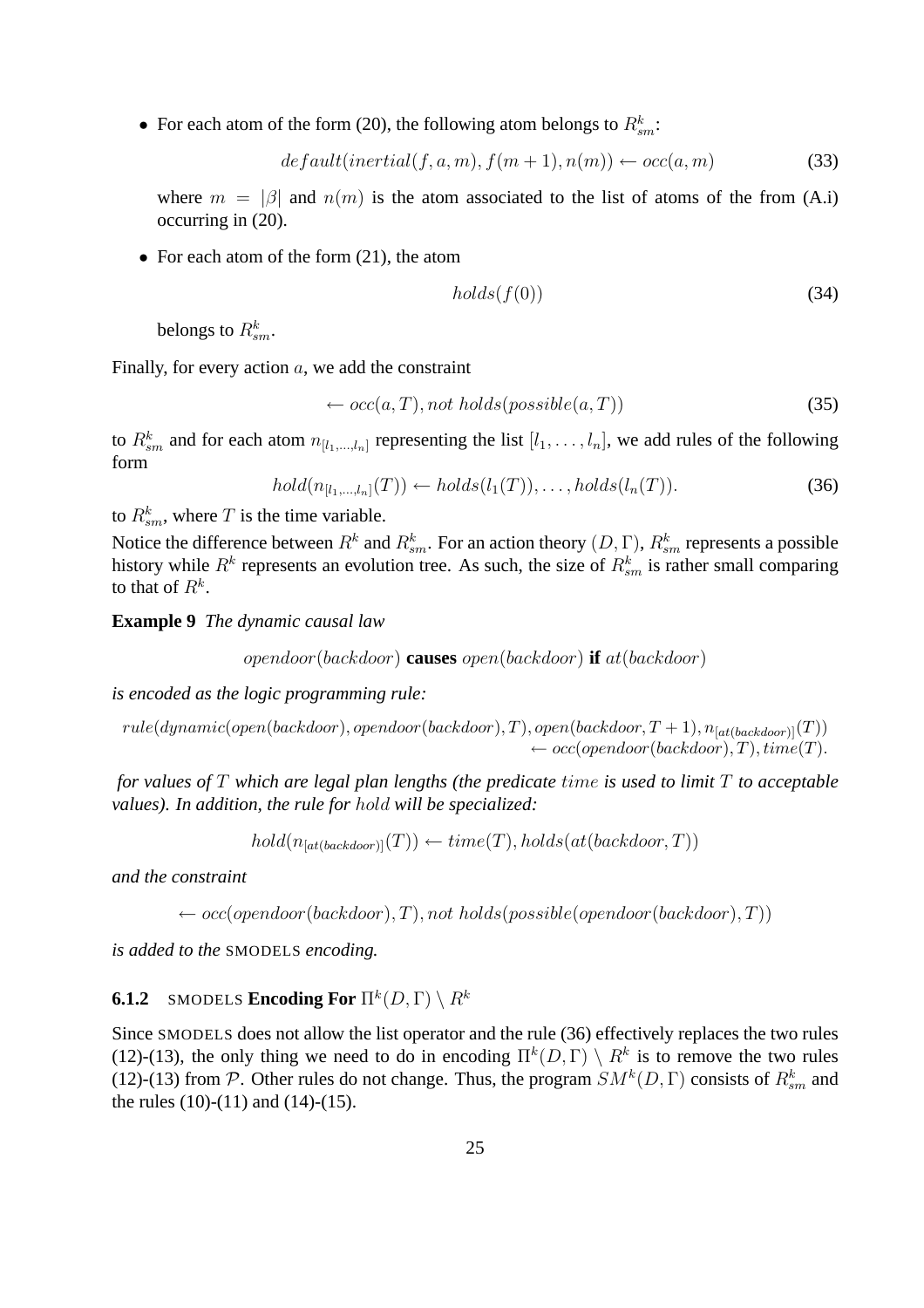## **6.1.3** Property of  $SM^k(D, \Gamma)$

We now discuss a property of  $SM^k(D, \Gamma)$ . As we have pointed out earlier, in encoding  $\Pi^k(D, \Gamma)$ , we replace a sequence of actions with its length. As such each answer set of  $SM^k(D, \Gamma)$  corresponds to only one trajectory of the action theory while each answer set of  $\Pi^k$  corresponds to a possible evolution tree. We will now show that this difference will be eliminated when we fix the trajectory in both programs. Let  $(D, \Gamma)$  be a complete and consistent action theory, and let  $\alpha = a_1, \dots, a_k$  be a sequence of actions. Let  $P^{\alpha}(D, \Gamma)$  be the program consisting of

- $\bullet$  the rules (10)-(15), and
- the set of rules  $R_{\alpha}$ .

The next theorem relates the program  $P^{\alpha}(D,\Gamma)$  and  $SM^{k}(D,\Gamma)$ .

**Theorem 8** *Let*  $(D, \Gamma)$  *be a consistent and complete action theory and*  $\alpha = a_1, \ldots, a_k$  *be a sequence of actions. Then,*

*1. if* M *is an answer set of*  $P^{\alpha}(D, \Gamma)$ *, then*  $SM^k(D, \Gamma) \cup \{occ(a_i, i-1) \mid i = 1, ..., k\}$  *has an answer set*  $M'$  *with the property that* 

$$
M \models holds(f(a_1 \circ \cdots \circ a_i)) \text{ if and only if } M' \models holds(f(i))
$$

2. *if* M is an answer set of  $SM^k(D, \Gamma) \cup \{ occ(a_i, i-1) \mid i = 1, ..., k \}$  then there exists an  $a$ nswer set  $M'$  of  $P^{\alpha}(D,\Gamma)$  such that

$$
M \models holds(f(i))
$$
 if and only if  $M' \models holds(f(a_1 \circ \cdots \circ a_i)).$ 

**Proof.** See Appendix A. ◯

## **6.2** Finding a Trajectory Using  $SM^k(D, \Gamma)$

The discussion in the previous section shows that  $SM^k(D, \Gamma)$  can be used to compute the entailment relation of  $(D, \Gamma)$ . In this section, we discuss the use of  $SM^k(D, \Gamma)$  in finding a trajectory  $s_0a_1 \ldots a_ks_k$  that satisfies the following properties:

- 1.  $s_k \models \Delta$  for some given fluent formula  $\Delta$ —this means that the trajectory is a possible plan to accomplish the goal  $\Delta$ ;
- 2. the trajectory  $s_0a_1 \ldots a_ks_k$  satisfies some soft constraints that are expressed as preferences between actions or between fluent formulae.

### **6.2.1 Finding A Trajectory for** ∆

Let  $\Delta$  be a conjunction of fluent literals  $f_1 \wedge \ldots \wedge f_k$ <sup>7</sup>. We are interested in finding a trajectory  $s_0a_1 \ldots a_ks_k$  for  $\Delta$ . As it is customary in answer set planning, we add to  $SM^k(D, \Gamma)$  the set of

<sup>7</sup>Fluent formula can be dealt with as in [34].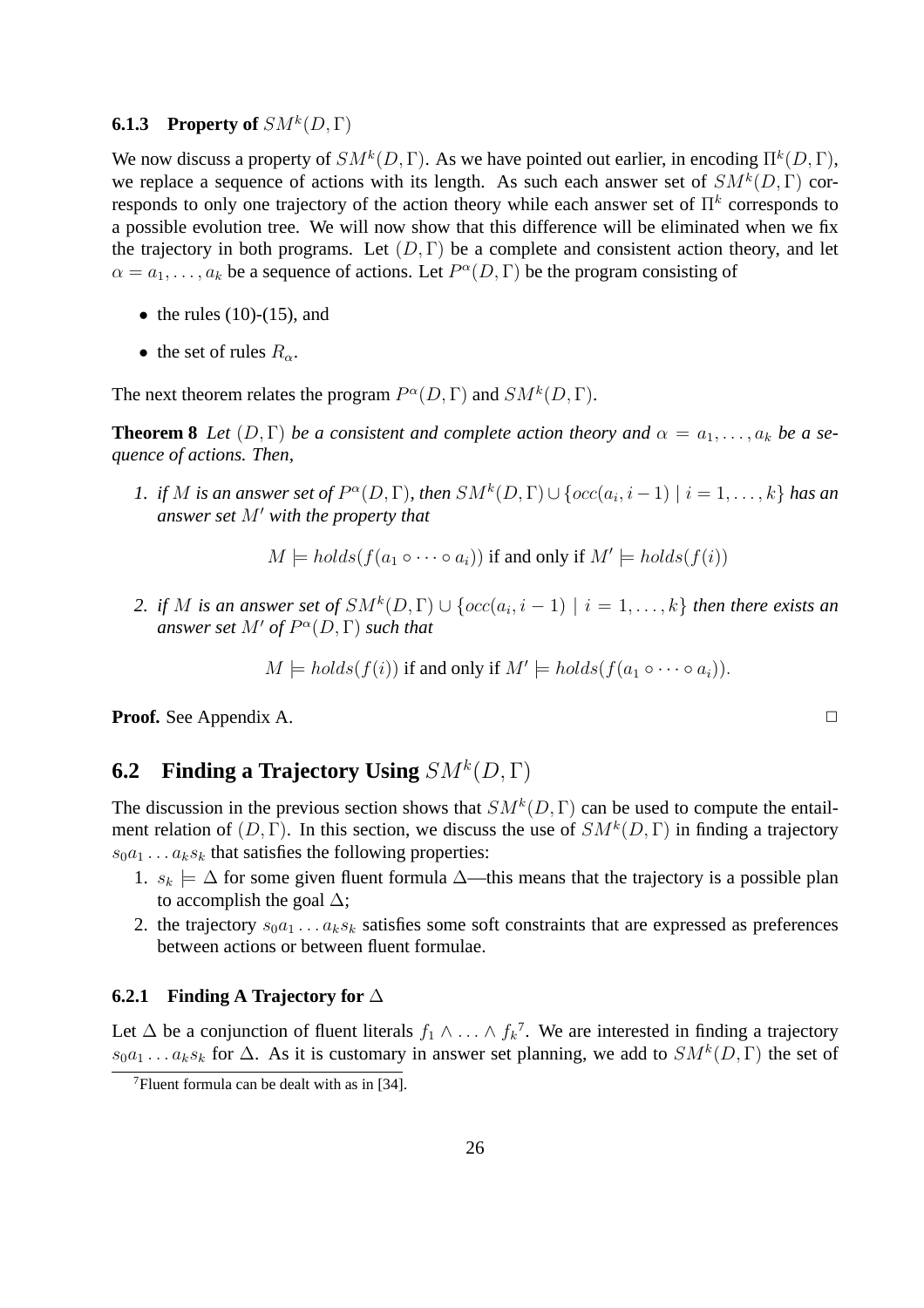rules to generate action occurrences and to represent the goal. This set of rules consists of:

$$
\leftarrow \quad not \; goal(k). \tag{37}
$$

$$
goal(T) \leftarrow time(T), holds(f_1(T)), \dots, holds(f_k(T)). \tag{38}
$$

$$
1\{\mathit{occ}(A, T) : \mathit{action}(A)\}1 \leftarrow \mathit{time}(T), T < k. \tag{39}
$$

In addition, we add the set of facts  $\{action(a) | a \in A\}$  to  $SM^k(D, \Gamma)$  which specifies the domain of actions needed for the grounding of rules (39). Intuitively, rule (38) is used to express under what conditions the goal can be considered to be satisfied at time  $T$ . Rule (37) is an answer set constraint [25] used to reject answer sets that do not satisfy the goal at time  $n$ . Rule (39) makes use of an SMODELS *choice rule* to ensure that, at each time T, the answer set includes exactly one fact of the form  $occ(A, T)$ , where A is an action name. Let  $SM^{Plan,k}(D, \Gamma, \Delta)$  be the program consisting of the rules of  $SM^k(D, \Gamma)$  and the set of rules (37)-(39), in which the time variable takes values from 0 to k. The next theorem relates trajectories satisfying the goal  $\Delta$  to answer sets of  $SM^{Plan,k}(D, \Gamma, \Delta)$ .

**Theorem 9** *For a consistent and complete action theory* (D, Γ)*,*

- *1. if*  $s_0a_1 \ldots a_ks_k$  *is a trajectory for*  $\Delta$  *then*  $SM^{Plan,k}(D, \Gamma, \Delta)$  *has an answer set* M *such that* 
	- *(a)*  $occ(a_i, i-1)$  ∈ *M for every integer i*,  $1 ≤ i ≤ k$ *, and*
	- *(b)*  $s_i = \{f | holds(f(i)) \in M\}$ *;*
- 2. *if*  $SM^{Plan,k}(D, \Gamma, \Delta)$  *has an answer set* M *such that* 
	- *(a)*  $occ(a_i, i-1)$  ∈ *M for every integer i*,  $1 ≤ i ≤ k$ *, and*
	- *(b)*  $s_i = \{f \mid holds(f(i)) \in M\}$

*then*  $s_0a_1 \ldots a_ks_k$  *is a trajectory for*  $\Delta$ *.* 

**Proof.** See Appendix A. ◯

#### **6.2.2 Finding a Preferred A Trajectory: Action Preferences**

Let us now encode the preferences between actions as rules of  $SM^{Plan,k}(D, \Gamma, \Delta)$ . For simplicity, instead of translating the set of preferences between actions into literals of the form (23) we will encode it directly as SMODELS rules. For each action preference  $prefer(a, b)$ , we define a rule

$$
block(executable(b, T), nil) \leftarrow goal(length) \tag{40}
$$

where  $nil$  is the name assigned to the list  $[]$  which is true at every moment of time. Intuitively, this rule prevents the action b to be used in achieving the goal. Let  $(D, \Gamma)$  be an action theory and P be a set of preferences on actions in D. Let  $SM^{Pref,k}(D,\Gamma,\Delta)$  be the program consisting of

- the program  $SM^{Plan,k}(D, \Gamma, \Delta)$ , and
- the set of rules (40) with the time variable ranging between 0 and  $k$ .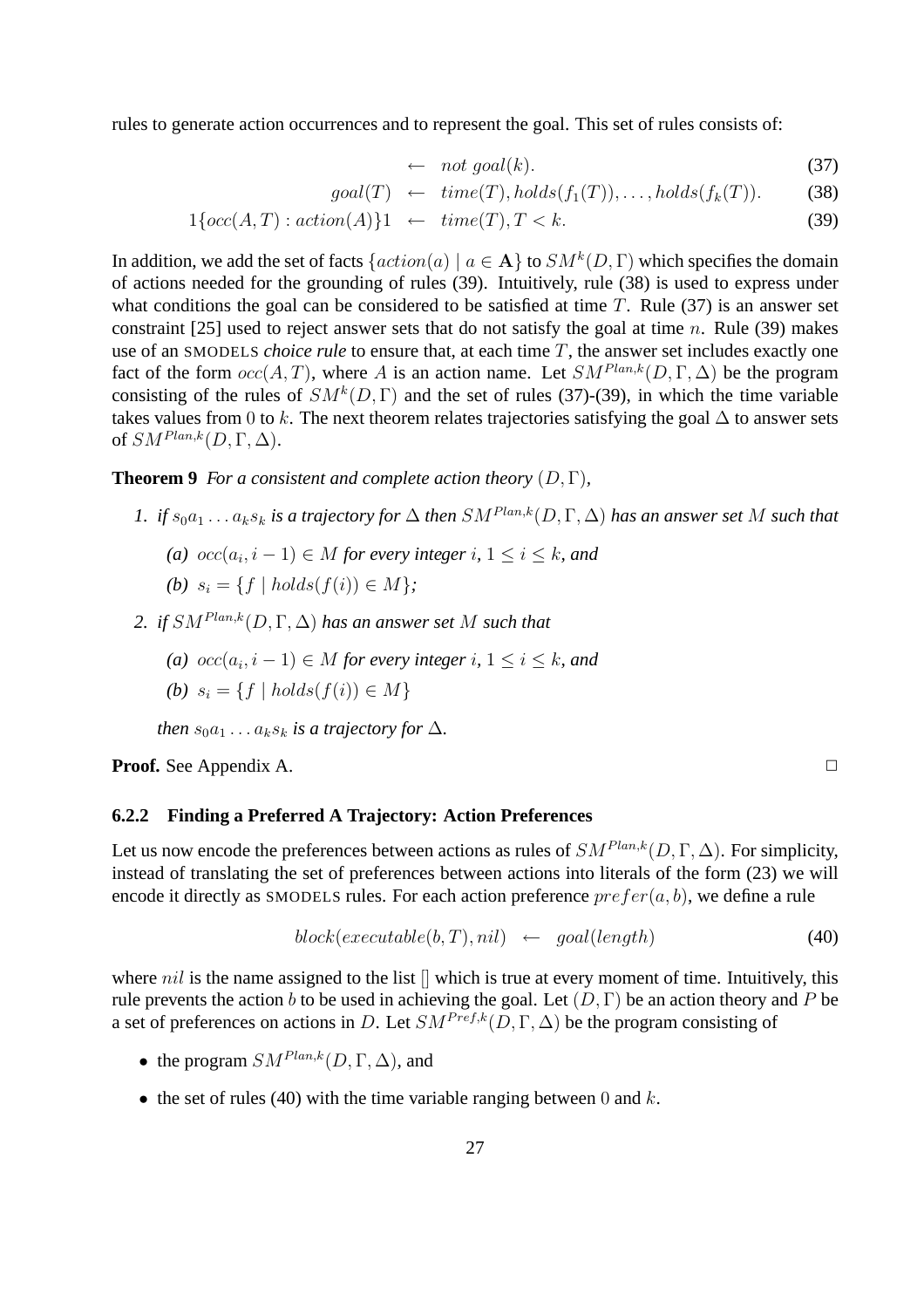It is easy to see that, when  $prefer(a, b)$  is present and both actions are executable and lead to the goal, then  $\alpha$  will be used to construct the trajectory. This encoding provides the following form of soundness:

**Theorem 10** *Let* (D, Γ) *be a consistent and complete action theory and* M *be an answer set of the program*  $SM^{Pref,k}(D, \Gamma, \Delta)$  *encoding the planning problem*  $(D, \Gamma, \Delta)$  *with a set of preference P. Then,*  $s_0a_1s_1 \cdots a_ns_n$  *is a most preferred trajectory satisfying*  $\Delta$  *where* 

- $occ(a_i, i-1) \in M$
- $s_i = \{f \mid holds(f(i)) \in M\}$

**Proof.** See Appendix A. ◯

Notice that the rules of the form (40) do not warrant completeness, i.e., they do not guarantee that a most preferred trajectory is found, even if one exists. For instance, when two actions  $a$  and  $b$  are possible and we have the preference  $prefer(a, b)$ , but the action a fails to lead to the final goal, then the program may fail to produce a trajectory. At this time it is unclear whether completeness can be achieved using this encoding of prioritized default theories with action preferences.

An alternative approach to encode preferences between actions can be developed using the SMOD-ELS construct **maximize**. The **maximize** construct allows the programmer to associate static weights (non-negative integers,  $w_i$ ) to a selected set of ground atoms  $(a_i)$ :

$$
\mathbf{maximize}[a_1:w_1,\cdots,a_k:w_k].
$$

Intuitively, this rule instructs SMODELS to find answer set in which the sum

$$
\sum_{i=0}^{k} |a_i| * w_i
$$

is maximal where  $|a_i| = 1$  if  $a_i$  is in the answer set and  $|a_i| = 0$  otherwise. SMODELS makes use of branch-and-bound techniques to return an answer set with maximal weight—i.e., it maximizes the sum of the weights of the atoms satisfied by the answer set.

We can ensure that the most preferred trajectory can always be found, by adding the following optimization rule to the program  $SM^{Pref,n}(D,\Gamma,\Delta)$ : for each  $prefer(a, b)$  and for each time point  $t$ 

$$
\text{maximize}[occ(a, t) = 1, occ(b, t) = 0].
$$

#### **6.2.3 Finding a Preferred Trajectory: Formulae Preferences**

To implement (27), for a totally ordered collection of fluent formulae  $\varphi_1 \prec \ldots \prec \varphi_k$ , we add the optimal rule [24]

$$
\mathbf{maximize} [\varphi_1 = k, \dots, \varphi_k = 0] \tag{41}
$$

to  $SM^{Plan,n}(D, \Gamma)$ . We are assuming that the computation of the answer sets maximizes each rule of type  $(41)$ .<sup>8</sup> If we want to use the current version of SMODELS, then we need to additionally

<sup>8</sup>Observe that the current implementation of SMODELS does not guarantee this behavior—SMODELS maximizes only the last optimal rule in the program.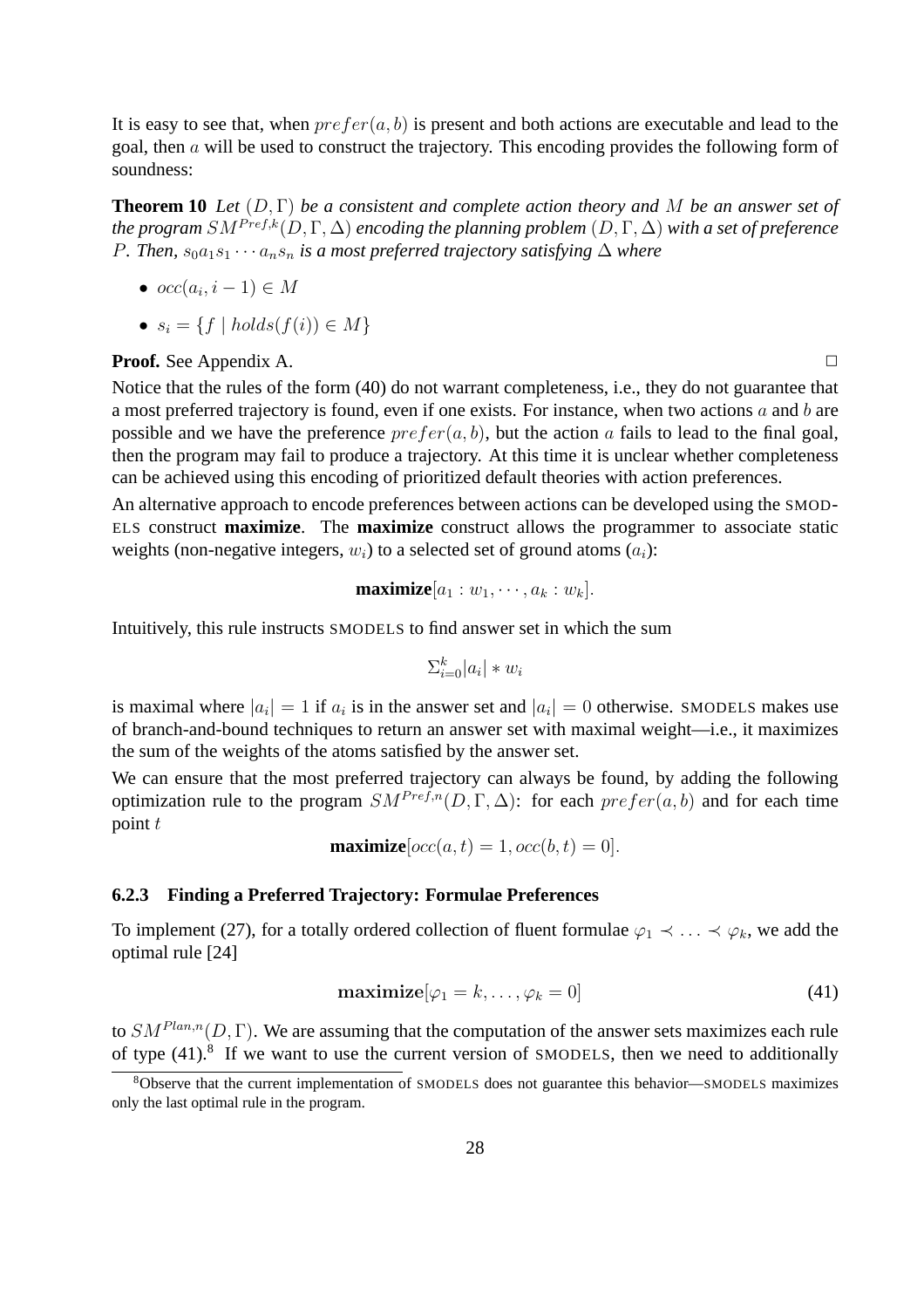require that the preference relation ≺ is total order over the set of fluent formulae. The correct behavior of **maximize** is guaranteed in the current implementation of the *Jsmodels* system [15]. The use of the implementation of **maximize** in *Jsmodels* allows us to make use of both types of preferences concurrently within the same domain specification.

## **7 Discussion and Conclusions**

The advantages of making use of high level languages for the description of action theories have been highlighted by many researchers (e.g., [9, 36]). Our interest in this line of research is to enrich action theories with more complex forms of reasoning—including reasoning with preferences over trajectories and handling default and exogenous actions. In this paper we presented a formalism for reasoning about actions in the context of prioritized default theory. In the process, we developed an encoding of action theories in prioritized default theories, whose semantics coincides with the entailment relation of the action theory. It is worth noticing that prioritized default theory is very expressive, and can be used to model dynamic domains that cannot be expressed using, e.g., the language  $\mathcal{B}$ ; for example

- domains with user-defined preferences between trajectories;
- domains with non-inertial fluents (e.g., a spring-loaded door is open immediately after the push action is performed, but it will automatically revert to close at the next moment of time).
- domains with exogenous actions—e.g., a domain where a driver agent stops at the traffic light, and expects the light to change color; i.e., the driver agent expects the change color action to occur (exogenously).

We illustrate these last two types of actions in the following simple example.

**Example 10** *Consider a mail delivering robot who drives around the city to deliver mails. The robot knows that it can pass an intersection when the traffic light is green and that it needs to stop when the traffic light is red. In this domain, the action of changing the traffic light color could be viewed as a default action which changes the color of the traffic light from* green *to* yellow*, from* yellow *to* red*, and from* red *to* green*, and so on. This action is not an action that the robot can do. It is also not an action that happens arbitrarily. Rather, its behavior can be predicted given the current situation, i.e., the light will be green in the next situation if it is currently red.*

*The robot also knows that the traffic light could also be changed by an ambulance in an emergency situation. This action is an example of an exogenous action. Like a default action, exogenous actions are actions that the robot can not perform but their occurrence is rather unpredictable.*

Observe that exogenous actions can be added to any of the current RAC's approaches without the need of redefining their semantics. Exogenous actions can be used to explain discrepancies between the real state of the world (represented by observations) and the predicted model of the world (represented by the effects of actions); for example, in [2], exogenous actions are used in formalizing dynamic diagnoses. For default actions, certain modifications need to be done to take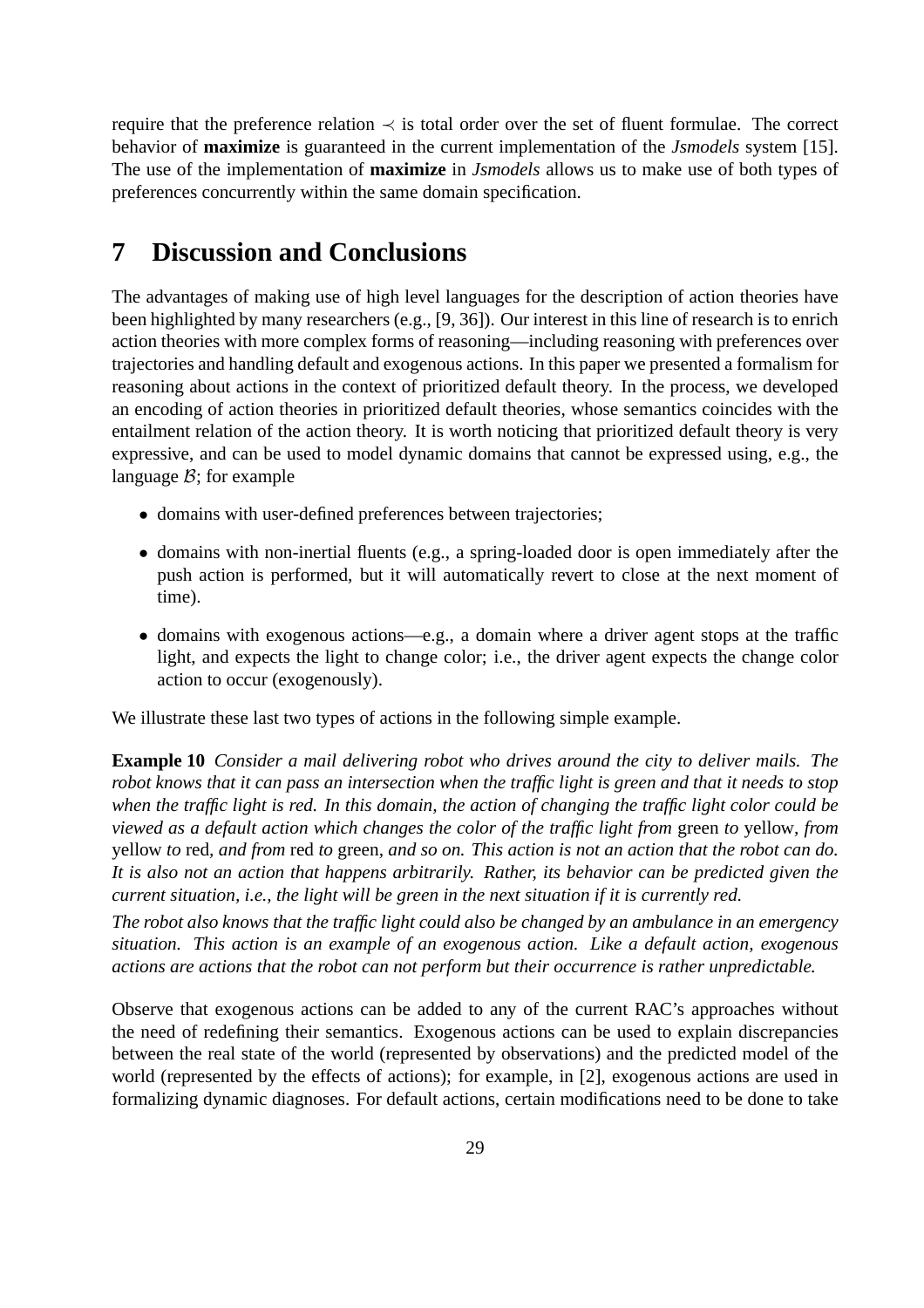into consideration their occurrences. In approaches using high-level action description languages, this would mean that the definition of the transition function needs to be revised because in a domain with default actions, the real state of the world changes even when the agent does nothing.

The previous work conducted by the authors [11] and the related work conducted by other researchers (e.g., [36]) have demonstrated the advantages of making use of more specialized forms of logic, such as prioritized default theories, for commonsense reasoning, causal reasoning, and other advanced forms of reasoning. In this work we propose to lay the foundations for using prioritized default theory for reasoning about actions and planning. Our claim is that advanced forms of reasoning about actions (including preferences, exogenous actions, and default actions) can be naturally addressed in the context of prioritized default theory—some preliminary steps in this direction can be found in [11]. In this paper we lay the foundations for this research. We accomplish this by illustrating a sound and complete translation of a high-level action language (a variation of the language  $B$ ) into prioritized default theory, along with a simple extension of prioritized default theory that allows an elegant encoding of powerful types of preferences between trajectories and management of non-inertial fluents. Our extension of prioritized default theory allows preferences between rules and formulae to be expressed. We also show how these features can be ultimately translated from prioritized default theory to answer set programming, thus allowing us to use inference engines for answer set programming (e.g., SMODELS) for planning. Further extensions to handle exogenous and default actions will be considered in our future work.

The considerations provided in this work represent also a starting point towards the treatment of more general forms of preferences. In general, an agent can have several preferences on trajectories. For example, he might prefer to use an action  $a$  over an action  $b$ , he might also prefer that whenever he has to execute an action  $c$  then  $d$  should be the next action, etc. It has been discussed in [1] that many preferences or constraint of this type can be conveniently expressed as a temporal logic formula. Since the truth value of a temporal logic formula can be easily checked given a trajectory, this feature can be added to our framework by

- adding rules for checking the truth value of temporal logic formulae, that associate each temporal logic formula, say  $\varphi$ , to a new boolean variable  $\varphi^T$ , whose truth value in the final state corresponds to the satisfiability of  $\varphi$  w.r.t. the chosen trajectory (as illustrated in [34]),
- adding an optimization rule

$$
\mathbf{maximize}[\varphi^T = 1, not \ \varphi^T = 0]
$$

to the program  $SM^{Plan,n}(D, \Gamma)$ , that allows us to find trajectories satisfying  $\varphi$  before considering those not satisfying it.

A more complete treatment of these preferences is beyond the scope of this work and will be dealt with as future work.

The preliminary experiments performed have provided encouraging results, and work is in progress to establish the full range of capabilities of this approach. In particular, we intend to use the proposed framework in the design of bioinformatics applications—i.e., software agents in charge of mapping high-level biological process descriptions into a predefined collection of software services [27]—and in the development of Web accessibility agents for visually impaired individuals [28].

Several other approaches to dealing with preferences between logic programming rules have been proposed [3, 5, 37]. In our future work we plan to investigate the use of these methods in representing and reasoning with preferences among actions.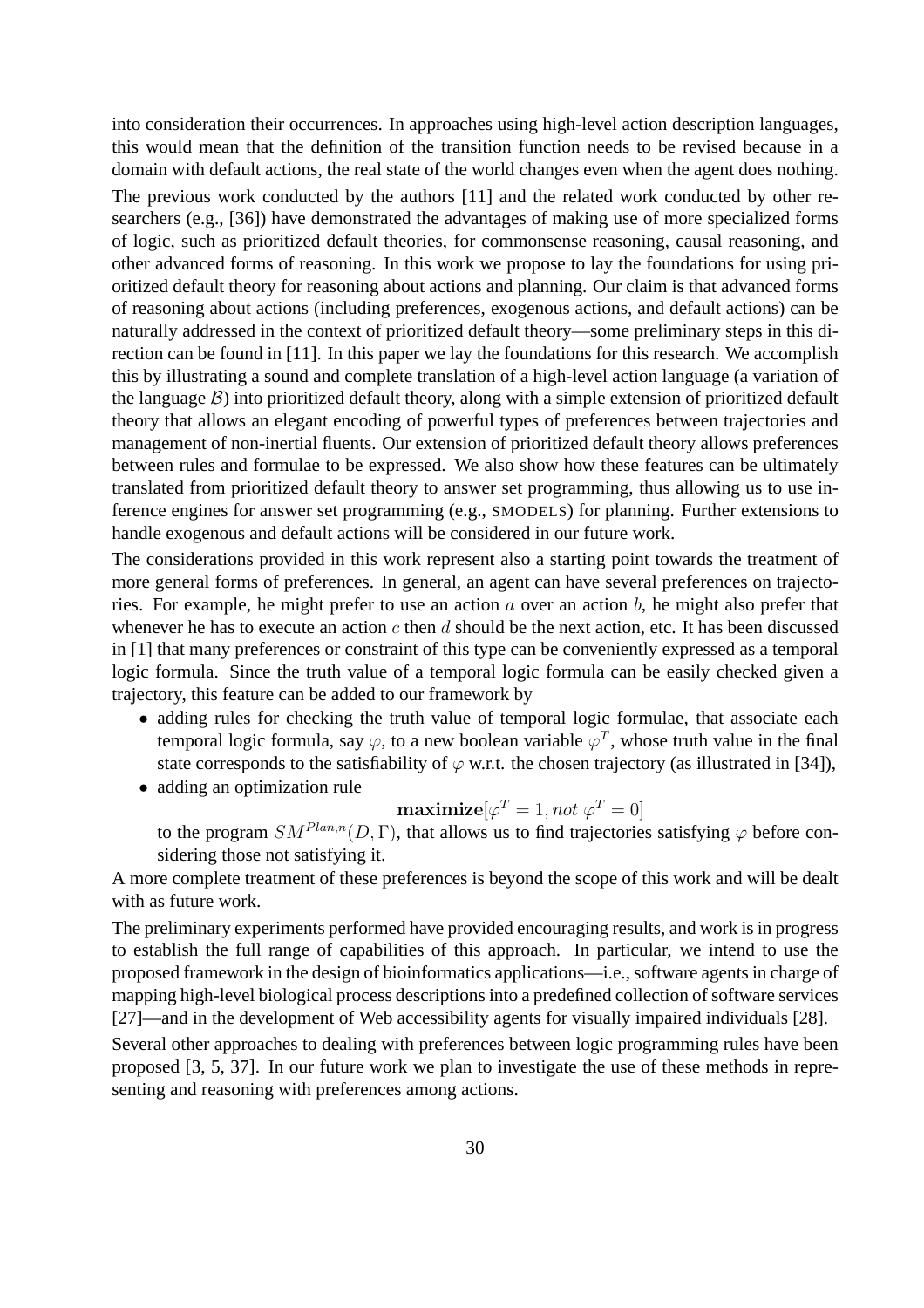**Acknowledgments:** The authors wish to thank M. Gelfond and M. Balduccini for the comments on various drafts of this work, and the anonymous referees for their helpful comments. Research has been supported by NSF grants EIA-0130887, CCR-9875279, HRD-9906130, EIA-0220590, and EIA-9810732.

## **References**

- [1] F. Bacchus and F. Kabanza. Using temporal logics to express search control knowledge for planning. *Artificial Intelligence*, 116(1,2):123–191, 2000.
- [2] C. Baral, S. McIlraith, and T.C. Son. Formulating Diagnostic Problem Solving using an Action Language with Narratives and Sensing. *Proceedings of the Knowledge Representation and Reasoning Conference*, 2000.
- [3] G. Brewka and T. Eiter. Preferred answer sets for extended logic programs. *Artificial Intelligence*, 109:297–356, 1999.
- [4] S. Citrigno, T. Eiter, W. Faber, G. Gottlob, C. Koch, N. Leone, C. Mateis, G. Pfeifer, and F. Scarcello. The dlv system: Model generator and application frontends. In F. Bry, B. Freitag, and Seipel D., editors, *Proceedings of the 12th Workshop on Logic Programming WLP*, pages 128–137, Sep 1997.
- [5] J. Delgrande, T. Schaub, and H. Tompits. A framework for compiling preferences in logic programs. *Theory and Practice of Logic Programming*, 3(2):129–187, March 2003.
- [6] T. Eiter, W. Faber, N. Leone, G. Pfeifer, and A. Polleres. Answer set planning under action costs. In S. Flesca and S. Greco, N. Leone, and G. Ianni, editors, *Proceedings of the Eighth European Conference on Logics in Artificial Intelligence, JELIA'02*, pages 186–197. Springer Verlag, LNAI 2424, 2002.
- [7] R. Fikes and N. Nilson. STRIPS: A new approach to the application of theorem proving to problem solving. *Artificial Intelligence*, 2(3–4):189–208, 1971.
- [8] M. Gelfond and V. Lifschitz. Logic programs with classical negation. In D. Warren and Peter Szeredi, editors, *Logic Programming: Proceedings of the Seventh International Conf.*, pages 579–597, 1990.
- [9] M. Gelfond and V. Lifschitz. Representing Action and Change by Logic Programs. *Journal of Logic Programming*, 17:301–322, 1993.
- [10] M. Gelfond and V. Lifschitz. Action languages. *ETAI*, 3(6), 1998.
- [11] M. Gelfond and T.C. Son. Prioritized default theory. In *Selected Papers from the Workshop on Logic Programming and Knowledge Representation 1997*, pages 164–223. Springer Verlag, LNAI 1471, 1998.
- [12] M. Ginsberg and D. Smith. Reasoning about actions I: a possible worlds approach. *Artificial Intelligence*, 35:165–195, 1988.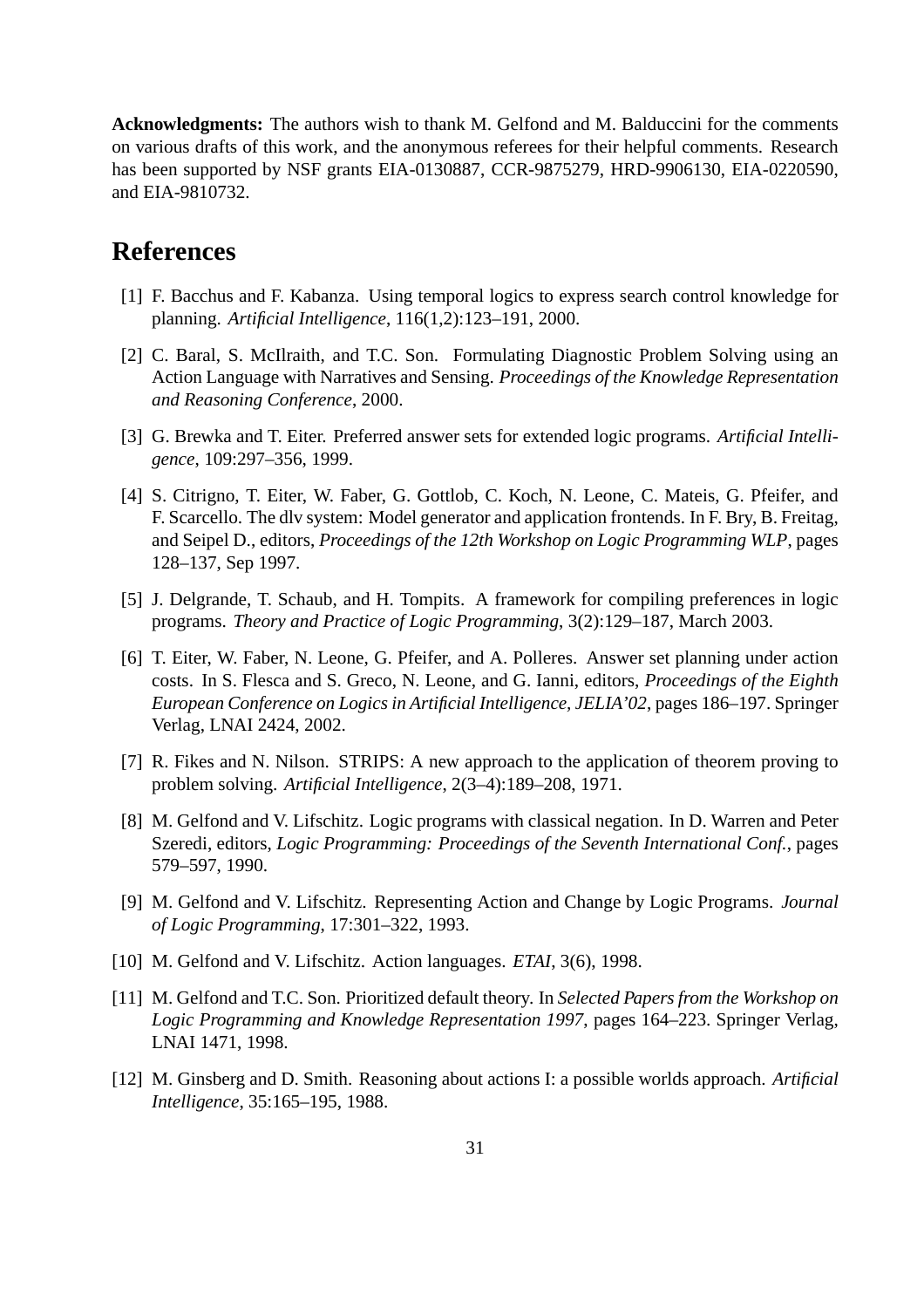- [13] P. Haddawy. A logic of time, chance, and action for representing plans. *Artificial Intelligence*, 80(1-2):243–308, 1996.
- [14] R. Kowalski and M. Sergot. A logic-based calculus of events. *New Generation Computing*, 4:67–95, 1986.
- [15] H. Le, E. Pontelli, T.C. Son. An Java Based Solver for Answer Set Programming, www.cs. nmsu.edu/˜hle, 2003.
- [16] V. Lifschitz. The logic of common sense. *ACM Computing Surveys*, 27:343–345, 1995.
- [17] V. Lifschitz. Answer set planning. In *International Conference on Logic Programming*, pages 23–37, 1999.
- [18] V. Lifschitz and H. Turner. Splitting a logic program. In Pascal Van Hentenryck, editor, *Proceedings of the Eleventh International Conf. on Logic Programming*, pages 23–38, 1994.
- [19] V. Lifschitz and H. Turner. Representing transition systems by logic programs. In *Proceedings of the 5th International Conference on Logic Programming and Nonmonotonic Reasoning*, pages 92–106, 1999.
- [20] N. McCain and M. Turner. Causal theories of action and change. In *Proceedings of the 14th National Conference on Artificial Intelligence*, pages 460–467. AAAI Press, 1997.
- [21] J. McCarthy. Epistemological problems of artificial intelligence. In *Proceedings of the 5th International Joint Conference on Artificial Intelligence*, pages 1038–1044. Morgan Kaufmann Publishers, San Mateo, CA, 1977.
- [22] J. McCarthy and P. Hayes. Some philosophical problems from the standpoint of artificial intelligence. In B. Meltzer and D. Michie, editors, *Machine Intelligence*, volume 4, pages 463–502. Edinburgh University Press, Edinburgh, 1969.
- [23] K. Myers. Generating qualitatively different plans through metatheoretic biases. In *Proceedings of the Sixteenth National Conference on Artificial Intelligence*. AAAI Press, 1999.
- [24] I. Niemelä. Logic programming with stable model semantics as a constraint programming paradigm. *Annals of Mathematics and Artificial Intelligence*, 25(3,4):241–273, 1999.
- [25] I. Niemelä and P. Simons. Smodels an implementation of the stable model and well-founded semantics for normal logic programs. In *Proceedings ICLP & LPNMR*, pages 420–429, 1997.
- [26] E. Pednault. ADL and the state-transition model of actions. *Journal of Logic and Computation*, 4(5):467–513, October 1994.
- [27] E. Pontelli, G. Gupta, D. Ranjan, and B. Milligan. A Domain Specific Language for Solving Philogenetic Inference Problems. Technical Report TR-CS-001/2002, New Mexico State University, 2002.
- [28] E. Pontelli and T. Son. Navigating HTML Tables: Planning, Reasoning, and Agents. In *Int. Conference on Assistive Technologies*. ACM Press, 2002.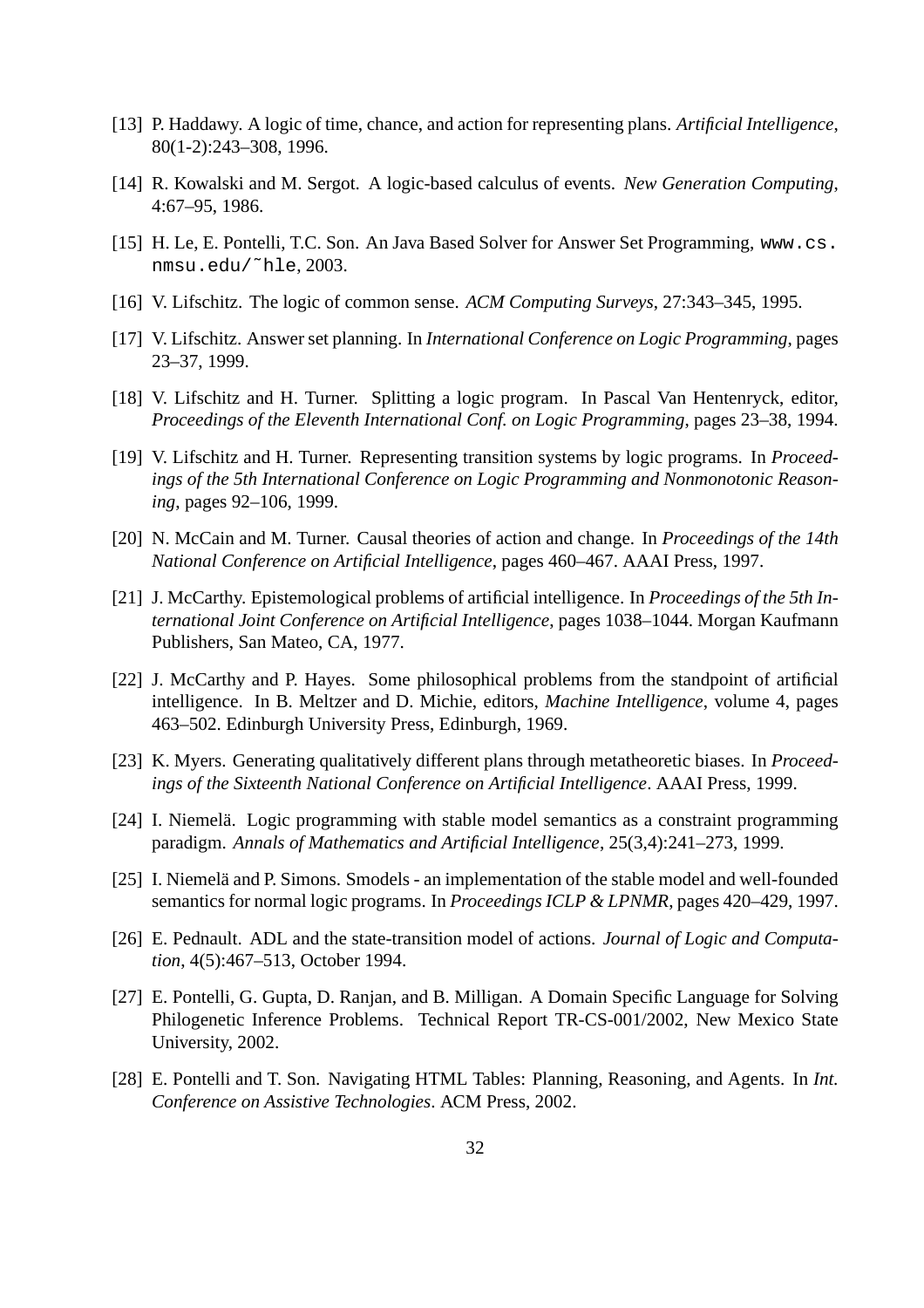- [29] R. Reiter. A logic for default reasoning. *Artificial Intelligence*, 13(1,2):81–132, 1980.
- [30] R. Reiter. *KNOWLEDGE IN ACTION: Logical Foundations for Describing and Implementing Dynamical Systems*. MIT Press, 2001.
- [31] M. Shanahan. *Solving the frame problem: A mathematical investigation of the commonsense law of inertia*. MIT press, 1997.
- [32] D.E. Smith and D. Weld. Conformant GraphPlan. In *AAAI*, AAAI/MIT Press, pp. 889-896, 1998.
- [33] T.C. Son and C. Baral. Formalizing Sensing Actions—A Transition Function Based Approach. In *Artificial Intelligence*, 125(1–2):19–91, 2001.
- [34] T.C. Son, C. Baral, and S. McIlraith. Domain dependent knowledge in planning an answer set planning approach. In *Proceedings of the 6th International Conference on Logic Programming and NonMonotonic Reasoning*, pages 226–239, Vienna, 2001.
- [35] T.C. Son and E. Pontelli. Reasoning about actions in prioritized default theory. In S. Flesca, S. Greco, N. Leone, and G. Ianni, editors, *Proceedings of the Eighth European Conference on Logics in Artificial Intelligence, JELIA'02*, pages 369–381. Springer Verlag, LNAI 2424, 2002.
- [36] H. Turner. Representing actions in logic programs and default theories. *Journal of Logic Programming*, 31(1-3):245–298, May 1997.
- [37] Y. Zhang and N. Foo. Answer sets for prioritized logic programs. In *Proceedings of ILPS 97*, pages 69–84, 1997.

## **Appendix A – Proofs**

We apply the Splitting Theorem and Splitting Sequence Theorem [18] several times in our proof. To make the presentation more self-contained, the splitting theorems are included in Appendix B. Let  $r$  be a rule

$$
a_0 \leftarrow a_1, \dots, a_m, \text{not } a_{m+1}, \dots, \text{not } a_n. \tag{42}
$$

By  $head(r)$ ,  $body(r)$ , and  $lit(r)$  we denote  $a_0$ ,  $\{a_1, \ldots, a_n\}$ , and  $\{a_0, a_1, \ldots, a_n\}$ , respectively.  $pos(r)$  and  $neg(r)$  denote the set  $\{a_1, \ldots, a_m\}$  and  $\{a_{m+1}, \ldots, a_n\}$ , respectively. For a program  $π$ , by  $lit(π)$  we denote the set of literals of the program π. The following lemma is also useful.

**Lemma 2** Let M be an answer set of  $\Pi^k(D,\Gamma)$  and  $\alpha = a_1, \ldots, a_l$ ,  $l \leq k$ , be an action sequence. *If for every*  $j \leq l$ ,  $a_j$  *is executable in*  $s(\alpha_{j-1}, M)$ *, then*  $s(\alpha, M) \neq \emptyset$ *.* 

**Proof.** Follows immediately from the construction of  $\Pi^k(D, \Gamma)$  since  $possible(a_j, \alpha_{j-1})$  belongs to the body of every rule/default that generates fluent of the form  $holds(f(\alpha_i))$  in M. As such,  $s(\alpha, M) \neq \emptyset$  means that  $possible(a_j, \alpha_{j-1}) \in M$  for every  $j \leq l$ . This implies the conclusion of the lemma.  $\Box$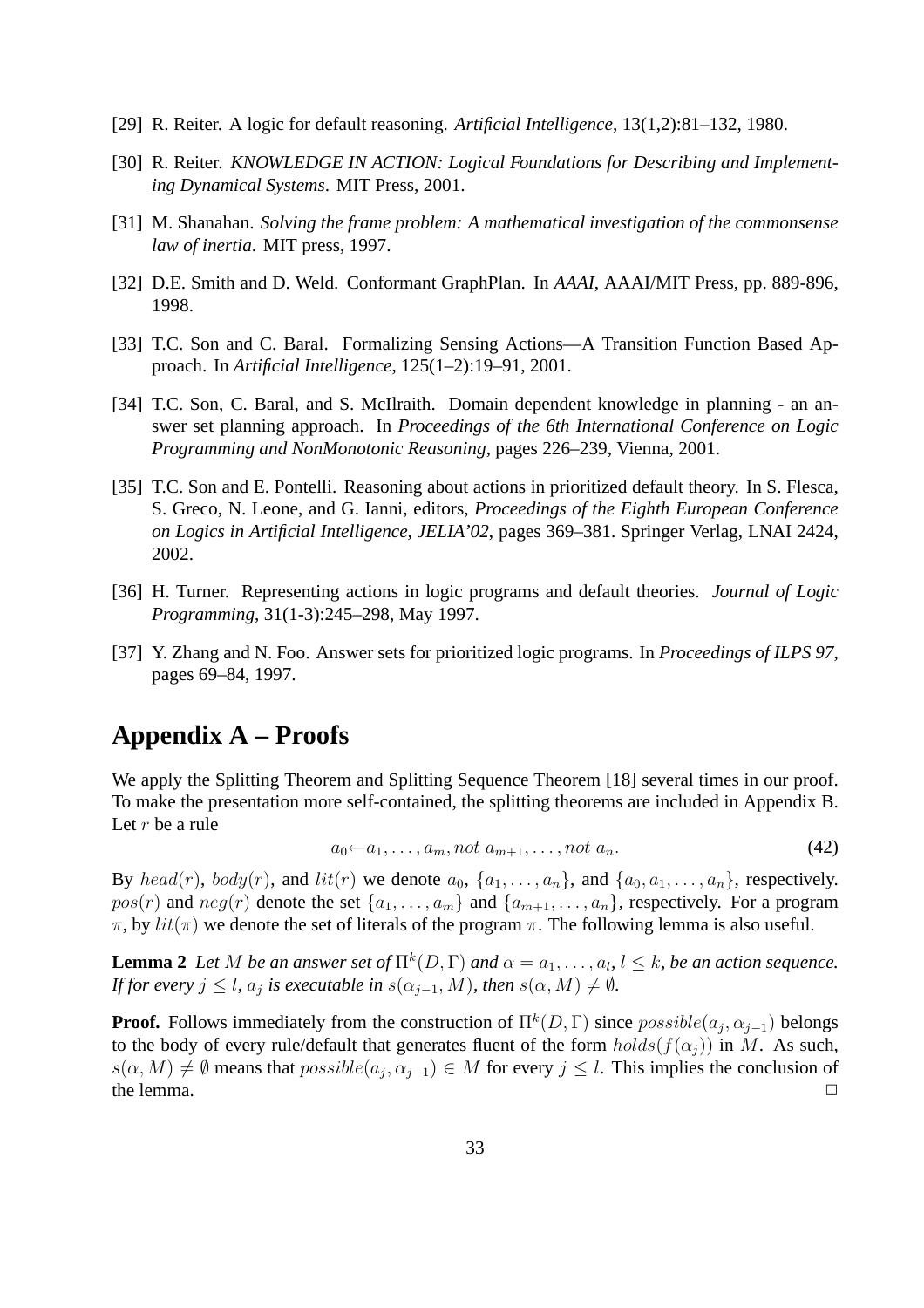Before we prove the theorems, we simplify the program  $\Pi^k(D,\Gamma)$  and  $\Pi^{\alpha}(D,\Gamma)$  and introduce some notation that will be used subsequently. For an action theory  $(D, \Gamma)$ , let  $s_0$  be its initial state. Define,

$$
S_{\alpha} = R_{\alpha} \cup \{holds(f, []) \mid f \in s_0\}
$$

and

$$
S_k = \bigcup_{|\alpha| \le k} R_\alpha \cup \{holds(f, []) \mid f \in s_0\}.
$$

First, we simplify  $\Pi^k(D,\Gamma)$  and  $\Pi^{\alpha}(D,\Gamma)$  by

- 1. removing rules of the form (12)-(13); and
- 2. replacing  $hold([L_1, \ldots, L_n])$  with the sequence  $holds(L_1), \ldots, holds(L_n)$  in every rule of the remaining program whose body contains  $hold([L_1, \ldots, L_n])$ .

Let us denote the new programs by  $\pi^k$  and  $\pi^{\alpha}$ , respectively. It follows from Lemma 3 of [11] that each answer set of  $\pi^k$  (resp.  $\pi^{\alpha}$ ) corresponds to an answer set of  $\Pi^k(D,\Gamma)$  (resp.  $\Pi^{\alpha}(D,\Gamma)$ ) which contains the same set of literals of the form  $holds(L)$ ,  $defeated(D)$ , and  $S_k$  (resp.  $S_{\alpha}$ ) and vice versa.

**Theorem 1** *For every consistent and complete action theory*  $(D, \Gamma)$ *, the program*  $\Pi^k(D, \Gamma)$  *is consistent.*

**Proof.** Our discussion shows that to prove the theorem, it is enough to prove that  $\pi^k$  has a consistent answer set. Let  $L_i$  be the set of literals of the program  $\pi^i$ . It is easy to see that  $L_i$  is a splitting set of  $\pi^k$  if  $i \leq k$ . Thus, the sequence  $\langle L_i \rangle_{i \leq k}$ , is a splitting sequence of  $\pi^k$ . By the splitting sequence theorem [18] (included in Appendix B as Theorem 12),  $M^k$  is an answer set of  $\pi^k$  iff  $M^k = \bigcup_{i \leq k} A^i$  where  $\langle A^i \rangle_{i \leq k}$  is a solution to  $\pi^k$  with respect to  $\langle L_j \rangle_{i \leq k}$ . Hence, to prove the theorem, we will construct a solution  $\langle A^i \rangle_{i \leq k}$ . We prove this by induction over k.

- Base: The theorem is trivial for  $k = 0$  since  $\pi^0 = \pi^0$  and this program has only facts that is consistent because of the consistency of  $(D, \Gamma)$ .
- **Step:** Assume that we have proved the theorem for k. We need to prove it for  $k+1$ . It is easy to see that  $\pi^{k+1}$  can be splitted by  $lit(\pi^k)$ , the set of literals of  $\pi^k$ , and  $\pi^k = b_{lit(\pi^k)}(\pi^{k+1})$ . This implies that M is an answer set of  $\pi^{k+1}$  iff  $M = M^k \cup M'$  where  $(M^k, M')$  is a solution of  $\pi^{k+1}$  with respect to  $lit(\pi^k)$ . That is,  $M^k$  is an answer set of  $\pi^k$  and  $M'$  is an answer set of  $\pi' = e_{lit(\pi^k)}(\pi^{k+1} \setminus b_{lit(\pi^k)}(\pi^{k+1}), M^k)$ .

By inductive hypothesis,  $M^k = \bigcup_{i \leq k} A^i$  for some solution to  $\pi^k$  with respect to  $\langle L_j \rangle_{i \leq k}$ . We construct an answer set  $A^{k+1}$  of  $\pi'$  as follows.

- $A^{k+1}$  contains the set  $S_{k+1} \setminus S_k$ ,
- **–** For each action sequence  $\alpha$  and action  $\alpha$  such that  $|\alpha| = k$  and  $\alpha$  is executable in  $s(\alpha, M^k)$ , we select an arbitrary but unique state  $s' \in \Phi(a, s(\alpha, M^k))$  and add to  $A^{k+1}$ the following literals: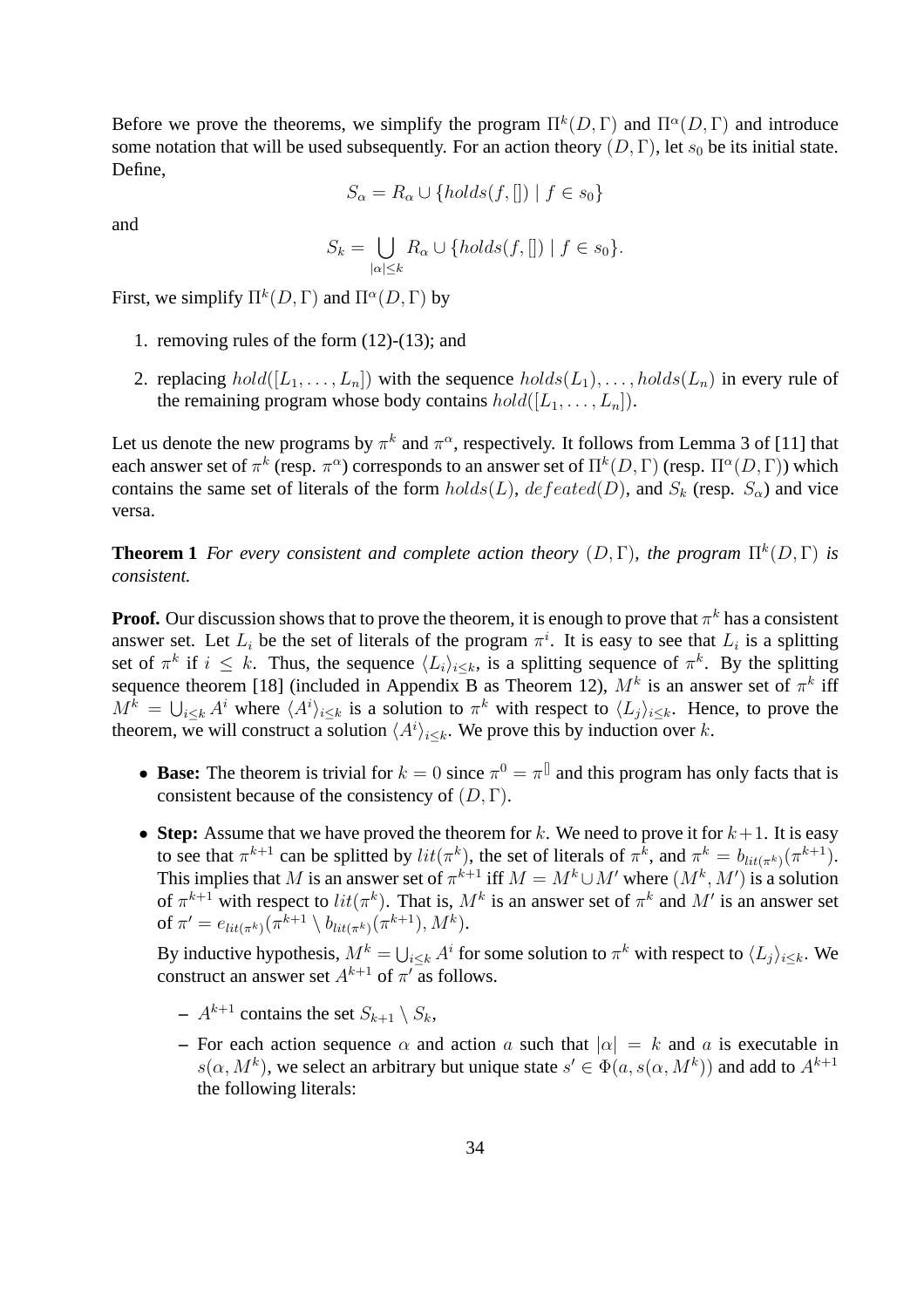- $\ast \; holds(possible(a, \alpha)),$
- \*  $holds(f(\alpha \circ a))$  where  $f \in s'$ ,
- \* defeated(inertial(f, a,  $\alpha$ )) if  $f \in s(\alpha, M^k)$  and  $\overline{f} \in s'$  where  $\overline{f}$  denotes the negation of f, and
- \* defeated(def(f, a,  $\alpha$ )) if  $f \in s(\alpha, M^k)$  and  $\overline{f} \in s'$ .

By construction and the assumption that  $(D, \Gamma)$  is consistent, we can easily check that  $A^{k+1}$ is indeed an answer set of  $\pi'$ . This concludes the proof of the inductive step, and hence, the theorem.

 $\Box$ 

**Theorem 2** *Let* (D, Γ) *be a consistent and complete action theory and* α *be a sequence of actions with*  $|\alpha| \leq k$ *. The following results hold:* 

- If M is an answer set of  $\Pi^k(D,\Gamma)$  then  $M^{\alpha} = M \cap lit(\Pi^{\alpha}(D,\Gamma))$  is an answer set of  $\Pi^{\alpha}(D, Γ)$ .
- If  $M^{\alpha}$  is an answer set of  $\Pi^{\alpha}(D,\Gamma)$  then there exists an answer set M of  $\Pi^{k}(D,\Gamma)$  such that  $M^{\alpha} = M \cap lit(\Pi^{\alpha}(D,\Gamma)).$

**Proof.** It is easy to see that  $S_k$  is a splitting set of  $\pi^k$  and  $b_{R_k}(\pi^k) = S_k$ . Furthermore, let  $\pi_1 = e_{S_k}(\pi^k \setminus S_k, S_k)$ . Applying the splitting set theorem, we have that  $\pi_1$  consists of rules of the form

$$
holds(L) \leftarrow holds(L_1), \dots, holds(L_n). \tag{43}
$$

$$
holds(L) \leftarrow holds(L_1), \dots, holds(L_n), not \, defeated(D). \tag{44}
$$

$$
defeated(D) \leftarrow holds(\neg L). \tag{45}
$$

where

- for each rule of the form (43), there exists a rule  $rule(R, L, [L_1, \ldots, L_n]) \in S_k$ ;
- for each rule of the form (44), there exists a default  $default(D, L, [L_1, \ldots, L_n]) \in S_k$ ; and
- for each rule of the form (45), there exists a default  $default(D, L, [L_1, \ldots, L_n]) \in S_k$ .

Similar arguments hold for  $\pi^{\alpha}$  and  $S_{\alpha}$ . Let  $\pi_2 = e_{S_{\alpha}}(\pi^{\alpha} \setminus S_{\alpha}, S_{\alpha})$ . We have that  $\pi_2$  also consists of rules of the form (43)-(45) in which the conditions following the definition of  $\pi_1$  is applied to  $S_{\alpha}$ . It follows from the splitting theorem and the fact that  $S_{\alpha} \subseteq S_k$  that it suffices to prove the following:

- If  $M_1$  is an answer set of  $\pi_1$  then  $M_2 = M_1 \cap lit(\pi_2)$  is an answer set of  $\pi_2$ .
- For each answer set  $M_2$  of  $\pi_2$  there exists an answer set  $M_1$  of  $\pi_1$  such that  $M_2 = M_1 \cap$  $lit(\pi_2)$ .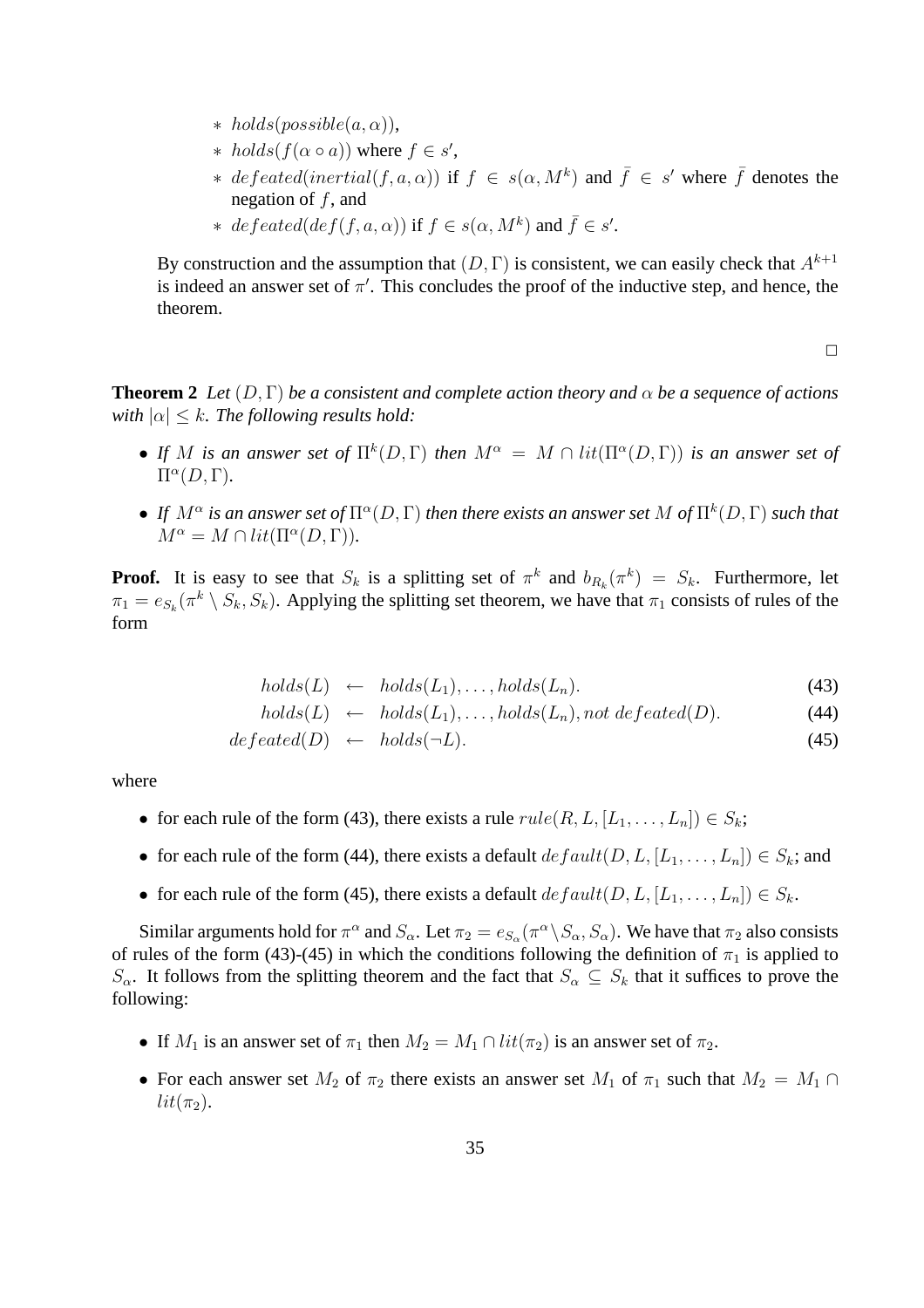We will now prove these claims.

- Let  $M_1$  be an answer set of  $\pi_1$ . We will show that  $M_2 = M_1 \cap lit(\pi_2)$  is an answer set of  $\pi_2$ . Let  $\pi = (\pi_2)^{M_2}$ . Because  $\pi_2 \subseteq \pi_1$ , we have that  $\pi \subseteq (\pi_1)^{M_1}$  and therefore  $M_2$  satisfies  $\pi$ . To complete the proof, we need to show the minimality of  $M_2$ . Assume the contrary, there exists a set  $X \subset M_2$  and X satisfies  $\pi$ . We will show that  $Y = X \cup (M_1 \setminus M_2)$  satisfies  $(\pi_1)^{M_1}$ . Consider a rule  $r \in (\pi_1)^{M_1}$  whose body is satisfied by Y. Clearly, if the head of r does not belong to  $lit(\pi_2)$  then it belongs to  $M_2 \setminus M_1$  and therefore, r is satisfied by Y. Because of the construction of  $\pi_1$  and  $\pi_2$ , it is easy to see that if the head of r belongs to  $lit(\pi_2)$  then so is the body of r. As such, r is satisfied by X. In both cases, r is satisfied by Y. This implies that Y is a proper subset of  $M_1$  and satisfies all the rules in  $(\pi_1)^{M_1}$ . This contradicts the fact that  $M_1$  is an answer set of  $\pi_1$ . In other words, we have that  $M_2$  is an answer set of  $\pi_2$ .
- Let  $M_2$  be an answer set of  $\pi_2$ . Let  $\pi$  be the program obtained from  $\pi_1 \setminus \pi_2$  by
	- **–** Removing all the rules whose body contains some literals in  $lit(\pi_2) \setminus M_2$ .
	- $-$  Removing all the literals in  $M_2$  from the remaining rules.

It is easy to see that  $lit(\pi) \cap lit(\pi_2) = \emptyset$  and if X is an answer set of  $\pi$  then  $X \cup M_2$  is an answer set of  $\pi_1$ . Obviously,  $M_1 = X \cup M_2$  is an answer set of  $\pi_1$  satisfying the condition that  $M_2 = M_1 \cap lit(\pi_2)$ .

The theorem is proved.  $\Box$ 

**Theorem 3** Let  $(D, \Gamma)$  be a consistent and complete action theory, M be an answer set of  $\Pi^k(D, \Gamma)$ ,  $\alpha$  *be a sequence of actions with*  $|\alpha| \leq k$ , and a *be an action such that*  $s(\alpha, M) \neq \emptyset$  and  $s(\alpha \circ a, M) \neq \emptyset$ . Then,  $s(\alpha \circ a, M) \in \Phi(a, s(\alpha, M))$ .

**Proof.** Let us assume that  $\alpha = a_1, \ldots, a_l$  for some  $l \leq k$ . By Theorem 2, we know that there exists an answer set  $M^{\alpha}$  of  $\pi^{\alpha}$  such that  $M^{\alpha} \subseteq M$ . It is easy to see that  $s(\alpha_j, M) = s(\alpha_j, M^{\alpha})$  for every  $j$ . We prove by induction over  $i$  the following conclusions:

- (a)  $s(\alpha_i, M^{\alpha})$  is a state of D if  $s(\alpha_i, M^{\alpha}) \neq \emptyset$ ; and
- (b)  $s(\alpha_{i+1}, M^{\alpha}) \in \Phi(a, s(\alpha_i, M^{\alpha}))$  if  $s(\alpha_{i+1}, M^{\alpha}) \neq \emptyset$ .
	- **Base:**  $i = 0$ . We have that  $s(0, M) = \{f |$  "**initially**  $f'' \in \Gamma\}$ . Because of the completeness and consistency of  $(D, \Gamma)$ , (a) holds. The proof that (b) holds is similar to the proof of (b) in the inductive step and is omitted here for brevity. The base case is proved.
	- **Step:** Assume that we have proved (a)-(b) for  $t < i$ . We prove them for  $t = i$ . We begin with (a). Clearly, by induction hypothesis, if  $s(\alpha_i, M^{\alpha}) \neq \emptyset$  then  $s(\alpha_i, M^{\alpha}) \in$  $\Phi(a_i, s(\alpha_{i-1}, M^{\alpha}))$  and hence  $s(\alpha_i, M^{\alpha})$  is a state of D. Let  $u = s(\alpha_i, M^{\alpha})$ . Consider a fluent literal  $f \in u$ . First, we prove that  $s(\alpha_{i+1}, M^{\alpha})$  is complete. It follows from Lemma 2 that  $possible(a_{i+1}, \alpha_i) \in M$ . We then prove that it is a state belonging to  $\Phi(a_{i+1}, s(\alpha_i, M^{\alpha}))$ . We have two cases: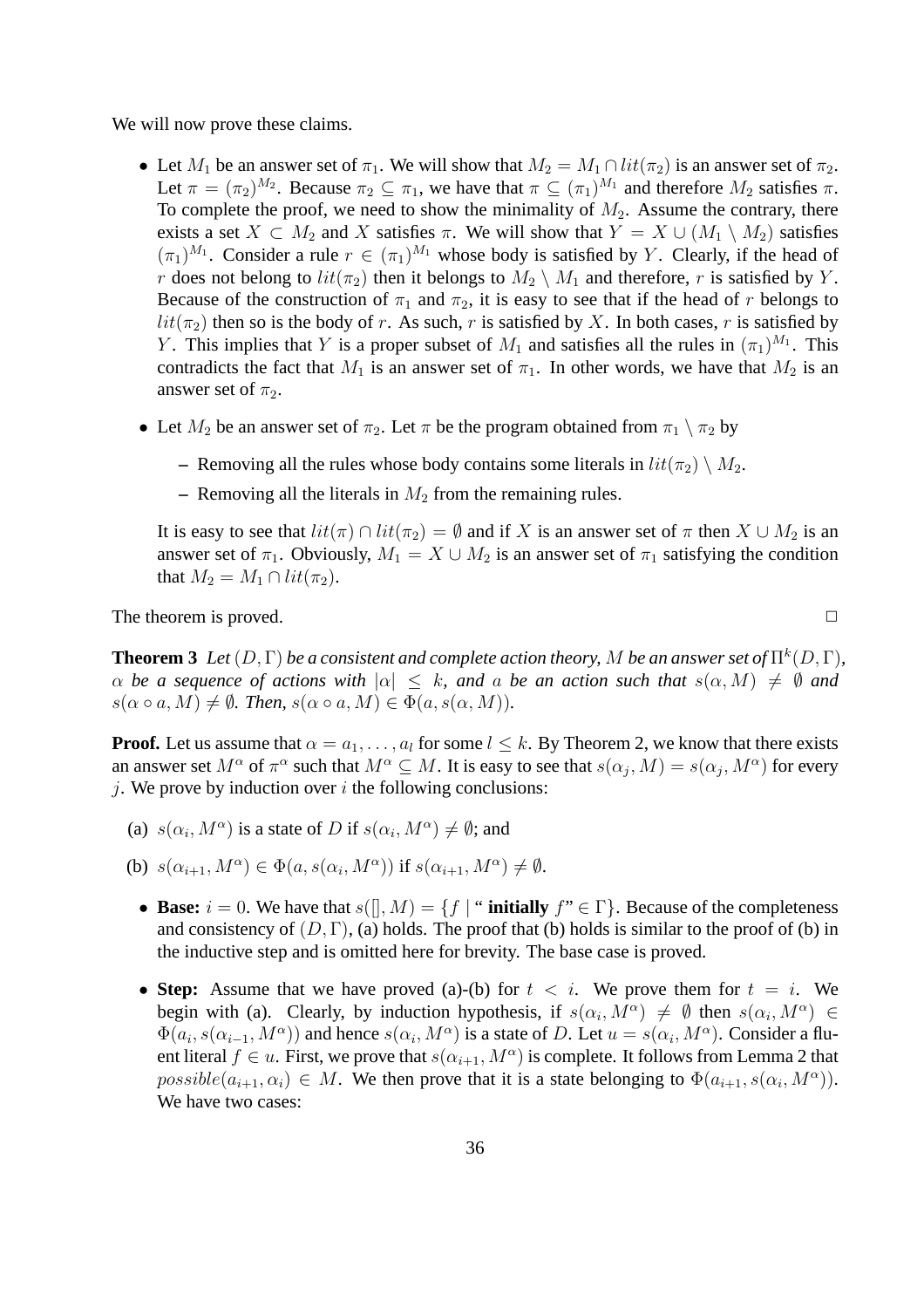1. f is a non-inertial fluent literal. Then, the default

 $default(def(f, \alpha_{i+1}), f(\alpha_{i+1}), [possible(a_{i+1}, \alpha_i)])$ 

is applicable. Thus, if  $\neg f \notin s(\alpha_{i+1}, M^\alpha)$  then  $f \in s(\alpha_{i+1}, M^\alpha)$ .

2. f is an inertial fluent literal. Clearly, the default

 $default(inertial(a_{i+1}, f, \alpha_i), f(\alpha_{i+1}), [f(\alpha_i), possible(a_{i+1}, \alpha_i)])$ 

is applicable with respect to  $M^{\alpha}$ . Thus, if it is not defeated, then  $f(\alpha_{i+1})$  would belong to  $M^{\alpha}$ . Otherwise, the default is defeated, and hence, we have that  $holds(\neg f(\alpha_{i+1})) \in$  $M^{\alpha}$ . Thus  $f \in s(\alpha_{i+1}, M^{\alpha})$  or  $\neg f \in s(\alpha_{i+1}, M^{\alpha})$ .

The above two cases, together with the completeness of  $u$ , conclude the completeness of  $s(\alpha_{i+1}, M^{\alpha}).$ 

We now show that  $s(\alpha_{i+1}, M^{\alpha})$  is a state belonging to  $\Phi(a_{i+1}, s(\alpha_i, M^{\alpha}))$ . Consider an atom  $h = holds(f(\alpha_{i+1}))$ . We know that  $h \in M^{\alpha}$  iff one of the following cases happens:

- 1. A rule of the form (16) is used in conjunction with a rule of the form (10) in deriving *h*. This implies that  $f \in E(a_{i+1}, s(\alpha_i, M^{\alpha}))$ .
- 2. A rule of the form (20) is used in conjunction with rule (11) in deriving  $h$ . This implies that  $f \in s(\alpha_i, M) \cap s(\alpha_{i+1}, M^{\alpha}) \cap (\mathbf{F}_{\mathbf{I}} \cup \overline{\mathbf{F}}_{\mathbf{I}}).$
- 3. A rule of the form (19) is used in conjunction with a rule of the form (11) in deriving h. This implies that f is a non-inertial fluent and  $f \in Def(D)$  and  $\neg f \notin$  $E(a_{i+1}, s(\alpha_i, M^{\alpha}))$ . In other words,  $f \in Def(D) \setminus E(a_{i+1}, s(\alpha_i, M^{\alpha}))$ .
- 4. A rule of the form (18) is used in conjunction with a rule of the form (10) in deriving h. This implies that

 $f \in Cl(E(a_{i+1}, s(\alpha_i, M^{\alpha})) \cup (s(\alpha_i, M^{\alpha}) \cap s(\alpha_{i+1}, M^{\alpha}) \cap (\mathbf{F}_{\mathbf{I}} \cup \overline{\mathbf{F}_{\mathbf{I}}})) \cup (Def(D) \setminus$  $E(a_{i+1}, s(\alpha_i, M^{\alpha}))).$ 

The above four cases show that  $s(\alpha_{i+1}, M^{\alpha})$  is complete and is a state of D and also belongs to  $\Phi(a_{i+1}, s(\alpha_i, M^{\alpha}))$ . The theorem is proved.

 $\Box$ 

**Theorem 4** *Let* (D, Γ) *be a consistent and complete action theory. Then, for every sequence of actions*  $\alpha = [a_1, \ldots, a_k]$  *and a trajectory*  $s_0a_1s_1 \ldots a_ks_k$  *of*  $(D, \Gamma)$ *, there exists an answer set* M *of*  $\Pi^k(D, \Gamma)$  *such that*  $s_i = s(\alpha_i, M)$ *.* 

**Proof.** It follows from Theorem 2 that it is enough to show that there exists an answer set  $M^{\alpha}$  of  $\pi^{\alpha}$  such that  $s_i = s(\alpha_i, M^{\alpha})$ . We prove by induction over k.

• Base: It is easy to see that  $\pi^{\parallel}$  has only one answer set consisting of the set

$$
X = \{holds(f(\texttt{)})) \mid f \in s_0\}.
$$

The conclusion follows immediately from the construction of  $X$ .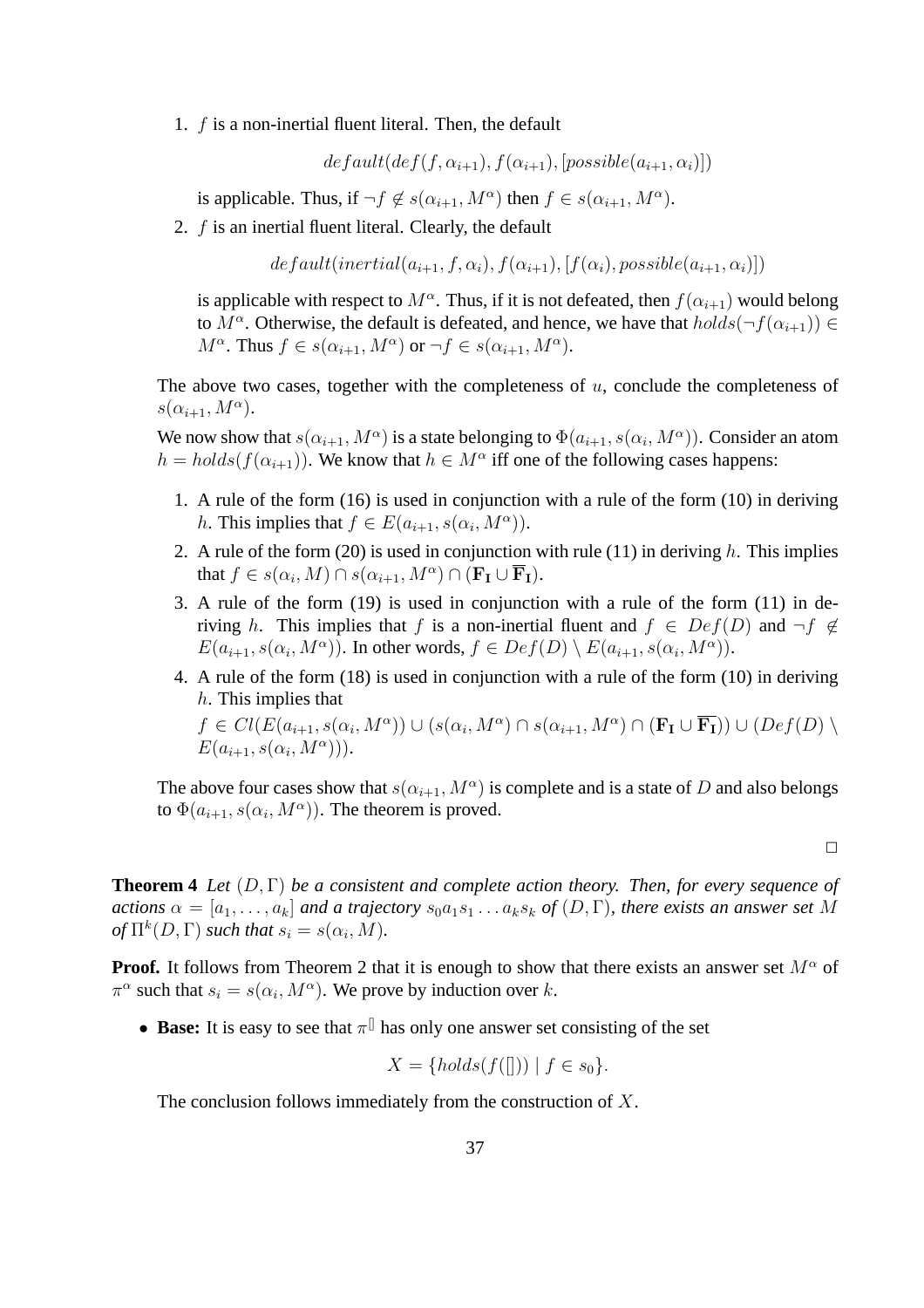• **Step:** Assume that we have proved the theorem for  $|\alpha| < k$ . We prove it for  $|\alpha| = k$ . Let  $L = lit(\pi^{\alpha_{k-1}})$ . Since L is a splitting set of  $\pi^{\alpha}$ , A is an answer set of  $\pi^{\alpha}$  iff  $A = A_1 \cup A_2$ and  $A_1$  is an answer set of  $b_L(\pi^{\alpha})$  and  $A_2$  is an answer set of  $\pi' = e_L(\pi^{\alpha} \setminus b_L(\pi^{\alpha}), A_1)$ .

By inductive hypothesis, we can find  $A_1$  such that  $s_i = s(\alpha_i, A_1)$ . It remains to be shown that we can find an answer set  $A_2$  of  $\pi'$  such that  $s_k = s(\alpha, A_1 \cup A_2)$ . Observe that due to the fact that  $\pi'$  does not contain any rule with atom of the form  $\text{pref}(\mathcal{D}, \mathcal{D}_1)$  in the head, we can remove the rule (15) from  $\pi'$  without affecting its answer sets. Thus, in what follows we will omit (15) from  $\pi'$ . We have that  $\pi' = Y \cup \pi_1$  where

- $-$  Y is the union of the set of facts of the form (16)-(20), which belong to  $\pi^{\alpha}$ . In other words, Y consists of rules of the form (16)-(20) in which  $\beta \circ a = \alpha$ .
- $\pi_1$  is defined as follows.
	- $\ast$  For each atom of the form (16) in Y, the rule

$$
holds(f(\alpha)) \leftarrow rule(dynamic(a_k, f, \alpha_{k-1}), f(\alpha), Body). \tag{46}
$$

belongs to  $\pi_1$ , if Body is satisfied by  $A_1$ , i.e., ,  $holds(a) \in A_1$  for every literal  $a \in Body.$ 

 $\ast$  For each atom of the form (17) in Y, the rule

$$
holds(L) \leftarrow rule(R, L, Body). \tag{47}
$$

belongs to  $\pi_1$ , if *Body* is satisfied by  $A_1$ 

 $\ast$  For each atom of the form (18) in Y, the rule

$$
holds(L) \leftarrow rule(D, L, [B_1, \dots, B_n]), \qquad (48)
$$

$$
holds(B_1), \dots, holds(B_n).
$$

belongs to  $\pi_1$ .

 $\ast$  For each atom of the form (20) in Y, the rule

$$
defeated(D) \leftarrow default(D, L, Body), holds(\neg L). \tag{49}
$$

belongs to  $\pi_1$  and if *Body* is satisfied by  $A_1$ , the rule

$$
holds(L) \leftarrow default(D, L, Body), not \, defeated(D). \tag{50}
$$

belongs to  $\pi_1$ .

 $\ast$  For each atom of the form (19) in Y, the rule

$$
defeated(D) \leftarrow default(D, L, Body), holds(\neg L). \tag{51}
$$

and the rule

$$
holds(L) \leftarrow default(D, L, Body), not \, defeated(D). \tag{52}
$$

belongs to  $\pi_1$ .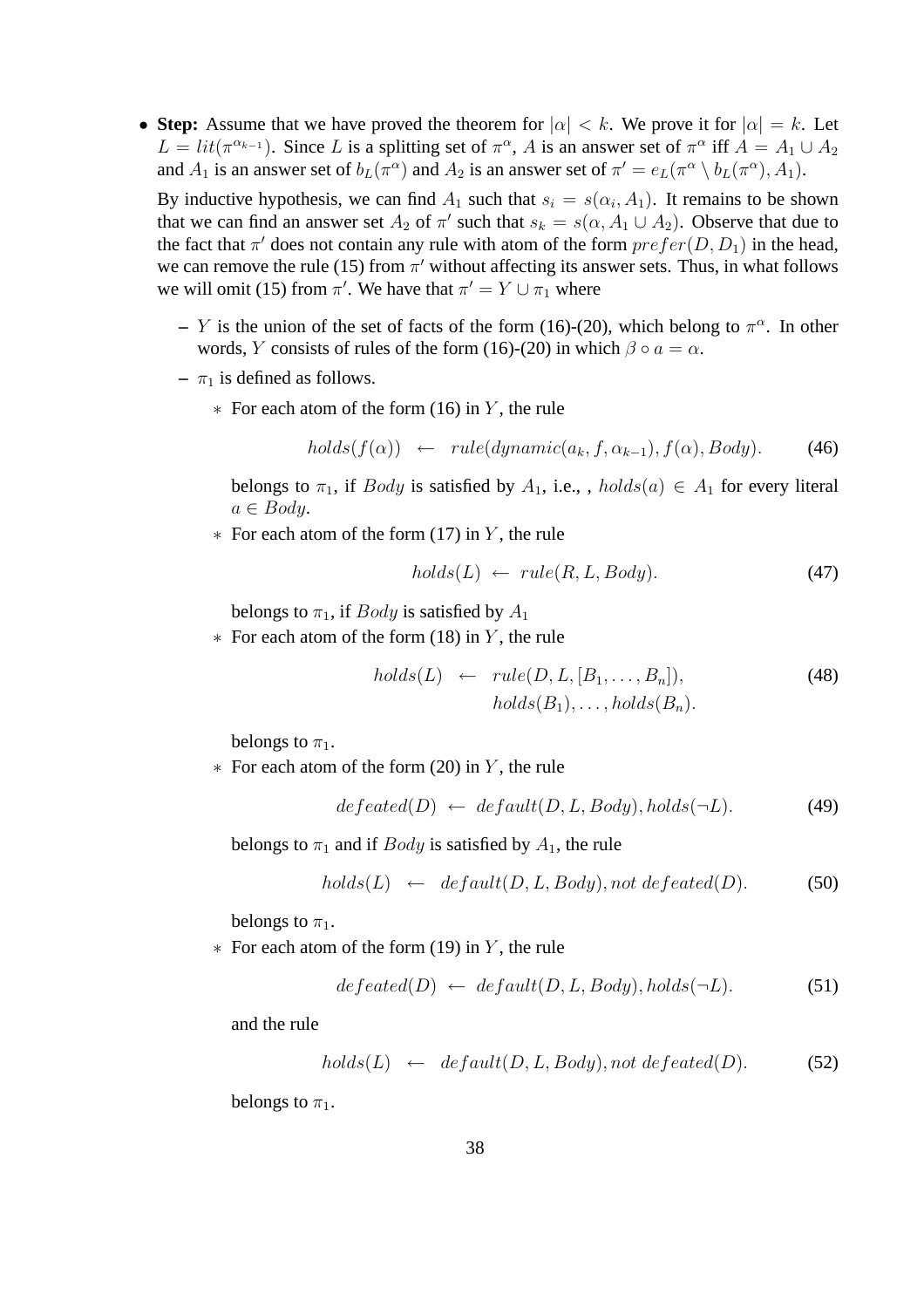We construct  $A_2 = Y \cup X \cup Z$  as follows:

**–**  $X = \{holds(f(\alpha)) | f \in s_k\} ∪ \{holds(possible(a_k, \alpha_{k-1}))\}$  if there exists an executable condition

 $a_k$  **executable if**  $q_1, \ldots, q_m$ 

and  $q_i \in s_{k-1}$ .

**–** Z consists of

- $\ast$  defeated(inertial(f,  $a_k, \alpha_{k-1}$ )) if f is an inertial fluent, holds(f( $\alpha_{k-1}$ )) ∈ X, and  $\overline{f} \in s_{k-1}$  where  $\overline{f}$  denotes the contrary of the fluent literal f, i.e., for a fluent  $f, \overline{f} = \neg f$ , and  $\overline{\neg f} = f$ ; and
- $∗ \def {e}{\det}$  *defeated*( $def(f, a_k, \alpha_{k-1})$ ) if f is a non-inertial fluent and  $holds(f(\alpha)) ∈ X$  and  $\overline{f} \in s_{k-1}$ .

We will show that  $A_2$  is an answer set of  $\pi'$  by proving that it is a minimal set that is closed under the rule of  $\pi'' = (\pi')^{A_2}$ . First, we begin with the closeness.

It is easy to see that  $A_2$  is closed under the rules (16)-(20) because of the construction of Y which contains all of the rules in this form which belong to  $\pi'$ .  $A_2$  is closed under the rules of the form (49) and (51) (because of the construction of Z). This shows that  $A_2$  is closed under the rules (16)-(20), (49), and (51). Let r be a rule of  $\pi'$ . Consider the remaining cases:

 $- r$  is of the form (46) whose body is satisfied by  $A_2$ . Then, we have that Y contains

 $rule(dynamic(f, a_k, \alpha_{k-1}), f(\alpha), [p_1(\alpha_{k-1}), \ldots, p_n(\alpha_{k-1}), possible(a_k, \alpha_{k-1})])$ 

and  $holds(p_j(\alpha_{k-1})) \in X$  for  $1 \leq j \leq m$  and  $possible(a_k, \alpha_{k-1}) \in A_2$ . This means that  $a_k$  is executable in  $s_{k-1}$  and  $f \in s_k$ . By construction of X, we have that  $holds(f(\alpha)) \in A_2$ . Thus,  $A_2$  is closed under rules of the form (46) of  $\pi''$ .

**–** r is of the form (47). Then, Y contains

 $rule(executable(a_k, \alpha_{k-1}), possible(a_k, \alpha_{k-1}), [p_1(\alpha_{k-1}), \ldots, p_n(\alpha_{k-1})])$ 

and  $holds(p_i(\alpha_{k-1})) \in X$  for  $1 \leq j \leq m$ . Obviously, the construction of X makes sure that  $holds(possible(a_k, \alpha_{k-1})) \in A_2$ , i.e.,  $A_2$  is closed under rules of the form  $(47)$  of  $\pi''$ .

**–** r is of the form (48). Then, Y contains

 $rule(causal(f, a_k, \alpha_{k-1}), f(\alpha), [p_1(\alpha), \ldots, p_n(\alpha), possible(a_k, \alpha_{k-1})])$ 

and  $holds(p_i(\alpha)) \in X$  for  $1 \leq j \leq n$ . Thus,  $f \in s_k$  and hence we have that  $holds(f(\alpha)) \in X$ . This implies that  $A_2$  is closed under rules of the form (48) of  $\pi''$ .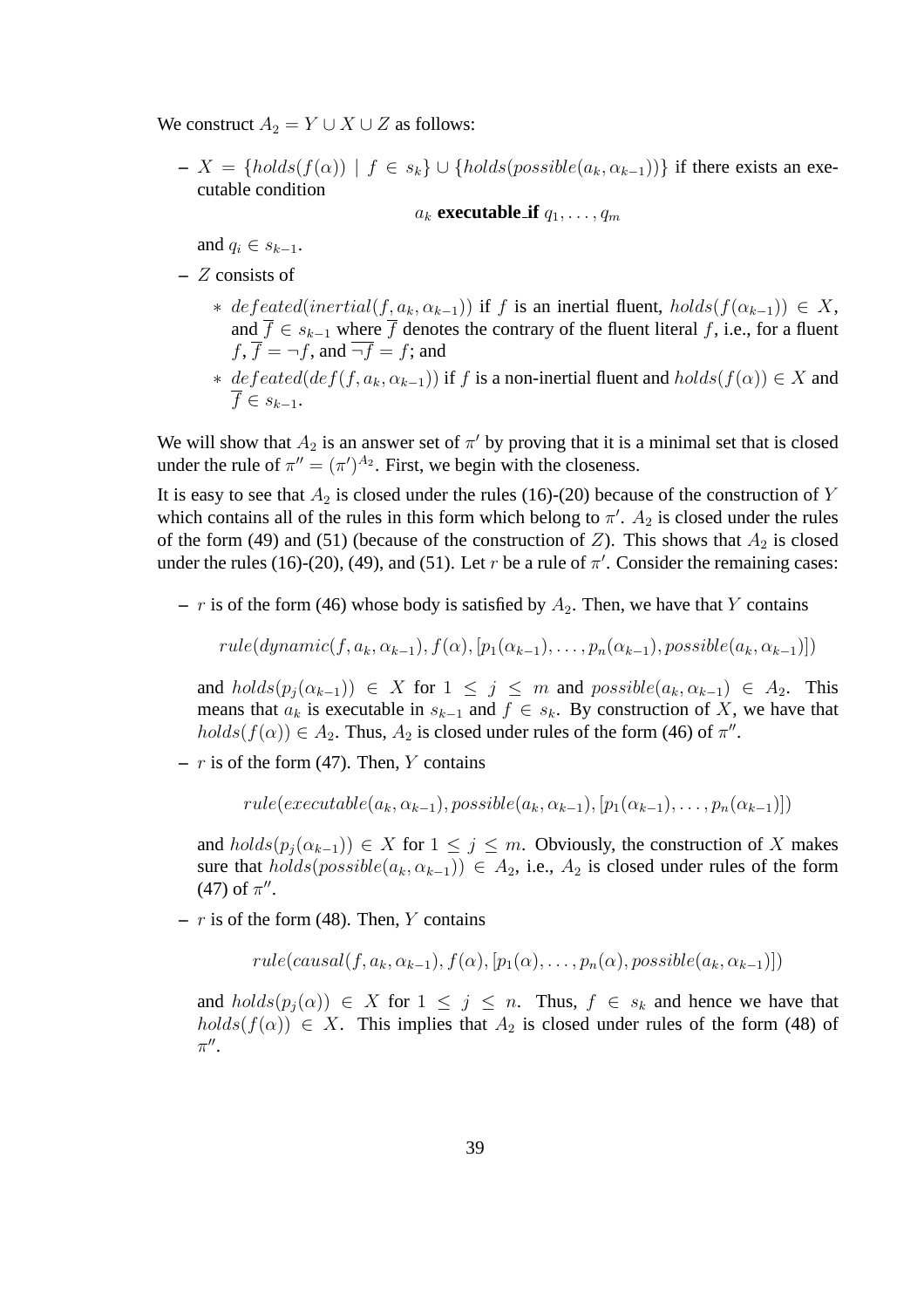$- r$  is of the form (50). Then,  $A_2$  contains

 $default( inertial(f, a_k, \alpha_{k-1}), f(\alpha), [f(\alpha_{k-1}), possible(a_k, \alpha_{k-1})])$ 

and  $holds(f(\alpha_{k-1}))$ , does not contain  $defeated(inertial(f, a_k, \alpha_{k-1}))$ , and  $holds(\neg f(\alpha))$ . This implies that f is an inertial fluent literal and  $f \in s_{k-1}$  and  $\neg f \notin s_k$ . Hence,  $f \in s_k$ . So,  $holds(f(\alpha)) \in X$  and therefore  $A_2$  is closed under rules of the form (50) of  $\pi$ ".

 $- r$  is of the from (52). That means that  $A_2$  contains

$$
default(def(f, a_k, \alpha_{k-1}), f(\alpha), [possible(a_k, \alpha_{k-1})])
$$

and  $holds(f(\alpha))$ , and does not contain  $defeated(def(f, a_k, \alpha_{k-1}))$  and  $holds(\neg f(\alpha))$ . This implies that f is a non-inertial fluent and  $\neg f \notin s_k$ . Thus,  $A_2$  is closed under the rules of the form (50) of  $\pi''$ .

The above discussion shows that  $A_2$  is closed under the rules of  $\pi''$ . To complete the proof, we need to show that no proper subset of  $A_2$  is closed under the rules of  $\pi''$ . Assume the contrary, there exists  $B \subset A_2$  and B is closed under the rules of  $\pi''$ . Consider some literal  $h \in A_2 \setminus B$ . Obviously, h cannot be a fact of  $\pi''$  which is either a literal of the form  $rule(R, L, B)$  or  $default(D, L, B)$ . Consider the two cases:

- $− h$  is of the form  $holds(f(α))$  for some fluent literal  $f ∈ s_k$ . There are four cases:  $h \in E(a_k, s_{k-1}), h \in s_k \cap s_{k-1} \cap (\mathbf{F}_{\mathbf{I}} \cup \overline{\mathbf{F}_{\mathbf{I}}}), h \in Def(D) \setminus E(a_k, s_{k-1}),$  or  $h \notin$  $E(a_k, s_k) \cup (s_k \cap s_{k-1} \cap (\mathbf{F}_\mathbf{I}) \cup \overline{\mathbf{F}_\mathbf{I}}) \cup (Def(D) \setminus E(a_k, s_{k-1}))$ . The first case cannot happen because  $\pi''$  contains a rule of the form (46) whose body is satisfied by  $A_2$  and whose head is h. The second and third case cannot happen because  $\pi''$  contains a rule of the form (50) and (52), respectively, whose body is satisfied by  $A_2$  and whose head is h. Finally, the fourth case cannot happen because  $\pi''$  contains a sequence of rules of the form (48), say  $r_1, \ldots, r_t$ , where  $body(r_1) \subseteq A_2 \cap B$  and  $body(r_{j+1}) \subseteq$  $(A_2 \cap B) \cup \{head(r_l) \mid 1 \leq l \leq j\}.$
- $h$  is of the form  $defected(inertial(f, a_k, \alpha_{k-1}))$ . This can happen only if there exists some literal  $holds(\neg f(\alpha))$  in  $A_2 \setminus B$ . The first case shows that this cannot happen.
- $h$  is of the form  $defected(def(f, a_k, \alpha_{k-1}))$ . This can happen only if there exists some literal  $holds(\neg f(\alpha))$  in  $A_2 \setminus B$ . The first case shows that this cannot happen.
- $h$  is of the form  $holds(possible(a_k, \alpha_{k-1}))$ . This cannot happen since  $a_k$  is executable in  $s_{k-1}$ .

The above cases show that  $A_2$  is minimal set closed under  $\pi''$ . Together with the closeness of  $A_2$  under the rules of  $\pi''$  we have that  $A_2$  is an answer set of  $\pi'$ . This proves the inductive step since  $s_k = s(\alpha, X) = s(\alpha, A_2)$ .

 $\Box$ 

Before we prove the other theorems, we prove some lemmas that will be used in the proof of Theorem 8.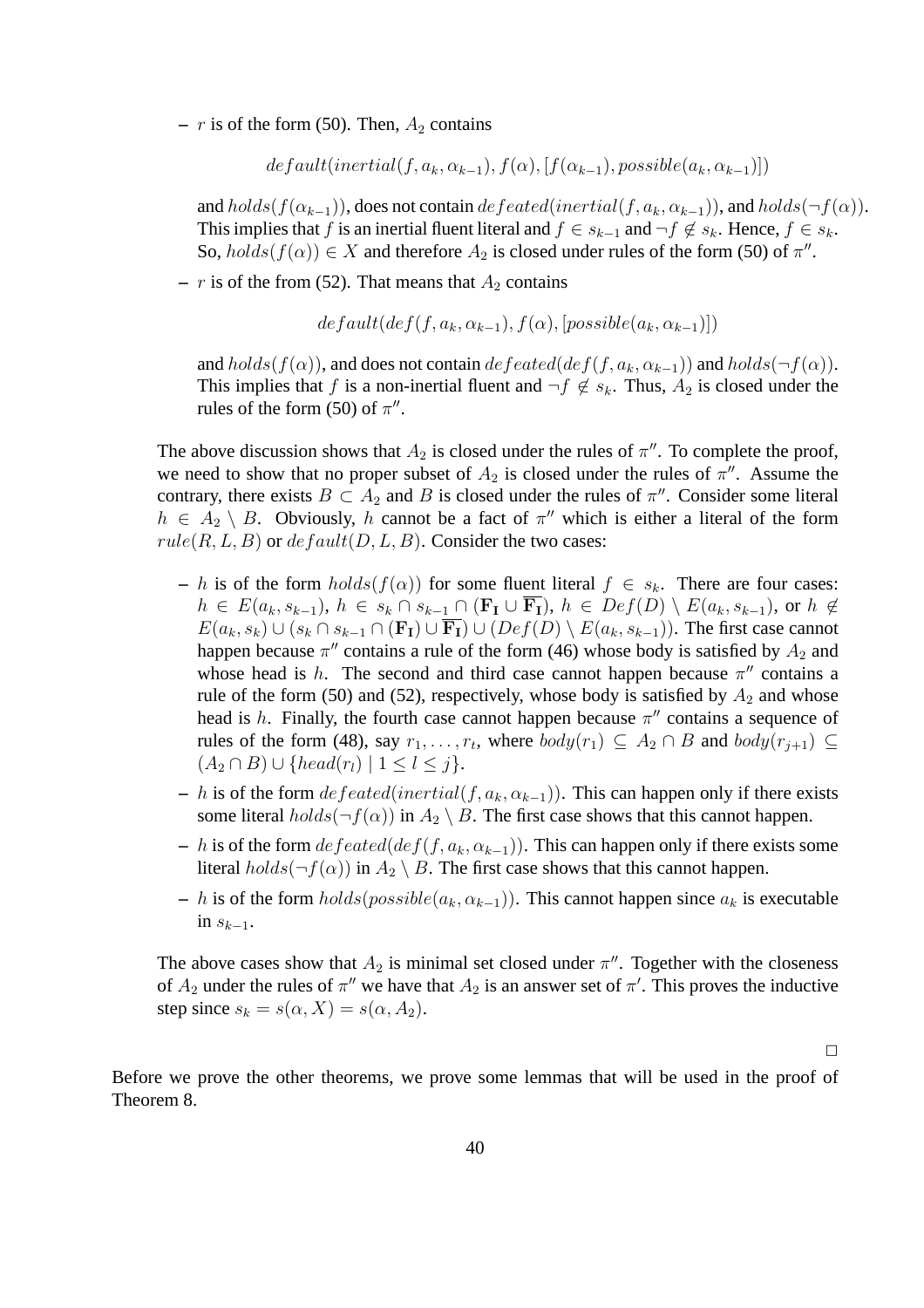**Lemma 3** *Let* Q *be a logic program. Let* Q<sup>+</sup> *be the program obtained from* Q *by replacing each literal* l *in* Q *by a new and distinguished literal* l <sup>+</sup> *that does not belong to the language of* Q*. Then,* M is an answer set of Q iff  $M^+$  is an answer set of  $Q^+$  where  $M^+ = \{l^+ \mid l \in M\}$ .

**Proof.** The conclusion of the lemma follows from the equation  $(Q^+)^{(M^+)} = (Q^M)^+$ .  $(Q^M$  denotes the reduct of a program P with respect to the set of literals  $M$ .)

**Lemma 4** Let Q be a logic program. Let  $Q_1 = \{l_1, \ldots, l_n\}$  be a set of facts in Q and  $Q_2$  =  $\{q_1, \ldots, q_m\}$  be a set of new atoms that do not occur in Q. Let R be the set of rules  $\{l_i \leftarrow q_j \mid i = 1\}$ 1, ..., n} and  $Q^+ = R \cup (Q \setminus Q_1)$ . Then, M is an answer set of Q iff  $M^+ = M \cup \{q \mid q \in Q_2,$ *and* R *contains a rule whose body is*  $q$  *is an answer set of*  $Q^+$ *.* 

**Proof.** Because of  $Q_2 \cap lit(Q) = \emptyset$ ,  $Q_2$  is a splitting set of  $Q^+$ . Furthermore,  $b_{Q_2}(Q^+) = Q_2$  that has a unique answer set  $Q_2$ . Thus,  $M^+$  is an answer set of  $Q^+$  iff  $M^+ = M \cup Q_2$  where M is an answer set of  $e_{Q_2}(Q^+ \setminus b_{Q_2}(Q^+), Q_2) = Q$ .

In the next lemma we prove the correctness of an SMODELS encoding of prioritized default theory. Let T be a prioritized default theory with the underlying propositional and finite language  $\mathcal{L}$ , i.e., T is a finite set of ground literals of the form (7)-(9). By definition,  $P(T)$  is the program consisting of T and the set of rules (10)-(15). For each list  $[l_1, \ldots, l_n]$ , we associate to its a new and distinguished name  $n_{[l_1,...,l_n]}$ . The SMODELS-encoding of T, denoted by  $sm(T)$ , consists of the following:

- The prioritized default theory  $T^+$  that consists of the following literals:
	- **–** Each atom  $rule(r, l_0, [l_1, \ldots, l_m])$  in T is translated into an atom

$$
rule(r, l_0, n_{[l_1, \ldots, l_m]})
$$

of  $T^+$ ;

**–** Each atom  $default(d, l_0, [l_1, \ldots, l_m])$  in T is translated into a rule

$$
default(d, l_0, n_{[l_1, \ldots, l_m]})
$$

of  $T^+$ ;

**–** Each atom  $prefer(d_1, d_2)$  in T is translated into a rule

$$
prefer(d_1,d_2)
$$

of  $T^+$ ;

- The rules (10)-(11) and (14)-(15) from  $P(T)$ ; and
- For each new name  $n[l_1, \ldots, l_n]$  in  $sm(T)$ , the rule

$$
hold(n_{[l_1,\ldots,l_n]}) \leftarrow holds(l_1),\ldots, holds(l_n)
$$
\n(53)

belongs to  $sm(T)$ .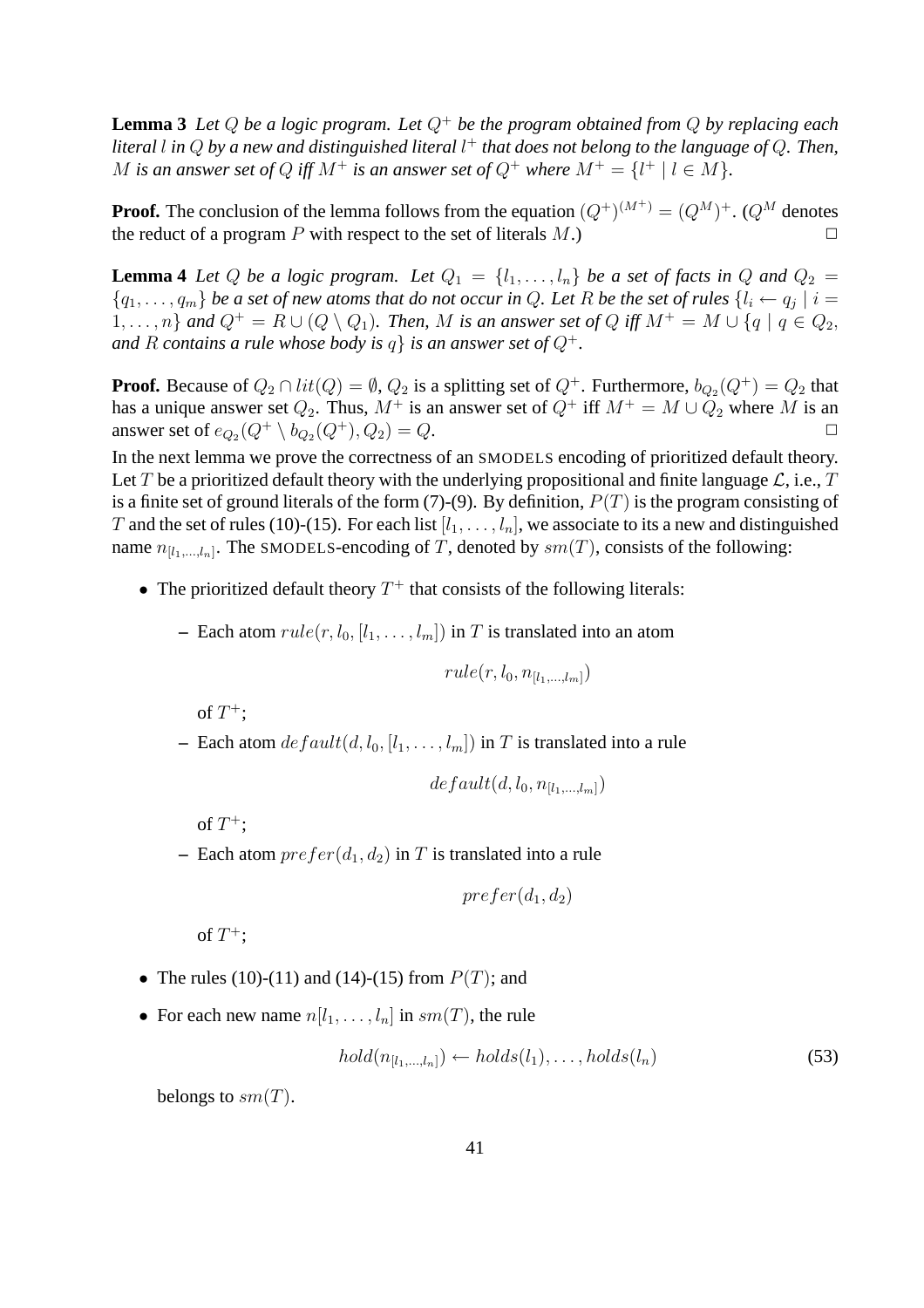**Lemma 5** *For a prioritized default theory* T*,*

- *if* M is an answer set of  $P(T)$  then there exists an answer set M' of  $sm(T)$  such that  $holds(l) \in M$  *iff*  $holds(l) \in M'$ ; and
- *if* M is an answer set of  $sm(T)$  then there exists an answer set M' of  $P(T)$  such that  $holds(l) \in M$  *iff*  $holds(l) \in M'$ *.*

#### **Proof.**

• Let M be an answer set of  $P(T)$  and  $lit(hold)$  be the set of literals of the form  $hold(L)$  in  $lit(P(T))$ . By  $name(P(T))$  we denote the set of names introduced in creating  $sm(T)$ . Let Q be the set of literals of the form  $hold(n_{[l_1,...,l_n]}) \in M$  such that  $n_{[l_1,...,l_n]} \in name(P(T))$ and  $\{holds(l_i) | i = 1, \ldots, n\} \subseteq M$ . We define

$$
M' = M \setminus (lit(hold) \cup T) \cup T^+ \cup Q
$$

and prove that M' is an answer set of  $sm(T)$ . We prove this by showing that M' is a minimal set of literals in  $lit(sm(T))$  that satisfies the rules in  $(sm(T))^{M'}$ .

- $-$  *Satisfiability*: It is easy to see that each rule  $r^+$ , except the rule of the form (53), in  $(sm(T))^{M'}$  corresponds to a rule r in  $(P(T))^{M}$  and if  $body(r^{+}) \subseteq M'$  then  $body(r) \subseteq$ M. Thus, head(r)  $\in M$  since M is an answer set of  $P(T)$ . The construction of M' implies that  $head(r^+) \in M'$ . Furthermore, because of the construction of Q, M' satisfies all the rules of the form (53) of  $(sm(T))^{M'}$ . So, M' satisfies  $(sm(T))^{M'}$ .
- **–** *Minimality:* Assume the contrary, M' is not minimal, i.e., there exists  $M'' \subset M'$ ,  $M' \setminus M'' \neq \emptyset$ , and  $M''$  satisfies all the rules of  $(sm(T))^{M'}$ . Consider  $l \in M'' \setminus M'$ . From the construction of M' and  $sm(T)$ , we conclude that l is of the form  $holds(l')$ . It follows that there exists some rule r in  $(P(T))^M$  such that  $head(r) = l$  and  $body(r) \subseteq$ M. Consider the rule  $r^+$  of  $sm(T)$  that corresponds to r. Clearly,  $body(r^+) \subseteq M'$ . This implies that M'' does not satisfy  $r^+$ , i.e., M'' does not satisfy  $(sm(T))^{M'}$ , which contradicts our assumption. This contradiction implies that  $M'$  is a minimal set of literals that is satisfies  $(sm(T))^{M'}$ .

The above two properties show that M' is an answer set of  $sm(T)$ . The construction of M' ensures that  $holds(l) \in M$  iff  $holds(l) \in M'.$ 

• Let M be an answer set of  $sm(T)$ . By  $name(P(T))$  we denote the set of names introduced in creating sm(T). Let  $Q_1$  be the set of literals of the form  $holds(n_{[l_1,...,l_n]}) \in M$ . Let  $Q_2$  be the set of all literals of the form  $hold([l_1, \ldots, l_n])$  such that  $l_i \notin name(P(T))$  and  ${holds(l_i) | i = 1, ..., n} \subseteq M$ . We define

$$
M' = M \setminus (Q_1 \cup T^+) \cup T \cup Q_2
$$

and prove that M' is an answer set of  $P(T)$ . We prove this by showing that M' is a minimal set of literals in  $P(T)$  that is closed under  $(P(T))^{M'}$ .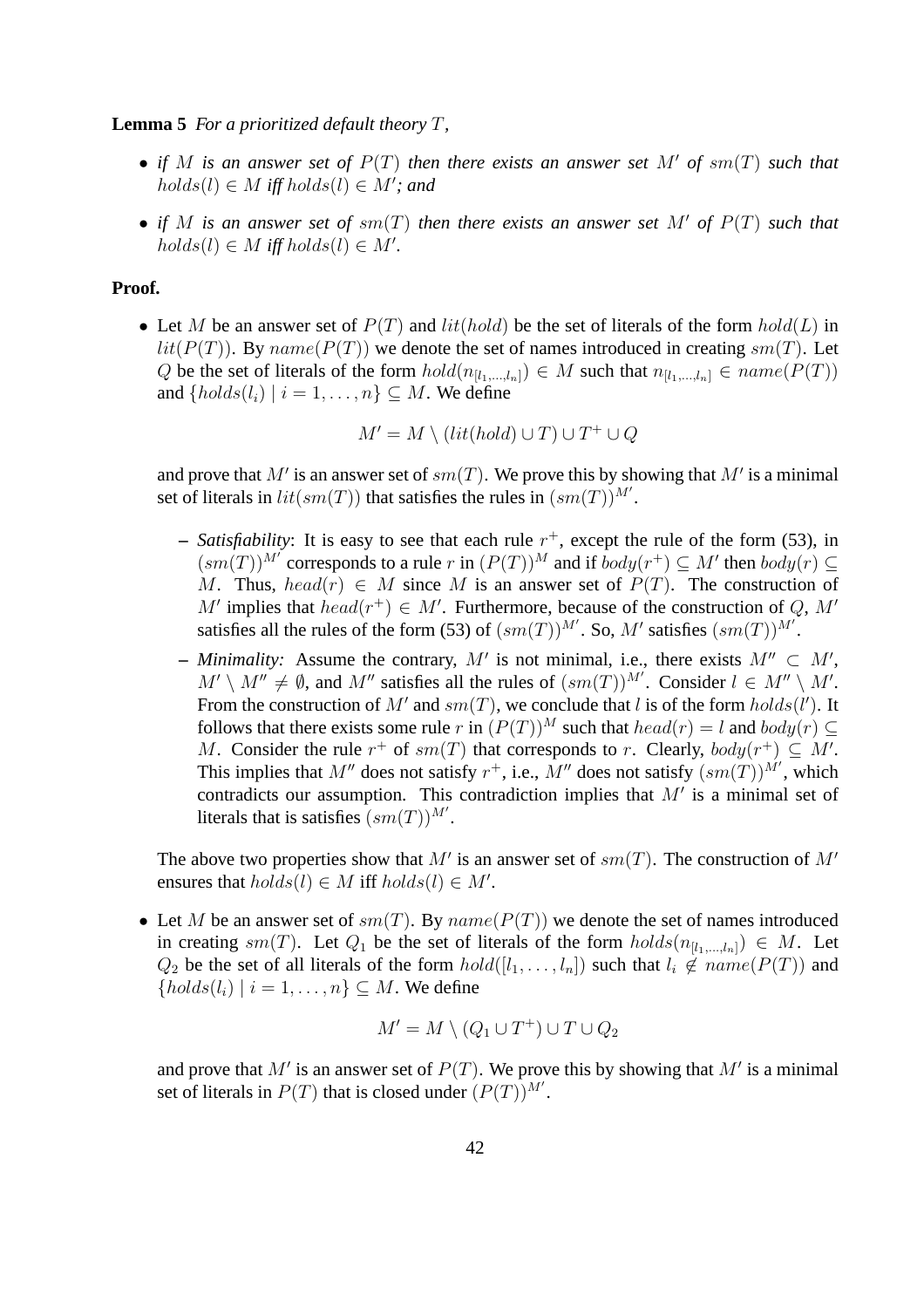- $-$  *Closeness*: Consider a rule r in  $(P(T))^{M'}$ . From the construction of sm(T), we can conclude that if r is of the form (10)-(11) or (14)-(15) then there exists a rule  $r^+$  in  $(sm(T))^M$  such that if  $body(r) \subseteq M$  then  $body(r^+) \subseteq M'$ . Thus,  $head(r) \in M$ . The construction of M' implies that  $head(r^+) \in M'$ . This implies that M' is satisfies all the rules of the form (10)-(11) or (14)-(15) in  $(P(T))^{M'}$ . The construction of  $Q_2$  ensures that M' satisfies all the rules of the form (12)-(13) of  $(P(T))^{M'}$ . So, M' satisfies  $(P(T))^{M'}$ .
- **–** *Minimality:* Assume the contrary, M' is not minimal, i.e., there exists  $M'' ⊆ M'$  and M'' satisfies all the rules of  $(P(T))^{M'}$ . Consider  $l \in M'' \setminus M'$ . From the construction of M' and the definition of  $P(T)$ , we conclude that l is of the form  $holds(l')$ . It follows that there exists some rule  $r^+$  in  $(sm(T))^M$  such that  $head(r) = l$  and  $body(r) \subseteq M$ . Let r be the rule from which  $r^+$  is constructed. We have that  $body(r) \subseteq M'$  and head(r)  $\notin M''$ , which implies that M'' does not satisfy r, i.e., M'' does not satisfy  $(P(T))^{M'}$ , which contradicts our assumption. This contradiction implies that M' is a minimal set of literals satisfying  $(P(T))^{M'}$ .

The above two properties show that M' is an answer set of  $P(T)$ . The construction of M' ensures that  $holds(l) \in M$  iff  $holds(l) \in M'.$ 

The proof of the lemma follows from the above two cases.  $\Box$ 

We will use the above three lemmas to prove Theorem 8. First, for each literal  $l \in lit(P^{\alpha})$  we define  $l^+$  as follows.

- 1. if  $l = rule(dynamic(f, a, \beta), f(\beta \circ a), [p_1(\beta), ..., p_n(\beta), possible(a, \beta)])$ then  $l^+ = rule(dynamic(f, a, k), f(k + 1), [p_1(k), ..., p_n(k), possible(a, k)])$ where  $|\beta| = k$ ;
- 2. if  $l = rule(causal(f, a, \beta), f(\beta \circ a), [p_1(\beta \circ a), ..., p_n(\beta \circ a), possible(a, \beta)])$ then  $l^+ = rule(dynamic(f, a, k), f(k + 1), [p_1(k + 1), \ldots, p_n(k + 1), possibly (a, k)])$ where  $|\beta| = k$ ;
- 3. if  $l = default(det(f, a, \beta), f(\beta \circ a), [possible(a, \beta)])$ then  $l^+ = default(det(f, a, k), f(k + 1), [possible(a, k)])$  where  $|\beta| = k$ ;
- 4. if  $l = default(inertial(f, a, \beta), f(\beta \circ a), [f(\beta), possible(a, \beta)])$ then  $l^+ = default(inertial(f, a, k), f(k + 1), [f(k), possible(a, k)])$  where  $|\beta| = k$ ;
- 5. if  $l = rule(executable(a, \beta), possible(a, \beta), [p_1(\beta), \ldots, p_n(\beta)])$ then  $l^+ = rule(dynamic(a, k), f(k), [p_1(k), \ldots, p_n(k)])$  where  $|\beta| = k$ ;
- 6. if  $l = holds(f(\beta))$  then  $l^+ = holds(f(k))$  where  $|\beta| = k$ ;
- 7. if  $l = holds(possible(a, \beta))$  then  $l^+ = holds(possible(a, k))$  where  $|\beta| = k$ ;
- 8. if  $l = defected(def(f, a, \beta))$  then  $l^+ = defected(def(f, a, k))$  where  $|\beta| = k$ ; and
- 9. if  $l = defeated(inertial(f, a, \beta))$  then  $l^+ = defeated(inertial(f, a, k))$  where  $|\beta| = k$ .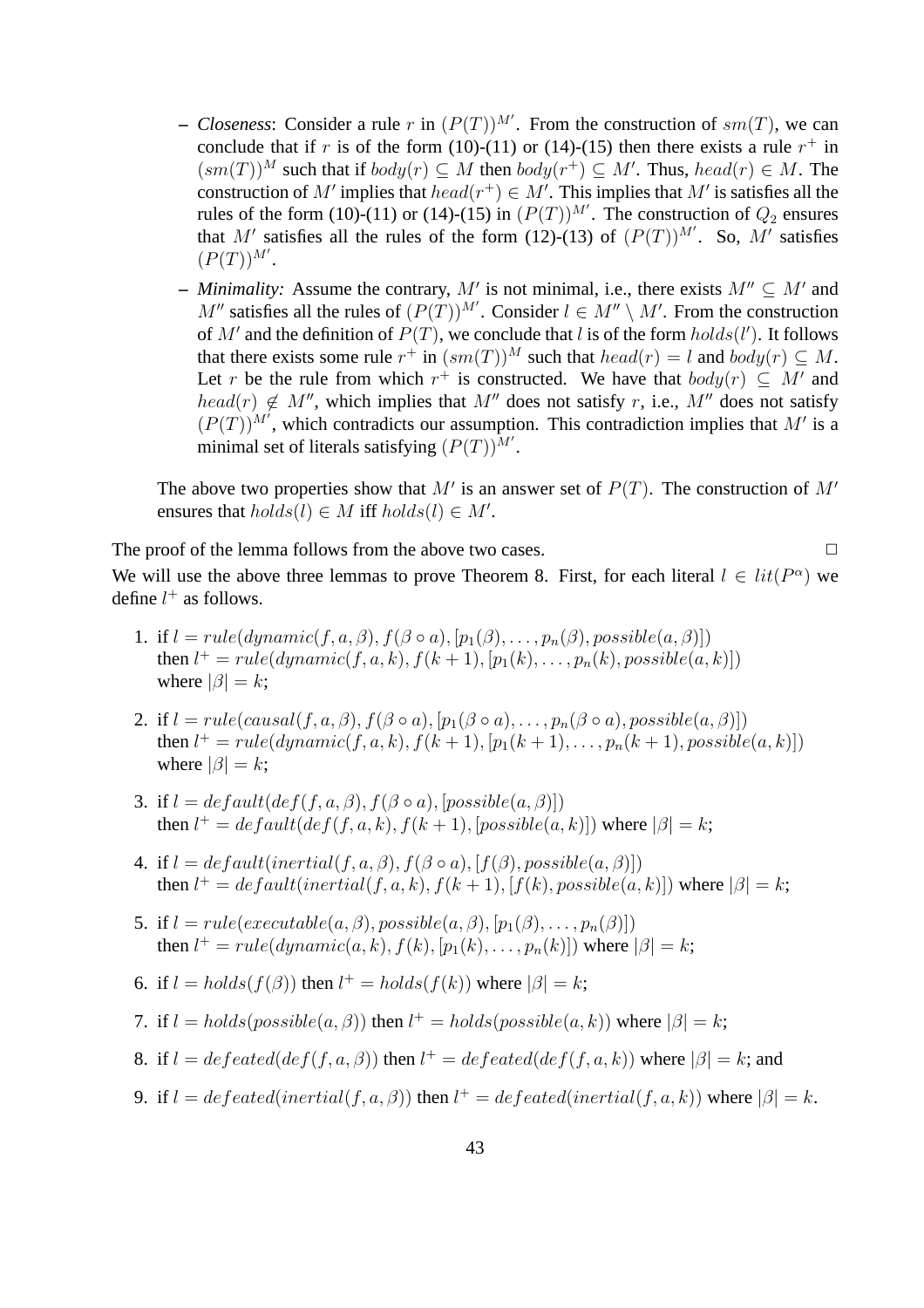Let  $\alpha$  be a sequence of actions  $a_1, \ldots, a_k$ . Let  $Q_{\alpha} = (P^{\alpha})^+$  where  $l^+$  is defined for each literal l in lit( $P^{\alpha}$ ) as above. Let  $Q_1$  be the set of facts  $\{l_1, \ldots, l_k\}$  of Q where  $l_j$  is of the form (1)-(4) as described above (i.e.,  $l_j$  is a rule or default constructed from  $(D, \Gamma)$  except those correspond to executability conditions of  $(D, \Gamma)$ ). Furthermore, let  $Q_2$  is the set of facts  $\{occ(a_i, i-1) \mid i =$ 1, . . . , k}. It follows from the Lemmas 3-4 that M is an answer set of  $P^{\alpha}$  iff  $M^{+}\cup Q_{2}$  is an answer set of  $(Q_{\alpha})^{+} = Q_{\alpha} \cup Q_2$ . Let  $Q_3$  be the program obtained from  $(Q_{\alpha})^{+}$  by:

- replacing each occurrence of a list  $[l_1, \ldots, l_k]$  in the atoms of the form  $rule(.,.,.,.)$   $default(.,.,.)$ with the atom associated to the list as in the translation from  $P^{\alpha}$  to  $Q_{\alpha}$  in each rule or default in  $(Q_\alpha)^+$ ;
- removing the rules  $(12)-(13)$ ; and
- adding a rule

$$
hold(n_{[l_1,...,l_n]}) \leftarrow holds(l_1), \dots, holds(l_k)
$$

for each new name  $n_{[l_1,...,l_n]}$ .

We can prove the following lemma.

**Lemma 6** *Let*  $(D, \Gamma)$  *be a consistent and complete an action theory and*  $\alpha = a_1, \ldots, a_n$  *be a sequence of actions. Then,*

1. *if* M is an answer set of  $P^{\alpha}(D, \Gamma)$ , then  $Q_3$  has an answer set M' with the property that

 $M \models holds(f(a_1 \circ \cdots \circ a_i))$  if and only if  $M' \models holds(f(i))$ 

2. *if* M is an answer set of  $Q_3$  then there exists an answer set  $M'$  of  $P^{\alpha}(D,\Gamma)$  such that

 $M \models holds(f(i))$  if and only if  $M' \models holds(f(a_1 \circ \cdots \circ a_i)).$ 

**Proof.** The proof is based on Lemmas 3–5. First,  $P^{\alpha}$  is translated into a program  $Q_{\alpha}$  in which every occurrence of an action sequence  $\beta$  is replaced by  $|\beta|$ . Second, to create  $(Q_\alpha)^+$  from  $Q_\alpha$ , the set of action occurrences  $Q_2 = \{occ(a_i, i-1) \mid i = 1, ..., k\}$  is introduced to  $Q_\alpha$  with respect to the set of rules  $Q_1$ , which consist of all the rules and defaults, whose body does not contain literals of the from (A.ii), of the prioritized default theory corresponding to  $(D, \Gamma)$ . Third, the list notation is dropped by introducing the names for lists and adding the rules  $(53)$  to create  $Q_3$ .

- Let M be an answer set of  $P^{\alpha}$ . Lemma 3 implies that there exists an answer set  $M_1$  of  $Q_{\alpha}$ such that  $holds(f(a_1 \circ \cdots \circ a_i)) \in M$  iff  $holds(f(i)) \in M_1$ . It follows from Lemma 4 that there exists an answer set  $M_2$  of  $(Q_\alpha)^+$  such that  $holds(f(i)) \in M_1$  iff  $holds(f(i)) \in M_2$ . Lemma 5 implies that there exists an answer set M' of  $Q_3$  such that  $holds(f(i)) \in M_2$  iff  $holds(f(i)) \in M'$ . This proves the first item of the theorem.
- The proof of the second item of the theorem is similar to the proof of the first item—based on the second item of the Lemmas 3-5.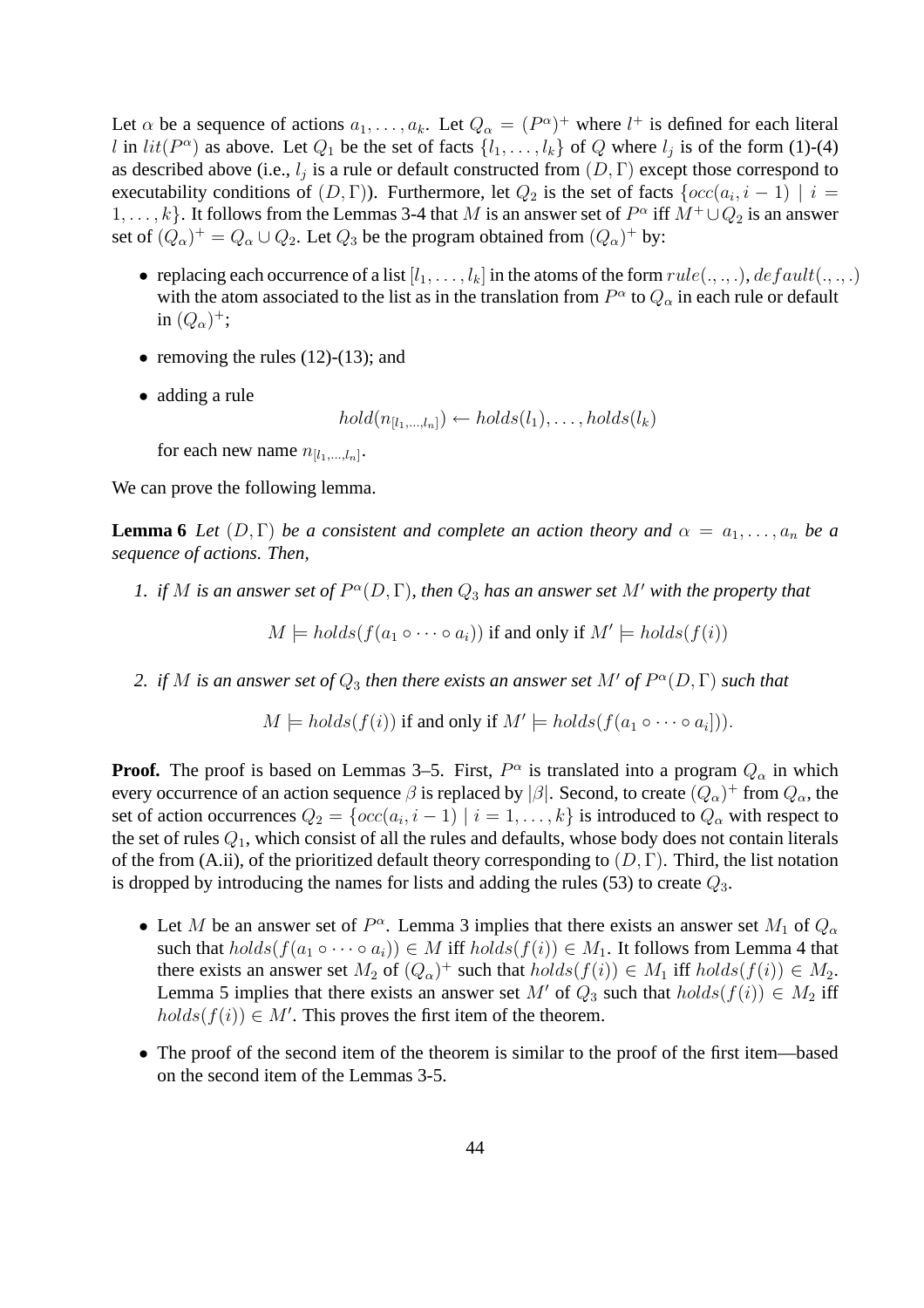We now give the proof of Theorem 8.

**Theorem 8** Let  $(D, \Gamma)$  be a consistent and complete action theory and  $\alpha = a_1, \ldots, a_k$  be a se*quence of actions. Then,*

*1. if* M *is an answer set of*  $P^{\alpha}(D, \Gamma)$ *, then*  $SM^k(D, \Gamma) \cup \{occ(a_i, i-1) \mid i = 1, ..., k\}$  *has an answer set*  $M'$  *with the property that* 

$$
M \models holds(f(a_1 \circ \cdots \circ a_i)) \text{ if and only if } M' \models holds(f(i))
$$

2. *if* M is an answer set of  $SM^k(D, \Gamma) \cup \{ occ(a_i, i-1) \mid i = 1, ..., k \}$  then there exists an *answer set*  $M'$  *of*  $P^{\alpha}(D, \Gamma)$  *such that* 

$$
M \models holds(f(i))
$$
 if and only if  $M' \models holds(f(a_1 \circ \cdots \circ a_i)).$ 

**Proof.** Let  $P = SM^k(D, \Gamma) \cup \{occ(a_i, i-1) \mid i = 1, ..., k\}$ . It follows from Lemma 6 that it suffices to prove that  $Q_3$  and P are equivalent. For  $Pred \in \{rule, default, hold, holds\}$  and  $Prog \in \{P,Q_3\}$ , by  $lit(Prog, Pred)$  we denote the set of literals whose predicate name is  $Pred$ in the program Prog. For a set of literals S in  $Q_3$  (resp P),  $M_1(S)$  (resp.  $N_1(S)$ ) we denote the set of rules  $Q_3$  whose body is empty or contains only the literal of the form  $occ(a, k)$ . It is easy to see that if M is an answer set of  $Q_3$ , then  $M \cap (lit(Q_3, rule) \cup lit(Q_3, default))$  $M_1(S)$ . Similarly, if M is an answer set of P, then  $M \cap (lit(P, rule) \cup lit(P, default)) = N_1(S)$ . Observe that for each rule r of the form (29)-(33) in P there exists one and only one rule r' in  $Q_3 \cap (lit(Q_3, default) \cup lit(Q_3, rule))$  of  $Q_3$  with the following property: (i) r and r' have the same body; and (ii) the heads of  $r$  and  $r'$  refer to the same default or rule of the original prioritized default theory, i.e., this correspondence is one-to-one. In what follows, we will use  $r'$  to refer to rule in  $Q_3$  and use r to refer to its correspondence in P.

We now prove the theorem.

• Let S be an answer set of  $Q_3$ . We have that  $holds(possible(a_j, j-1)) \in S$  for  $j = 1, ..., k$ (Lemma 6 and Theorem 4). Let

$$
S_{pdt} = \{head(r) \mid r' \in M_1(S)\}
$$

and

$$
S_{hold} = \{hold(n_{[l_1, \ldots, l_m]}(t)) \mid n_{[l_1, \ldots, l_m]} \text{ is a name in } P, \ holds(l_i(t)) \in S \text{ for } i = 1, \ldots, m \}.
$$

Intuitively,  $S_{pdt}$  accounts for the difference in the set of rules and defaults while  $S_{hold}$  accounts for the difference between the names in  $P$  and  $Q_3$ . We will show that

$$
S' = (S \setminus (M_1(S) \cup lit(Q_3, hold))) \cup S_{pdt} \cup S_{hold}
$$

is an answer set of  $P$ . It is easy to see that  $S'$  satisfies all rules of  $P$ . Suppose that there exists  $S'' \subset S'$  that satisfies  $P^M$ . Consider  $l \in S'' \setminus M'$ . We know that l cannot have the form  $occ(a_i, i-1)$  or  $holds(possible(a_j, j-1))$ . It can also not be in  $lit(hold)$  by the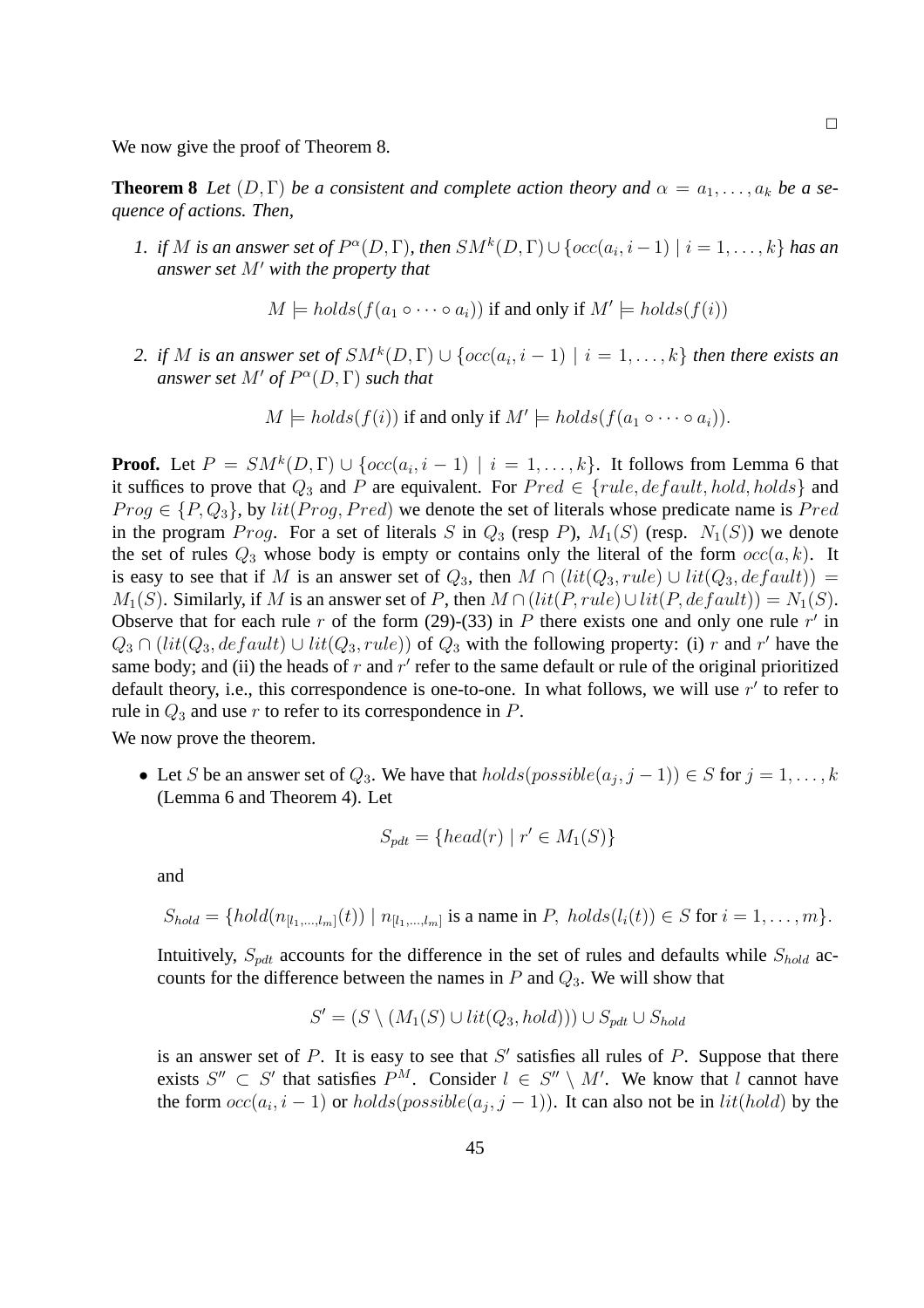construction of S'. Hence, l is of the form  $holds(f(t))$  for some fluent literal f. This implies that  $holds(f(t)) \in S$ . From the construction of  $Q_3$ , we conclude that there exists a rule r' in  $lit(Q_3, default)$  or  $lit(Q_3, rule)$  whose head is  $f(t)$  and whose body is satisfied by S. Consider its correspondence in  $P$ , the rule  $r$ . It is easy to see that the body of  $r$  is satisfied by S', i.e.,  $l \in S''$ . This contradicts the fact that  $l \in S' \setminus S''$ . Therefore, S' is an answer set of P.

• Let S be an answer set of P. Because of the constraint (35) and  $occ(a_i, i-1) \in P$ , we conclude that  $holds(possible(a_i, i-1)) \in S$  for  $i = 1, ..., k$ . Similarly, we can show that  $S' = (S \setminus (N_1(S) \cup lit(P, hold))) \cup \{head(r') \mid r \in N_1(S)\} \cup \{hold(n_{[l_1,...,l_m]}) \mid holds(l_i) \in S$ for  $i = 1, \ldots, m$  is an answer set of  $Q_3$ .

The above two cases show that  $Q_3$  and P are equivalent. In other words, we prove the theorem.  $\Box$ Theorem 8, together with Theorem 4, yields the proof of Theorem 9.

**Theorem 9** *For a consistent and complete action theory* (D, Γ)*.*

- *1. If*  $s_0a_1 \ldots a_ks_k$  *is a trajectory for*  $\Delta$  *then*  $SM^{Plan,k}(D, \Gamma, \Delta)$  *has an answer set* M *such that* 
	- *(a)*  $occ(a_i, i-1)$  ∈ *M for every integer i*,  $1 ≤ i ≤ k$ *, and (b)*  $s_i = \{f \mid holds(f(i)) \in M\}.$
- 2. If  $SM^{Plan,k}(D, \Gamma, \Delta)$  has an answer set M such that
	- *(a)*  $occ(a_i, i-1)$  ∈ *M for every integer i*,  $1 ≤ i ≤ k$ *, and*
	- *(b)*  $s_i = \{f \mid holds(f(i)) \in M\}$

*then*  $s_0a_1 \ldots a_ks_k$  *is a trajectory for*  $\Delta$ *.* 

### **Proof.**

- Let  $\alpha = a_1, \ldots, a_k$ . Since  $s_0a_1 \ldots a_ks_k$  is a trajectory for  $\Delta$ , by Theorem 4 there exists an answer set M' of  $P^{\alpha}$  such that  $s(\alpha_i, M') = s_i$ . Theorem 8 implies that  $SM^k(D, \Gamma) \cup$  $\{occ(a_i, i-1) \mid i = 1, \ldots, k\}$  has an answer set M such that  $holds(f(\alpha_i)) \in M'$  iff  $holds(f(i)) \in M$ . In other words, we have that  $s_i = s(\alpha_i, M') = \{holds(f(i)) \mid holds(f(i)) \in M\}$ M}. It is easy to verify that M is indeed also an answer set of  $SM^{Plan,k}(D, \Gamma, \Delta)$ .
- Let  $\alpha = a_1, \ldots, a_k$ . It is easy to see that  $M' = (M \cap lit(SM^k(D, \Gamma))) \cup \{occ(a_i, i-1) \mid i =$  $\{1, \ldots, k\}$  is an answer set of  $SM^k(D, \Gamma) \cup \{occ(a_i, i-1) \mid i = 1, \ldots, k\}$ . Thus, Theorem 8 implies that there exists an answer set set M'' of  $P^{\alpha}$  such that  $holds(f(\alpha_i)) \in M''$  iff  $holds(f(i)) \in M$ . Because of the rule (37) we have that  $s_k$  satisfies the goal. This, together with Theorem 4, implies that  $s_0a_1 \ldots a_ks_k$  is indeed a trajectory achieving  $\Delta$ .

The above two cases prove the theorem.  $\Box$ . We now prove Theorem 10.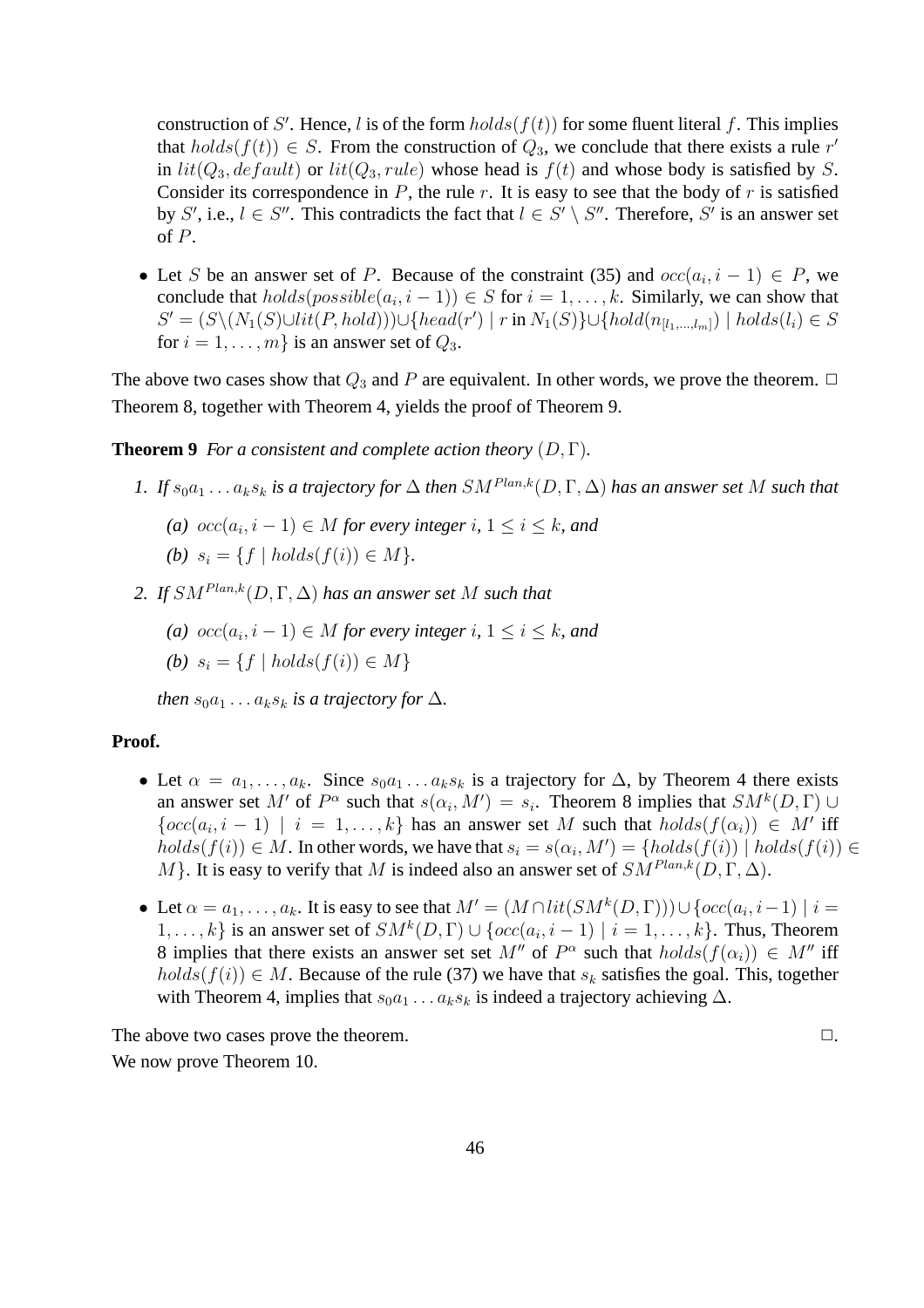**Theorem 10** *Let* (D, Γ) *be a consistent and complete action theory and* M *be an answer set of the program*  $SM^{Pref,k}(D, \Gamma, \Delta)$  *encoding the planning problem*  $(D, \Gamma, \Delta)$  *with a set of preferences P. Then,*  $s_0a_1s_1 \cdots a_ns_n$  *is a most preferred trajectory satisfying*  $\Delta$  *where* 

- $occ(a_i, i-1) \in M$
- $s_i = \{f \mid holds(f(i)) \in M\}$

**Proof.** Let  $tr(M) = s_0a_1s_1 \cdots a_ks_k$ . Assume that  $tr(M)$  is not a most preferred trajectory. By definition, there exists a trajectory  $s_0b_1s'_1 \cdots b_ms'_m$  such that  $prefer(b_i, a_i) \in Pref$  for some  $i \leq \min\{m, k\}$  and for every integer j,  $1 \leq j \leq i$ ,  $\text{prefer}(a_j, b_j) \notin \text{Pref}$ . Because of  $\mathit{prefer}(b_i,a_i) \in \mathit{Pref}$  we have that

 $block(executable(a_i, i-1), true) \leftarrow goal(k)$ 

is applicable in M. Thus, rule (24) implies that  $occ(a_i, i-1) \not\in M$  . This contradicts the assumption that  $occ(a_i, i-1) \in M$ .

## **Appendix B – Answer Sets and Splitting Theorem**

Consider a set of ground atoms A. The body of a rule r of the form  $(42)$  is satisfied by A if  ${a_{m+1}, \ldots, a_n} \cap A = \emptyset$  and  ${a_1, \ldots, a_m} \subseteq A$ .

For a set of ground atoms A and a program  $\Pi$ , the *reduct* of  $\Pi$  with respect to A, denoted by  $\Pi^A$ , is the program obtained from the set of all ground instances of Π by deleting

- 1. each rule that has a naf-literal not a in its body with  $a \in S$ , and
- 2. all naf-literals in the bodies of the remaining clauses.

S is an *answer set* of Π if it satisfies the following conditions.

- 1. If  $\Pi$  does not contain any naf-literal (i.e.  $m = n$  in every rule of  $\Pi$ ) then S is the smallest set of atoms that satisfies all the rules in Π.
- 2. If the program  $\Pi$  does contain some naf-literal ( $m < n$  in some rule of  $\Pi$ ), then S is an answer set of  $\Pi$  if S is the answer set of  $\Pi^S$ . (Note that  $\Pi^S$  does not contain naf-literals, its answer set is defined in the first item.)

For a program  $\Pi$  over the language  $\mathcal{LP}$ , a set of literals of  $\mathcal{LP}$ , A, is a splitting set of  $\Pi$  if for every rule  $r \in \Pi$ , r is of the form if  $head(r) \in A$  then  $lit(r) \subseteq A$ .

Let A be a splitting set of  $\Pi$ . The *bottom of*  $\Pi$  *relative to A*, denoted by  $b_A(\Pi)$ , is the program consisting of all rules  $r \in \Pi$  such that the head of r belongs to A.

Given a splitting set A for  $\Pi$ , and a set X of literals from  $lit(b_A(\Pi))$ , the *partial evaluation of*  $\Pi$ *by X with respect to A*, denoted by  $e_A(\Pi, X)$ , is the program obtained from  $\Pi$  as follows. For each rule  $r \in \Pi \setminus b_A(\Pi)$  such that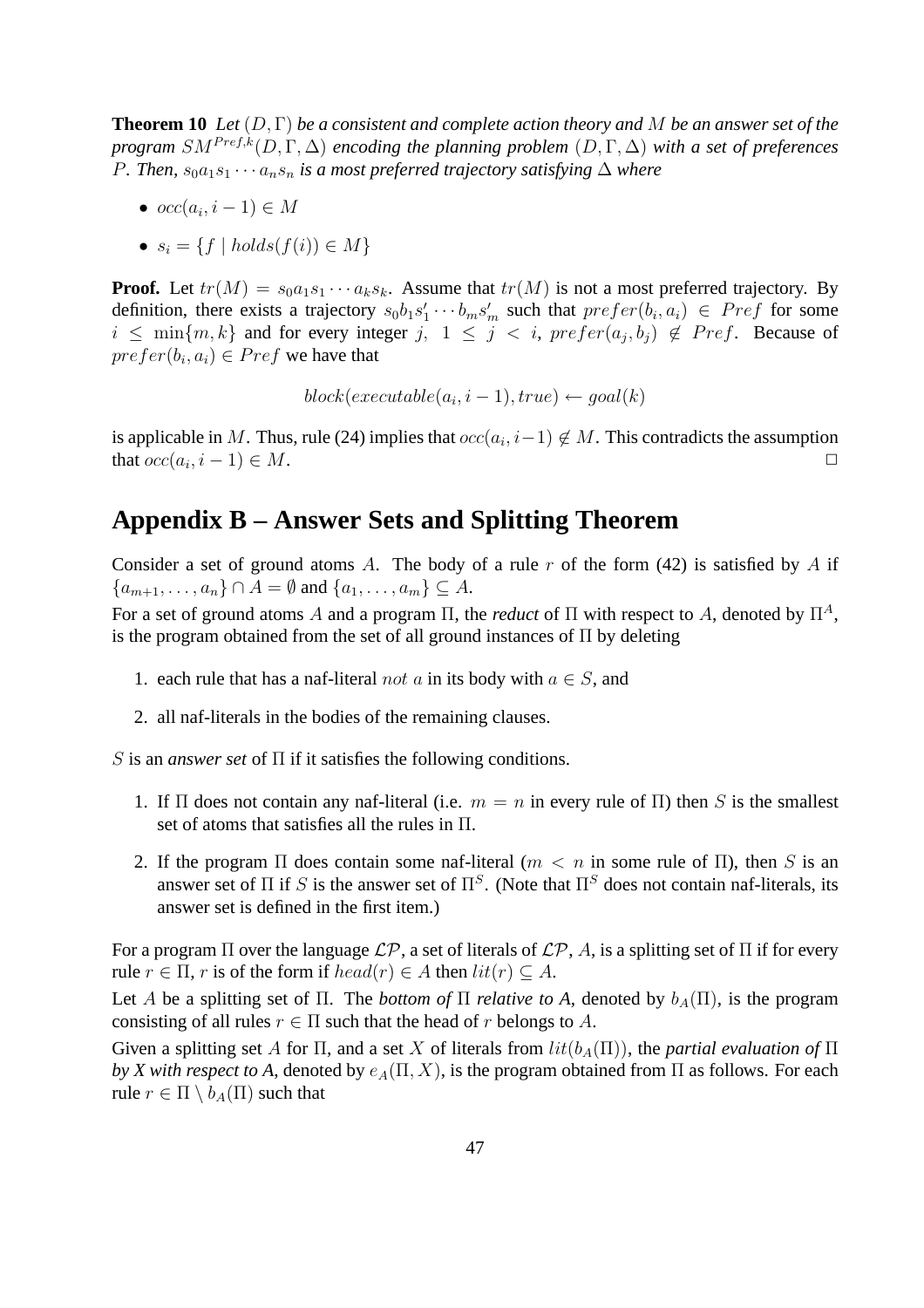- 1.  $pos(r) \cap A \subseteq X$ ;
- 2.  $neq(r) \cap A$  is disjoint from X;

there is a rule r' in  $e_A(\Pi, X)$  such that

- 1.  $head(r') = head(r)$ , and
- 2.  $pos(r') = pos(r) \setminus A$ ,
- 3.  $neg(r') = neg(r) \setminus A$ .

Let A be a splitting set of  $\Pi$ . A *solution to*  $\Pi$  *with respect to* A is a pair  $\langle X, Y \rangle$  of set of literals satisfying the following two properties:

- 1. X is an answer set of  $b_A(\Pi)$ ;
- 2. *Y* is an answer set of  $e_A(\Pi \setminus b_A(\Pi), X)$ ;
- 3.  $X \cup Y$  is consistent.

The splitting set theorem is as follows.

**Theorem 11 (Splitting Set Theorem, [18])** *Let* A *be a splitting set for a program* Π*. A set* A *of literals is a consistent answer set of*  $\Pi$  *iff*  $A = X \cup Y$  *for some solution*  $\langle X, Y \rangle$  *to*  $\Pi$  *with respect to*  $A$ .

A *sequence* is a family whose index set is an initial segment of ordinals  $\{\alpha \mid \alpha \leq \mu\}$ . A sequence  $\langle A_{\alpha}\rangle_{\alpha<\mu}$  of sets is *monotone* if  $A_{\alpha}\subseteq A_{\beta}$  whenever  $\alpha<\beta$ , and *continuous* if, for each limit ordinal  $\alpha < \mu$ ,  $A_{\alpha} = \bigcup_{\gamma < \alpha} A_{\gamma}$ .

A *splitting sequence* for a program  $\Pi$  is a nonempty, monotone, and continuous sequence  $\langle A_{\alpha}\rangle_{\alpha<\mu}$ of splitting sets of  $\Pi$  such that  $lit(\Pi) = \bigcup_{\alpha < \mu} A_{\alpha}$ .

Let  $\langle A_{\alpha}\rangle_{\alpha<\mu}$  be a splitting sequence of the program Π. A *solution to* Π *with respect to* A is a sequence  $\langle E_{\alpha} \rangle_{\alpha < \mu}$  of set of literals satisfying the following conditions.

- 1.  $E_0$  is an answer set of the program  $b_{A_0}(\Pi)$ ;
- 2. for any  $\alpha$  such that  $\alpha + 1 < \mu$ ,  $E_{\alpha+1}$  is an answer set for  $e_{A_{\alpha}}(b_{A_{\alpha+1}}(\Pi) \setminus b_{A_{\alpha}}(\Pi), \bigcup_{\gamma \leq \alpha} E_{\gamma})$ ;
- 3. For any limit ordinal  $\alpha < \mu$ ,  $E_{\alpha} = \emptyset$ ;
- 4.  $\bigcup_{\gamma \leq \mu} E_{\gamma}$  is consistent.

The splitting set theorem is generalized for splitting sequence next.

**Theorem 12 (Splitting Sequence Theorem, [18])** *Let*  $A = \langle A_{\alpha} \rangle_{\alpha \leq \mu}$  *be a splitting sequence of the program*  $\Pi$ . A set of literals  $E$  is a consistent answer set of  $\Pi$  iff  $E = \bigcup_{\alpha<\mu} E_\alpha$  for some *solution*  $\langle E_{\alpha} \rangle_{\alpha \leq \mu}$  *to*  $\Pi$  *with respect to*  $A$ *.*  $\Box$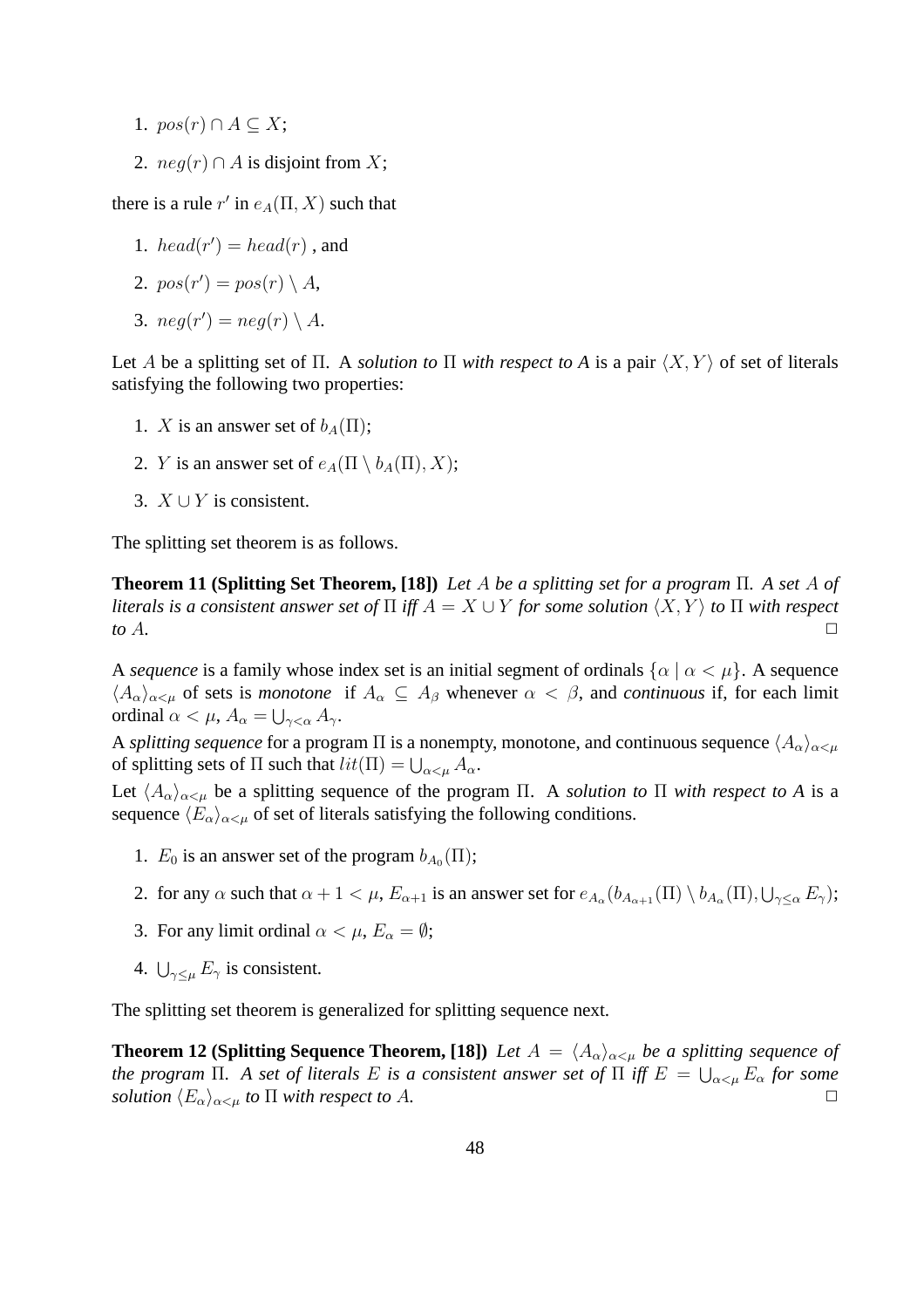## **Appendix C – Sample Translation**

In this appendix, we present the details of the translation from action theory into prioritized default theory as well as its SMODELS encoding.

## **Action Theory**

The action theory  $(D, \Gamma)$  contains the following propositions:

 $\bullet$  *D* contains:

a **causes** f **if** g **b causes**  $q$  **if**  $\neg q$ c **causes**  $f$  **if**  $\neg h$  $h$  **if**  $q$ 

• Γ contains:

```
initially \neg finitially ¬g
initially ¬h
```
The formula  $\Delta$  representing the goal is

 $\Delta = f$ 

The goal is f and we are assuming the presence of a preference

 $\neg h \prec h$ 

## **Prioritized Default Theory**

Let us focus on sequences of actions of length at most 2. The corresponding prioritized default theory contains the following rule and default definitions. In all the rules and defaults,  $\epsilon$  denotes the empty sequence of actions.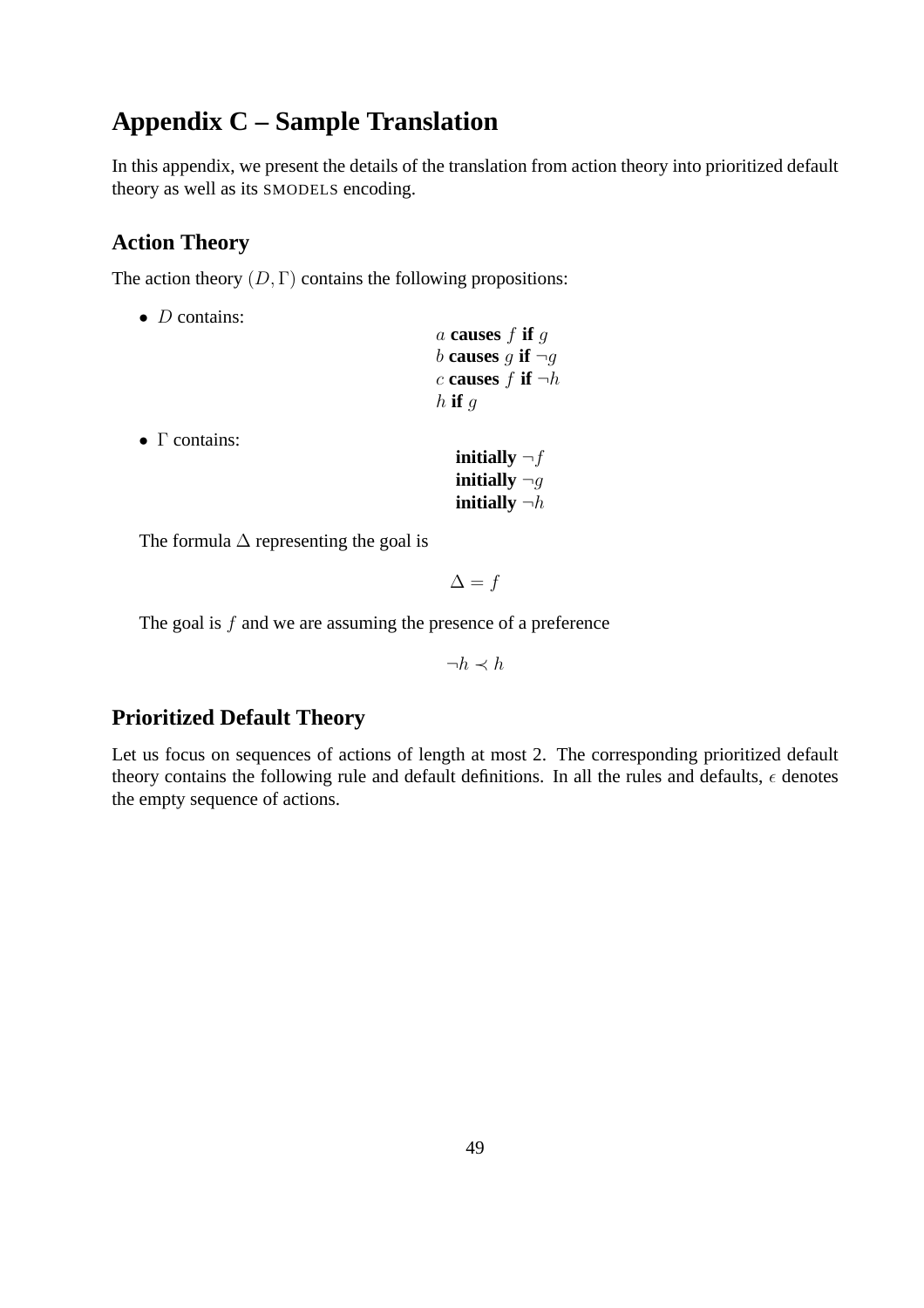#### **Dynamic Causal Laws**

 $rule(dynamic(f, a, \epsilon), f(a), [g(\epsilon), possible(a, \epsilon)])$  $rule(dynamic(f, a, a), f(aa), [q(a), possible(a, a)])$  $rule(dynamic(f, a, b), f(ba), [g(b), possible(a, b)])$  $rule(dynamic(f, a, c), f(ca), [g(c), possible(a, c)])$ 

 $rule(dynamic(g, b, \epsilon), g(b), [\neg g(\epsilon), possible(b, \epsilon)])$  $rule(dynamic(g, b, a), g(ab), [\neg g(a), possible(b, a)])$  $rule(dynamic(q, b, b), q(bb), [\neg q(b), possible(b, b)])$  $rule(dynamic(g, b, c), g(cb), [\neg g(c), possible(b, c)])$ 

 $rule(dynamic(f, c, \epsilon), f(c), [\neg h(\epsilon), possible(c, \epsilon)])$  $rule(dynamic(f, c, a), f(c), \neg h(a), possible(c, a))$  $rule(dynamic(f, c, b), f(c), [\neg h(b), possible(c, b)])$  $rule(dynamic(f, c, c), f(c), [\neg h(c), possible(c, c)])$ 

#### **Executability Conditions**

 $rule(executable(a, \epsilon), possible(a, \epsilon),$  $rule(executable(a, a), possible(a, a),$  $rule(executable(a, b), possible(a, b),$  $rule(executable(a, c), possible(a, c),$ 

 $rule(executable(b, \epsilon), possible(b, \epsilon),$  $rule(executable(b, a), possible(b, a),$  $rule(executable(b, b), possible(b, b),$  $rule(executable(b, c), possible(b, c),$ 

 $rule(executable(c, \epsilon), possible(c, \epsilon),$  $rule(executable(c, a), possible(c, a),$  $rule(executable(c, b), possible(c, b),$  $rule(executable(c, c), possible(c, c),$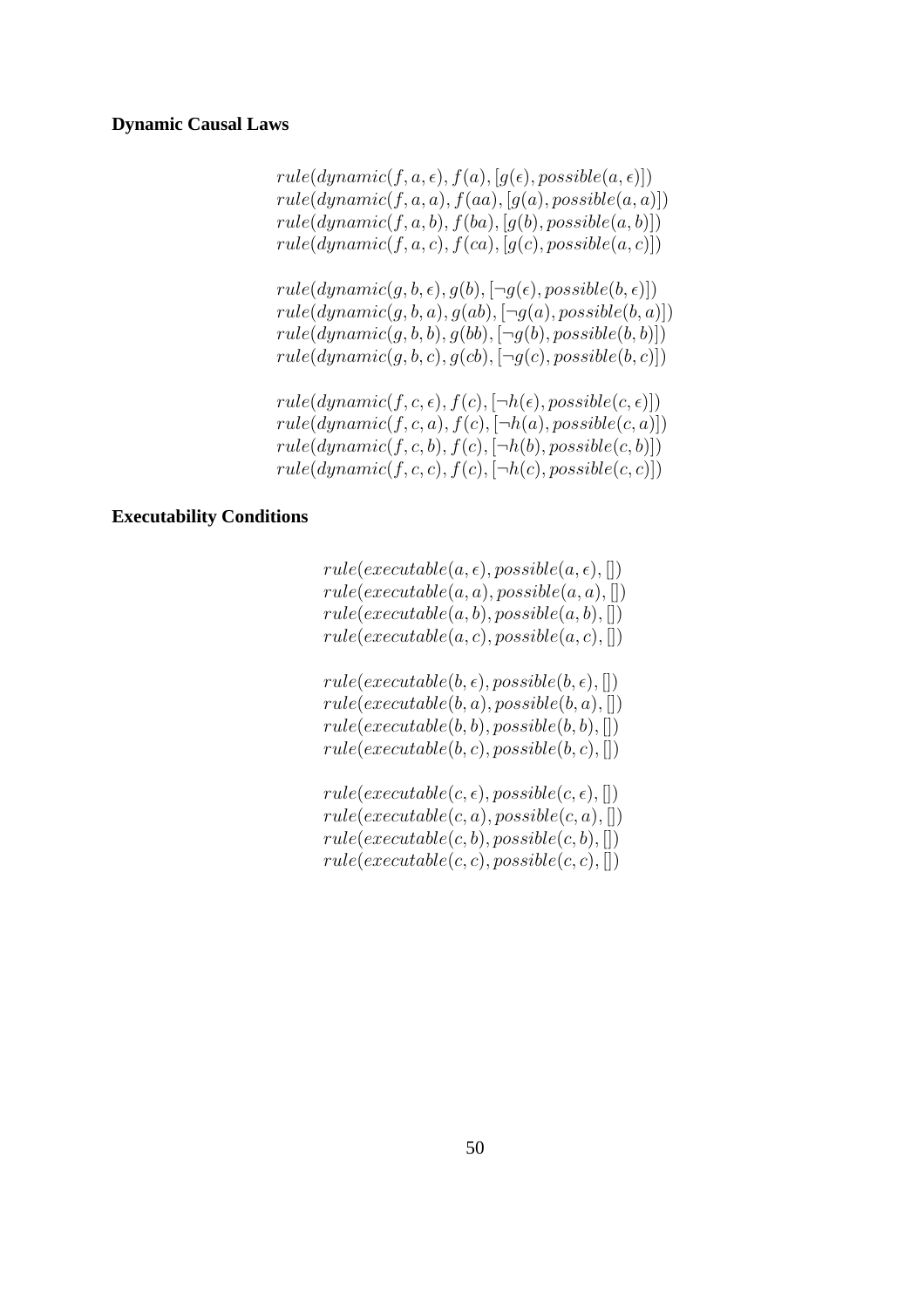#### **Static Causal Laws**

 $rule(causal(h, a, \epsilon), h(a), [g(a), possible(a, \epsilon)])$  $rule(causal(h, a, a), h(aa), [q(aa), possible(a, a)])$  $rule(causal(h, a, b), h(ba), [g(ba), possible(a, b)])$  $rule(causal(h, a, c), h(ca), [q(ca), possible(a, c)])$ 

 $rule(causal(h, b, \epsilon), h(b), [q(b), possible(b, \epsilon)])$  $rule(causal(h, b, a), h(ab), [g(ab), possible(b, a)])$  $rule(causal(h, b, b), h(bb), [q(bb), possible(b, b)])$  $rule(causal(h, b, c), h(cb), [g(cb), possible(b, c)])$ 

 $rule(causal(h, c, \epsilon), h(c), [g(c), possible(c, \epsilon)])$  $rule(causal(h, c, a), h(ac), [q(ac), possible(c, a)])$  $rule(causal(h, c, b), h(bc), [q(bc), possible(c, b)])$  $rule(causal(h, c, c), h(cc), [q(cc), possible(c, c)])$ 

#### **Inertial Axioms**

The inertial axioms are encoded as follows.

• **Inertial defaults for the fluent literal** f

 $default(inert(f, a, \epsilon), f(a), [f(\epsilon), possible(a, \epsilon)])$  $default(inert(f, a, a), f(aa), [f(a), possible(a, a)])$  $default(inert(f, a, b), f(ba), [f(b), possible(a, b)])$  $de fault(inert(f, a, c), f(ca), [f(c), possible(a, c)])$  $de fault(inert(f, b, \epsilon), f(b), [f(\epsilon), possible(b, \epsilon)])$  $default(inert(f, b, a), f(ab), [f(a), possible(b, a)])$  $default(inert(f, b, b), f(bb), [f(b), possible(b, b)])$  $de fault(inert(f, b, c), f(cb), [f(c), possible(b, c)])$  $default(inert(f, c, \epsilon), f(c), [f(\epsilon), possible(c, \epsilon)])$  $default(inert(f, c, a), f(ac), [f(a), possible(c, a)])$  $default(inert(f, c, b), f(bc), [f(b), possible(c, b)])$  $default(inert(f, c, c), f(cc), [f(c), possible(c, c)])$ 

• **Inertial defaults for the fluent literal** g

 $default(inert(g, a, \epsilon), g(a), [g(\epsilon), possible(a, \epsilon)])$  $default(inert(q, a, a), q(aa), [q(a), possible(a, a)])$  $default(inert(q, a, b), q(ba), [q(b), possible(a, b)])$  $de fault(inert(q, a, c), q(ca), [q(c), possible(a, c)])$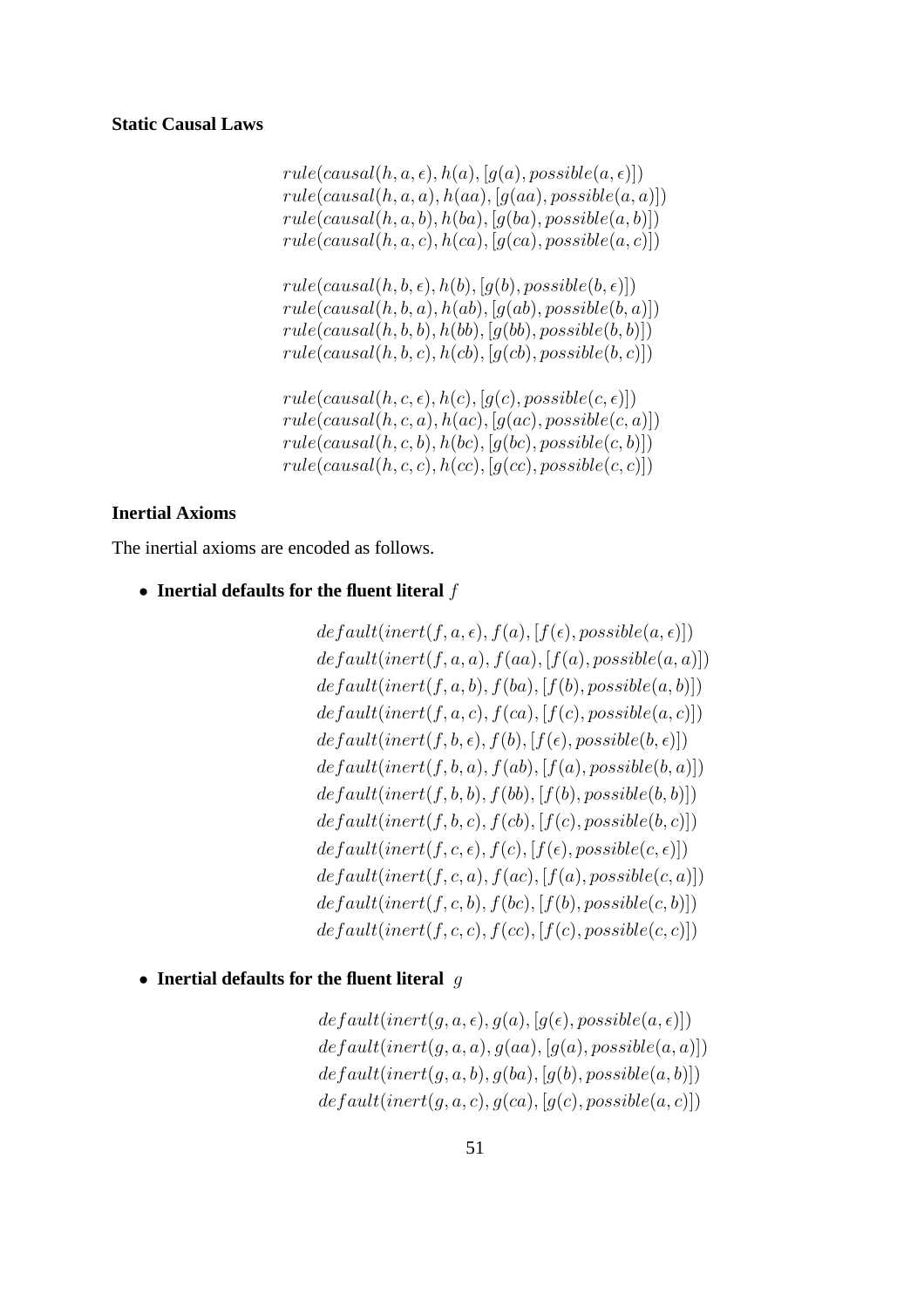$default(inert(q, b, \epsilon), q(b), [q(\epsilon), possible(b, \epsilon)])$  $default(inert(q, b, a), q(ab), [q(a), possible(b, a)])$  $default(inert(g, b, b), g(bb), [g(b), possible(b, b)])$  $default(inert(q, b, c), q(cb), [q(c), possible(b, c)])$  $default(inert(q, c, \epsilon), q(c), [q(\epsilon), possible(c, \epsilon)])$  $default(inert(g, c, a), g(ac), [g(a), possible(c, a)])$  $default(inert(g, c, b), g(bc), [g(b), possible(c, b)])$  $default(inert(g, c, c), g(cc), [g(c), possible(c, c)])$ 

### • **Inertial defaults for the fluent literal** h

 $de fault(inert(h, a, \epsilon), h(a), [h(\epsilon), possible(a, \epsilon)])$  $de fault(inert(h, a, a), h(aa), [h(a), possible(a, a)])$  $default(inert(h, a, b), h(ba), [h(b), possible(a, b)])$  $default(inert(h, a, c), h(ca), [h(c), possible(a, c)])$  $default(inert(h, b, \epsilon), h(b), [h(\epsilon), possible(b, \epsilon)])$  $de fault(inert(h, b, a), h(ab), [h(a), possible(b, a)])$  $default(inert(h, b, b), h(bb), [h(b), possible(b, b)])$  $default(inert(h, b, c), h(cb), [h(c), possible(b, c)])$  $default(inert(h, c, \epsilon), h(c), [h(\epsilon), possible(c, \epsilon)])$  $de fault(inert(h, c, a), h(ac), [h(a), possible(c, a)])$  $de fault(inert(h, c, b), h(bc), [h(b), possible(c, b)])$  $default(inert(h, c, c), h(cc), [h(c), possible(c, c)])$ 

• **Inertial defaults for the fluent literal** ¬f

 $de fault(inert(\neg f, a, \epsilon), \neg f(a), [\neg f(\epsilon), possible(a, \epsilon)])$  $default(inert(\neg f, a, a), \neg f(aa), [\neg f(a), possible(a, a)])$  $default(inert(\neg f, a, b), \neg f(ba), [\neg f(b), possible(a, b)])$  $default(inert(\neg f, a, c), \neg f(ca), [\neg f(c), possible(a, c)])$  $default(inert(\neg f, b, \epsilon), \neg f(b), [\neg f(\epsilon), possible(b, \epsilon)])$  $default(inert(\neg f, b, a), \neg f(ab), [\neg f(a), possible(b, a)])$  $default(inert(\neg f, b, b), \neg f(bb), [\neg f(b), possible(b, b)])$  $default(inert(\neg f, b, c), \neg f(cb), [\neg f(c), possible(b, c)])$  $default(inert(\neg f, c, \epsilon), \neg f(c), [\neg f(\epsilon), possible(c, \epsilon)])$  $default(inert(\neg f, c, a), \neg f(ac), [\neg f(a), possible(c, a)])$  $de fault(inert(\neg f, c, b), \neg f(bc), [\neg f(b), possible(c, b)])$  $default(inert(\neg f, c, c), \neg f(cc), [\neg f(c), possible(c, c)])$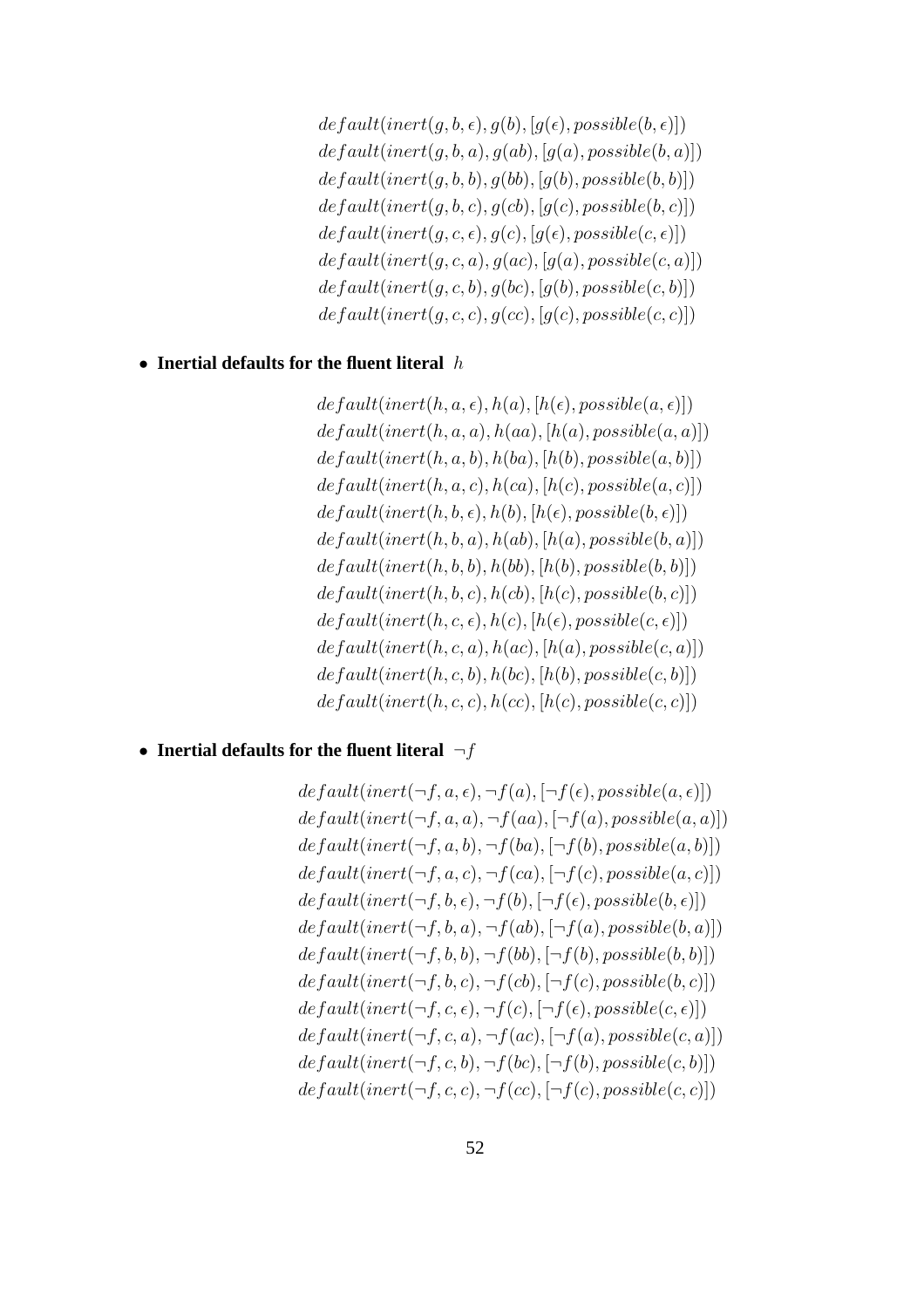## • **Inertial defaults for the fluent literal** ¬g

 $default(inert(\neg g, a, \epsilon), \neg g(a), [\neg g(\epsilon), possible(a, \epsilon)])$  $default(inert(\neg q, a, a), \neg q(aa), [\neg q(a), possible(a, a)])$  $default(inert(\neg q, a, b), \neg g(ba), [\neg g(b), possible(a, b)])$  $default(inert(\neg q, a, c), \neg g(ca), [\neg g(c), possible(a, c)])$  $default(inert(\neg g, b, \epsilon), \neg g(b), [\neg g(\epsilon), possible(b, \epsilon)])$  $default(inert(\neg g, b, a), \neg g(ab), [\neg g(a), possible(b, a)])$  $default(inert(\neg g, b, b), \neg g(bb), [\neg g(b), possible(b, b)])$  $default(inert(\neg g, b, c), \neg g(cb), [\neg g(c), possible(b, c)])$  $default(inert(\neg g, c, \epsilon), \neg g(c), [\neg g(\epsilon), possible(c, \epsilon)])$  $default(inert(\neg g, c, a), \neg g(ac), [\neg g(a), possible(c, a)])$  $default(inert(\neg g, c, b), \neg g(bc), [\neg g(b), possible(c, b)])$  $default(inert(\neg g, c, c), \neg g(cc), [\neg g(c), possible(c, c)])$ 

## • **Inertial defaults for the fluent literal** ¬h

$$
default(inert(\neg h, a, \epsilon), \neg h(a), [\neg h(\epsilon), possible(a, \epsilon)])
$$
\n
$$
default(inert(\neg h, a, a), \neg h(aa), [\neg h(a), possible(a, a)])
$$
\n
$$
default(inert(\neg h, a, b), \neg h(ba), [\neg h(b), possible(a, b)])
$$
\n
$$
default(inert(\neg h, a, c), \neg h(ca), [\neg h(c), possible(a, c)])
$$
\n
$$
default(inert(\neg h, b, \epsilon), \neg h(b), [\neg h(\epsilon), possible(b, \epsilon)])
$$
\n
$$
default(inert(\neg h, b, a), \neg h(ab), [\neg h(a), possible(b, a)])
$$
\n
$$
default(inert(\neg h, b, b), \neg h(bb), [\neg h(b), possible(b, b)])
$$
\n
$$
default(inert(\neg h, b, c), \neg h(cb), [\neg h(c), possible(b, c)])
$$
\n
$$
default(inert(\neg h, c, \epsilon), \neg h(c), [\neg h(\epsilon), possible(c, \epsilon)])
$$
\n
$$
default(inert(\neg h, c, a), \neg h(ac), [\neg h(a), possible(c, a)])
$$
\n
$$
default(inert(\neg h, c, b), \neg h(bc), [\neg h(b), possible(c, b)])
$$
\n
$$
default(inert(\neg h, c, c), \neg h(cc), [\neg h(c), possible(c, c)])
$$

### **Initial State**

The initial state  $\Gamma$  leads to the following collection of facts:

$$
holds(\neg f(\epsilon))
$$
  

$$
holds(\neg g(\epsilon))
$$
  

$$
holds(\neg h(\epsilon))
$$

## SMODELS **Encoding**

Let us illustrate the structure of the  $SM^2(D, \Gamma)$  generated from this program.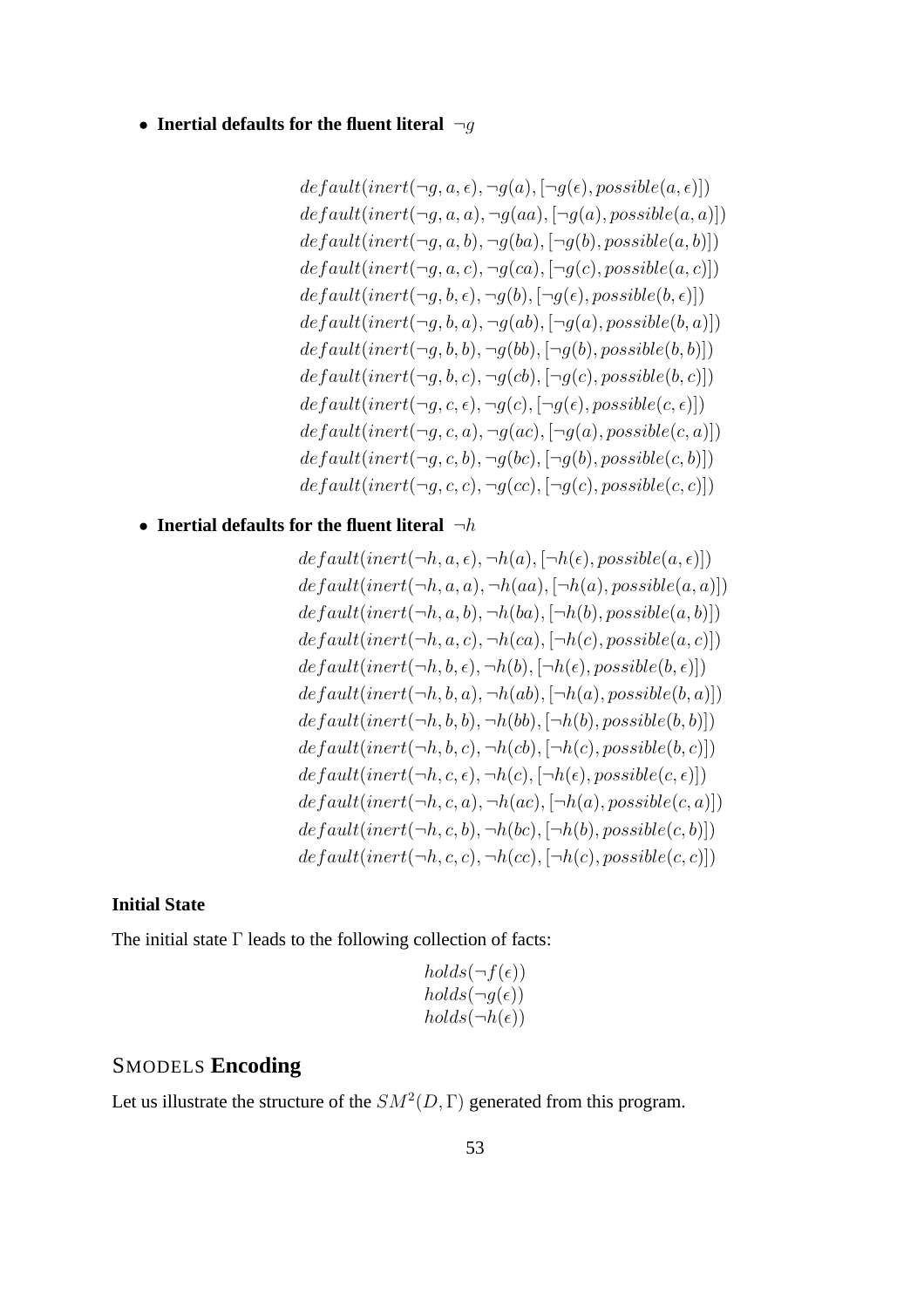### **Translation of** D

The axioms in  $\Gamma$  are translated as follows:

$$
holds(neg_f(0)).
$$
  
holds(neg\_g(0)).  

$$
holds(neg_g(0)).
$$

The dynamic causal laws are translated as follows:

$$
rule(dynamic(f, a, T), f(T + 1), n_1(T)) := time(T), occ(a, T).
$$
  
\n
$$
rule(dynamic(g, b, T), g(T + 1), n_2(T)) := time(T), occ(b, T).
$$
  
\n
$$
rule(dynamic(f, c, T), f(T + 1), n_3(T)) := time(T), occ(c, T).
$$

Table 1 shows the mapping between names and lists of atoms used for the encoding presented here. (Notice that we simplify the encoding by using numerical indices in the names instead of using the lists of fluent literals as indices).

| List Name     | List Value              |
|---------------|-------------------------|
| $n_0(T)$      | II                      |
| $n_1(T)$      | $[g(\beta_T)]$          |
| $n_2(T)$      | $[neg_{-}g(\beta_{T})]$ |
| $n_3(T)$      | $ neg_h(\beta_T) $      |
| $n_4(T)$      | $ g(\beta_T) $          |
| $n_5(T)$      | $[g(\beta_T)]$          |
| $n_6(T)$      | $[g(\beta_T)]$          |
| $n_7(T,A)$    | $[f(\beta_T)]$          |
| $n_8(T, A)$   | $[g(\beta_T)]$          |
| $n_9(T, A)$   | $[h(\beta_T)]$          |
| $n_{10}(T,A)$ | $[neg_{-}f(\beta_{T})]$ |
| $n_{11}(T,A)$ | $[neg_g(\beta_T)]$      |
| $n_{12}(T,A)$ | $[neg_h(\beta_T)]$      |

Table 1: Encoding of Lists of Literals

The executability conditions are encoded as:

$$
rule(executable(a, T), possible(a, T), n_0(T)) := time(T).
$$
  
\n
$$
rule(executable(b, T), possible(b, T), n_0(T)) := time(T).
$$
  
\n
$$
rule(executable(c, T), possible(c, T), n_0(T)) := time(T).
$$

The static causal laws are encoded as:

$$
rule(causal(h, a, T), h(T + 1), n_4(T + 1)) : - occ(a, T), time(T).\nrule(causal(h, b, T), h(T + 1), n_5(T + 1)) : - occ(b, T), time(T).\nrule(causal(h, c, T), h(T + 1), n_6(T + 1)) : - occ(c, T), time(T).
$$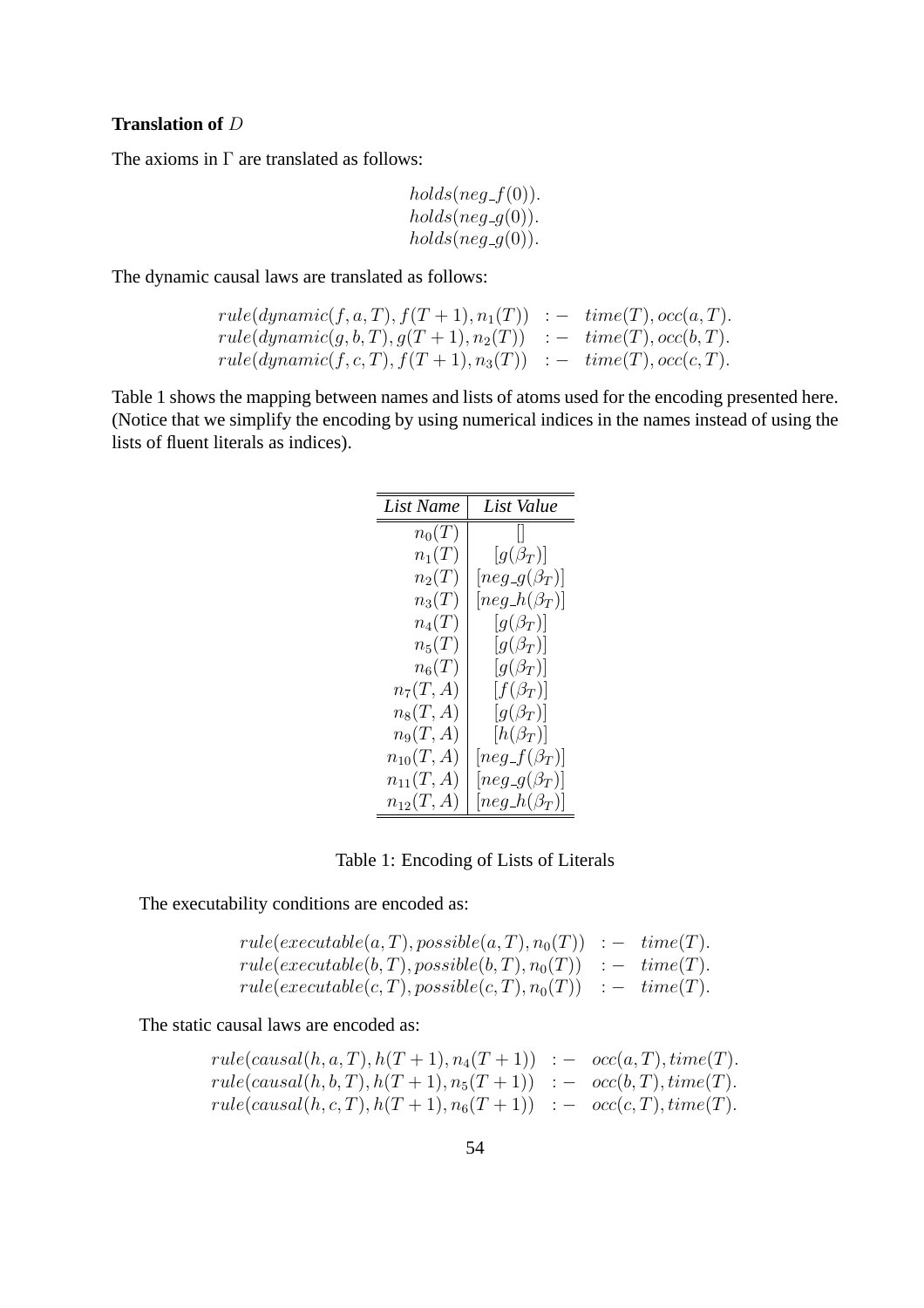The domain independent part of *holds* is unchanged, and it contains the following rules:

$$
holds(L) \quad : - \quad rule(R, L, Body), hold(Body), not \, blocked(R). \quad holds(L) \quad : - \quad default(D, L, Body), hold(Body), not \, defeated(D). \quad blocks(dR) \quad : - \quad block(R, Body), hold(Body).
$$

The unfolding described in Section 6 transforms the hold predicate as illustrated below.

$$
hold(n_0(T)) := time(T).
$$
\n
$$
hold(n_1(T)) := time(T), holds(g(T)).
$$
\n
$$
hold(n_2(T)) := time(T), holds(neg.g(T)).
$$
\n
$$
hold(n_3(T)) := time(T), holds(neg.g(T)).
$$
\n
$$
hold(n_4(T)) := time(T), holds(g(T)).
$$
\n
$$
hold(n_5(T)) := time(T), holds(g(T)).
$$
\n
$$
hold(n_6(T)) := time(T), holds(g(T)).
$$
\n
$$
hold(n_7(T, A)) := time(T), holds(g(T)).
$$
\n
$$
hold(n_8(T, A)) := time(T), action(A), holds(g(T)).
$$
\n
$$
hold(n_9(T, A)) := time(T), action(A), holds(n(f)).
$$
\n
$$
hold(n_{10}(T, A)) := time(T), action(A), holds(neg.f(T)).
$$
\n
$$
hold(n_{11}(T, A)) := time(T), action(A), holds(neg.g(T)).
$$
\n
$$
hold(n_{12}(T, A)) := time(T), action(A), holds(neg.g(T)).
$$
\n
$$
hold(n_{12}(T, A)) := time(T), action(A), holds(neg.g(T)).
$$

The rules used to define the defeat of a default can be expressed as follows:

 $defated(D) :- default(D, L, Body), contrary(L, L1), holds(L1).$ 

Observe that since we do not have specific preferences between default we can omit the second case of the *defeated* predicate.

### **Goal Encoding**

The goal we are trying to achieve is  $f$ ; this is encoded as:

$$
goal(T)
$$
  
\n
$$
= not \ goal(2).
$$
  
\n
$$
goal(T)
$$
  
\n
$$
= time(T), holds(f(T)).
$$
  
\n
$$
1{occ(A, T) : action(A)}1 := time(T).
$$
  
\n
$$
= action(A), time(T), occ(A, T), not \ holds(possible(A, T)).
$$

### **Preference Encoding**

The single preference we require in this example is the formula preference:

 $\neg h \prec h$ 

This will be encoded as:

**maximize**  $[holds(neq.h(2)) = 1, holds(h(2)) = 0]$